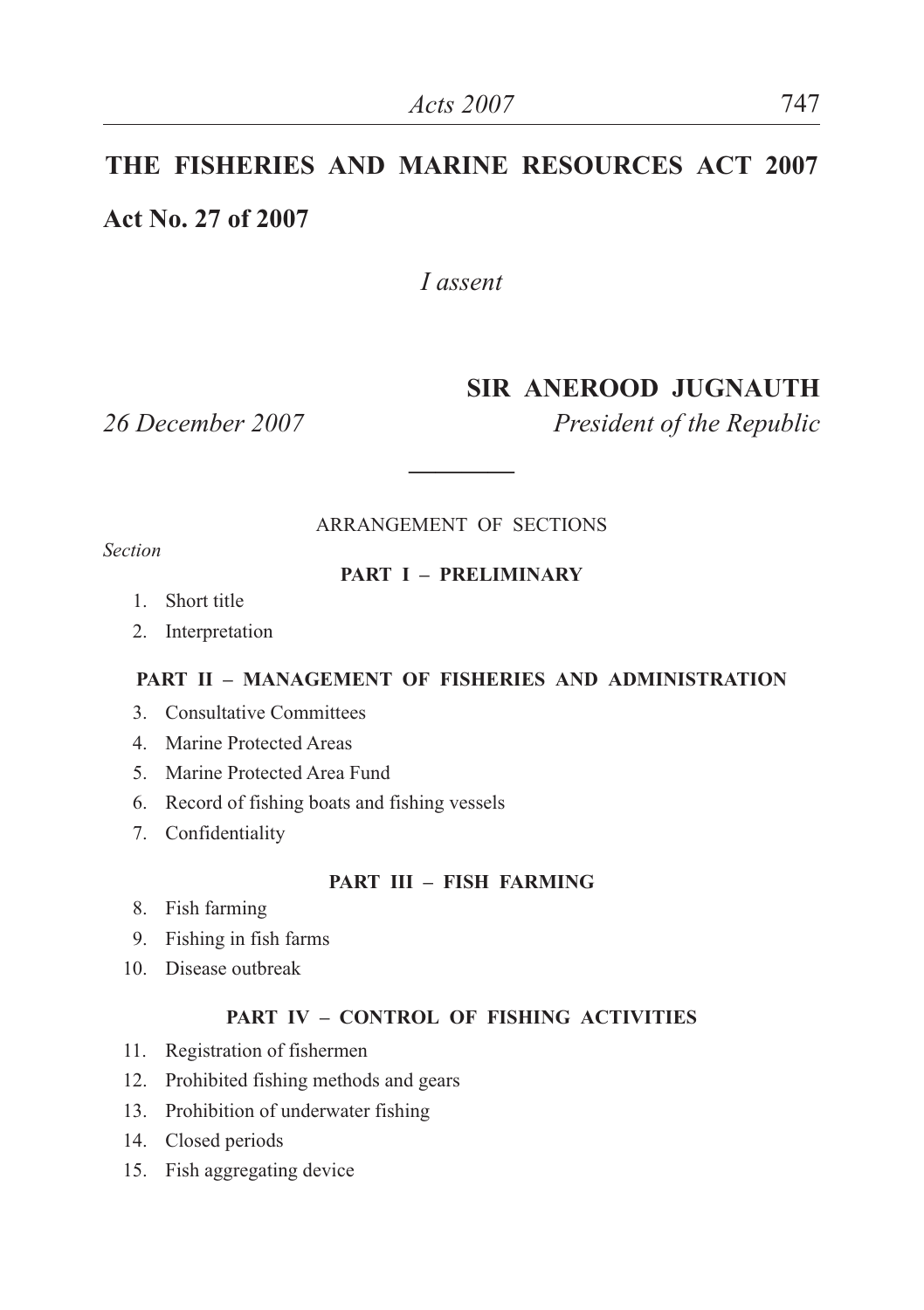- 16. Protection of fish
- 17. Landing, possession and sale of fish
- 18. Fishing with the aid of artificial light
- 19. Fishing in pass
- 20. Fish landing stations
- 21. Sale and origin of fish

#### **PART V – IMPORT, EXPORT AND MANUFACTURING**

- 22. Import of fish and fish products
- 23. Import of live fish
- 24. Illegal import of fish
- 25. Export of fish and fish products
- 26. Import, sale and manufacture of gear
- 27. Import and construction of fishing boat and fishing vessel

#### **PART VI – LICENSING**

#### **Sub-Part A – Gears**

- 28. Gear licences
- 29. Application for and issue of licences
- 30. Limitation on number of licences
- 31. Gear licence not transferable
- 32. Duties of gear licensees
- 33. Disposal of licensed gears

#### **Sub-Part B – Fishing boats and fishing vessels**

- 34. Foreign fishing boat or foreign fishing vessel licence
- 35. Licence and international agreement
- 36. Licence issued to a Mauritian fishing boat or fishing vessel
- 37. Conditions of licences
- 38. Validity

#### **PART VII – OBLIGATIONS RELATING TO FISHING BOATS AND FISHING VESSELS**

#### **Sub-Part A – General provisions**

- 39. Transhipment
- 40. Marking
- 41. Reporting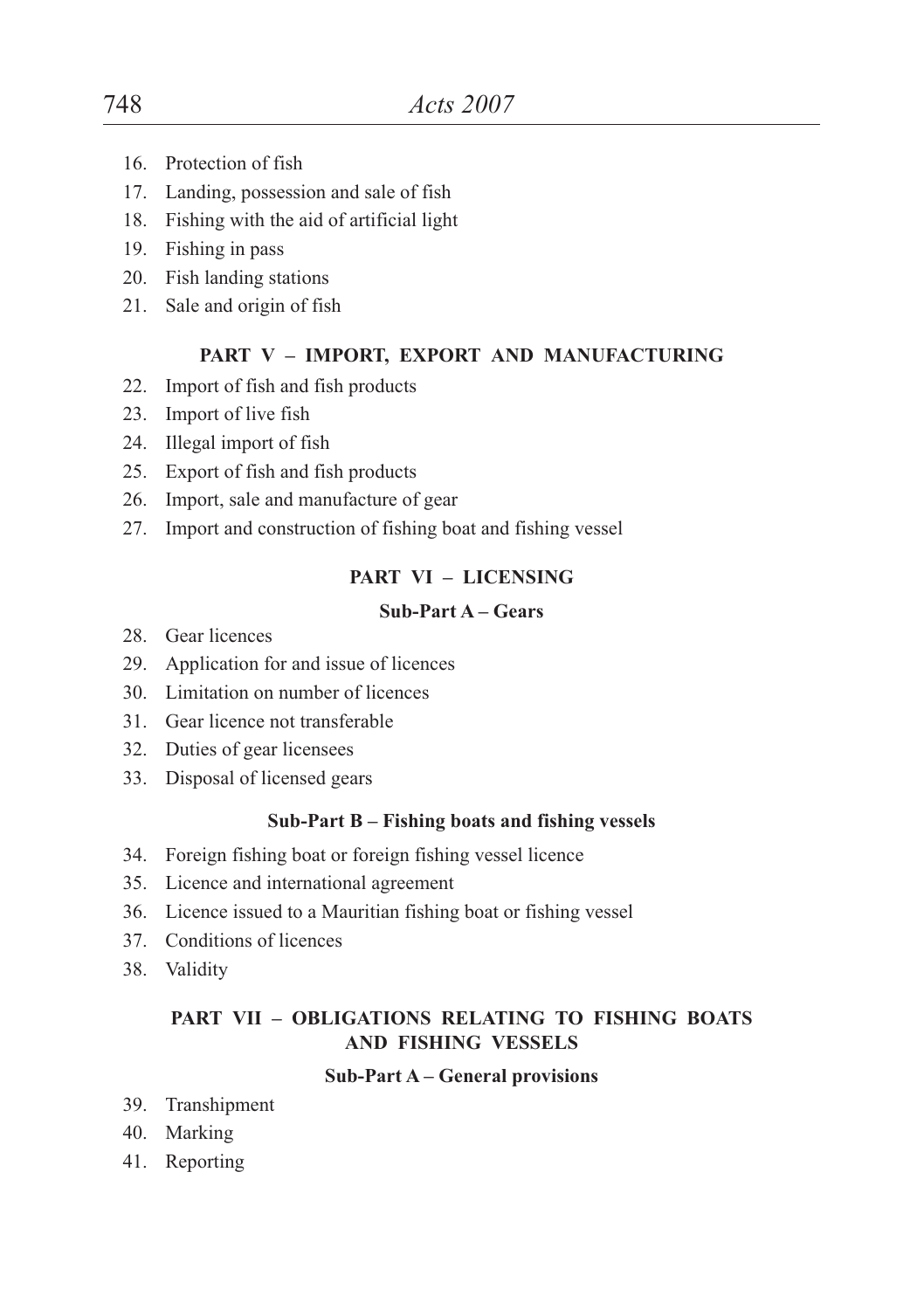#### **Sub-Part B – Mauritian fishing boats and Mauritian fishing vessels**

- 42. Registration of Mauritian fishing boats
- 43. Mauritian fishing boats
- 44. Application for registration
- 45. Cancellation of registration
- 46. Transfer and modification of fishing boat
- 47. Landing
- 48. Mooring
- 49. Abandoned fishing boats
- 50. Departure of licensed Mauritian fishing boats and licensed Mauritian fishing vessels
- 51. Arrival of licensed Mauritian fishing boats or licensed Mauritian fishing vessels

#### **Sub-Part C – Foreign fishing boats or foreign fishing vessels**

- 52. Stowage
- 53. Entry into and exit from the maritime zones
- 54. Entry into a Mauritian port

#### **PART VIII – ENFORCEMENT**

- 55. Warrant to enter and search
- 56. Liability of owners of gears used in commission of offences
- 57. Implementation of international fishery conservation and management measures
- 58. Power of search and seizure
- 59. Power to arrest and detain
- 60. Seizure of fish
- 61. Duties of fishery control officers
- 62. Pursuit beyond the maritime zones
- 63. Custody of seized items
- 64. Custody and disposal of found items
- 65. Security for release of seized items
- 66. Disposal of fish
- 67. Application of the Public Officers Protection Act
- 68. Suspension and cancellation

#### **PART IX – OFFENCES AND PENALTIES**

- 69. Protection of the aquatic ecosystem
- 70. Offences and penalties
- 71. Forfeiture
- 72. Giving false information and tampering with evidence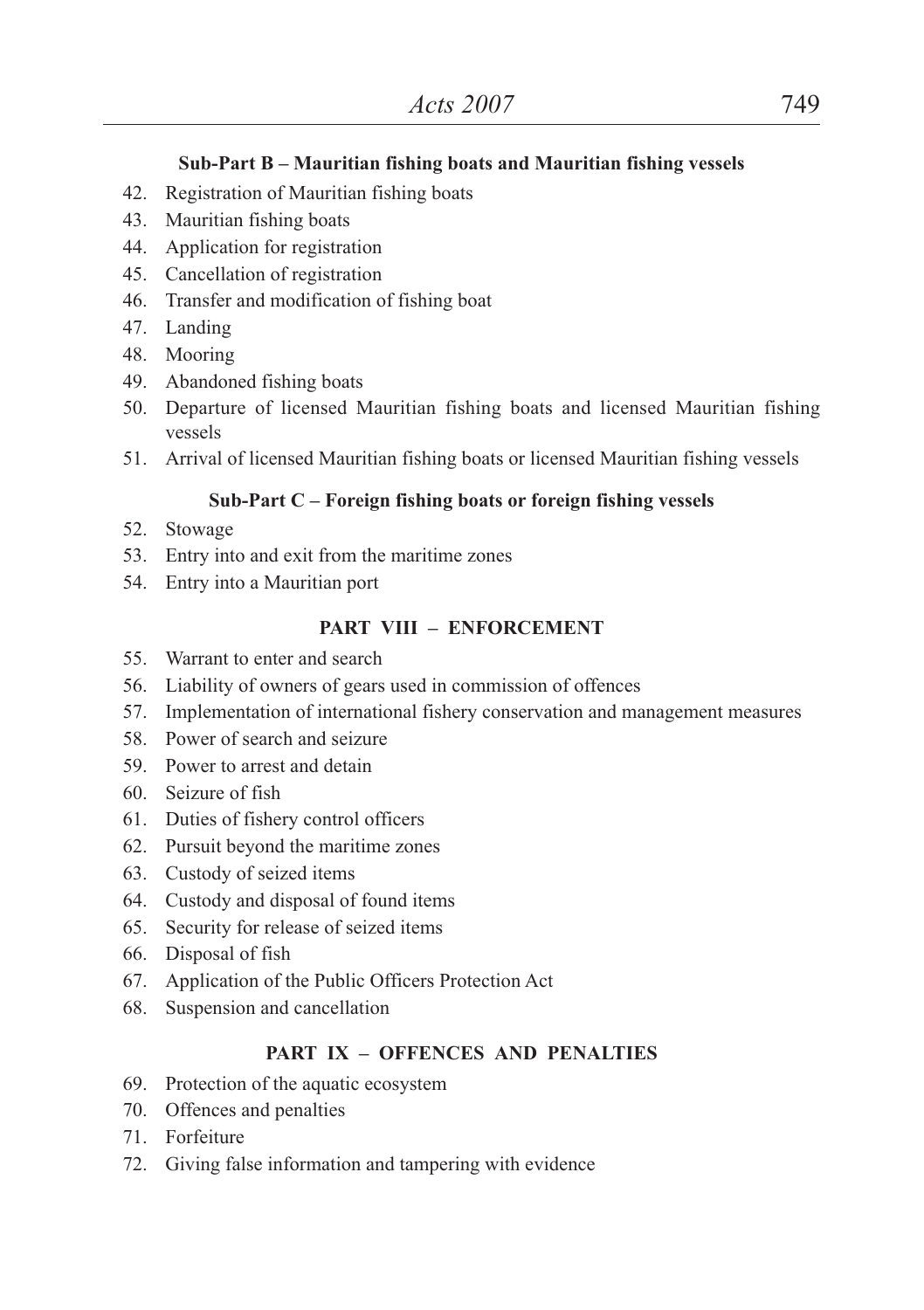#### **PART X – MISCELLANEOUS**

- 73. Jurisdiction
- 74. Regulations
- 75. Compounding
- 76. Rewards
- 77. Photographic evidence
- 78. Position fixing instrument
- 79. Repeal
- 80. Transitional provisions
- 81. Consequential amendment
- 82. Commencement

# ———— **An Act**

# **To amend and consolidate the law relating to the management, conservation, protection of fisheries and marine resources and protection of the marine ecosystems**

ENACTED by the Parliament of Mauritius, as follows –

# **PART I – PRELIMINARY**

#### **1. Short title**

This Act may be cited as the Fisheries and Marine Resources Act 2007.

### **2. Interpretation**

In this  $Act -$ 

"agent" means a person in Mauritius who –

- *(a)* is appointed by an owner or operator of a vessel operating under a licence issued under this Act; and
- *(b)* is authorised to receive, or is capable of responding to, any legal process issued in Mauritius against his principal;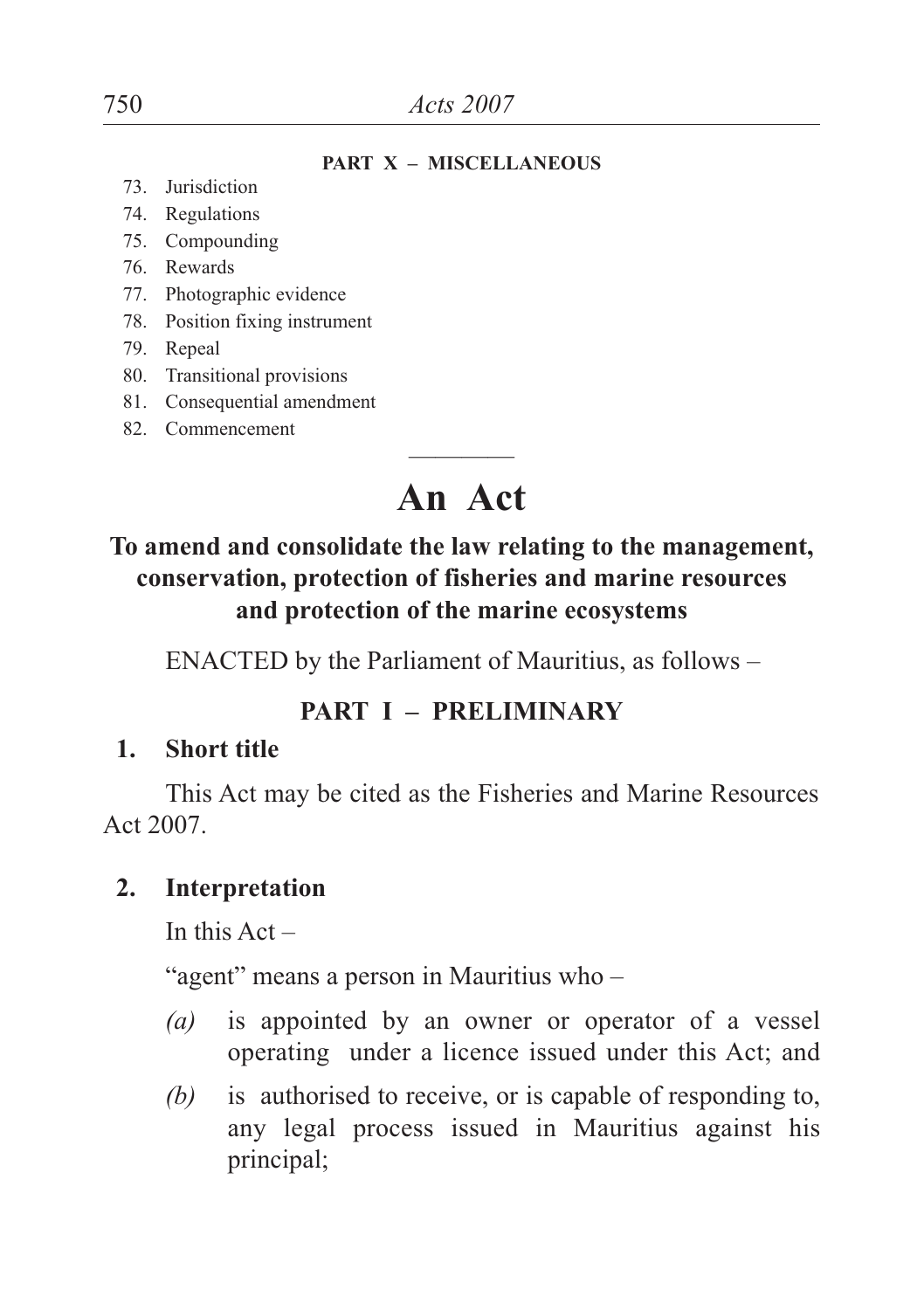"bait gear" means a gear used for catching fish to be used as bait, referred to in section 29;

"barachois" means a pond –

- *(a)* within or adjacent to the sea; and
- *(b)* enclosed by a weir or dam through which the sea flows and reflows;

"basket trap" means a basket trap referred to in section 28;

"boat" means any canoe, raft, floating platform or watercraft less than 24 metres overall length;

"canard net" means a net –

- *(a)* which is used in conjunction with a large net for catching mullets;
- *(b)* which does not exceed 100 metres in length and 5 metres in width;
- *(c)* which is made of several layers of nets fitted with poles to maintain the whole net afloat on the surface of the water; and
- *(d)* the meshes of any of the layers of which measure not less than 9 centimetres when stretched diagonally;

"drift net" means any net –

- *(a)* with any one side of which exceeds 250 metres; and
- *(b)* is fitted with floats or weights which make it hang vertically at the surface level of the sea, in mid-water or from the floor of the sea;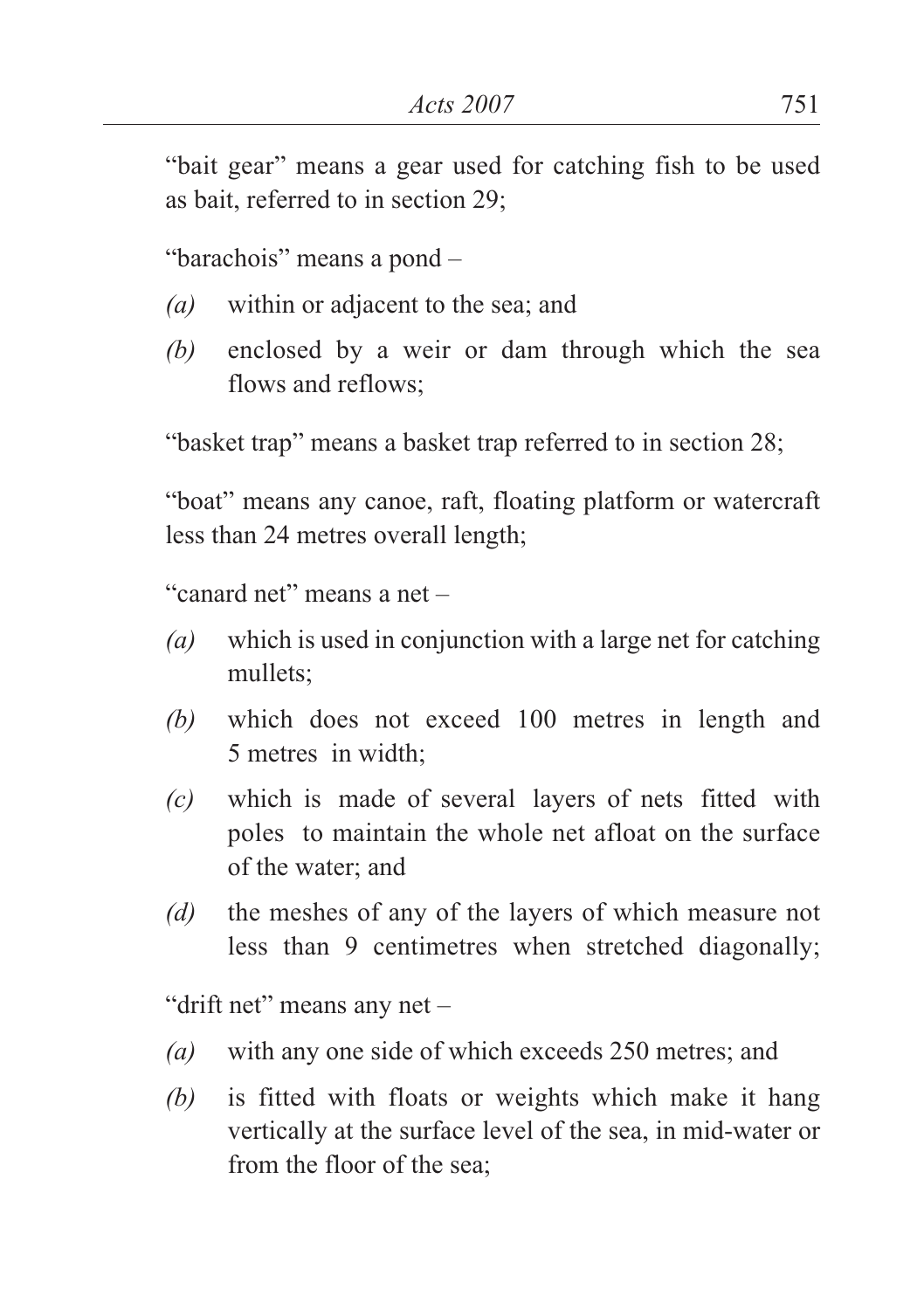"explosive" has the meaning assigned to it by the Explosives Act;

"fish" means any aquatic organism, other than a bird, and includes any shell or coral;

"fish aggregating device" means –

- *(a)* a device placed in water to attract fish; or
- *(b)* a naturally floating object which attracts fish and to which a device has been placed to facilitate its location;

"fish farm" means a pond, tank, barachois, fish hatchery or any structure where fish farming or fish culture is carried out;

"fish farm operator" means the person holding an authorisation under section 8 to operate a fish farm;

"fish landing station" means an area so prescribed under section  $20(1);$ 

"fish product" means –

- *(a)* any fish or part of any fish; or
- *(b)* any fresh, prepared, processed or frozen fish products;

"fishery control officer" means a Fisheries Officer and includes –

- *(a)* a police officer;
- *(b)* an officer of the Customs Department of the Mauritius Revenue Authority;
- *(c)* a forest officer;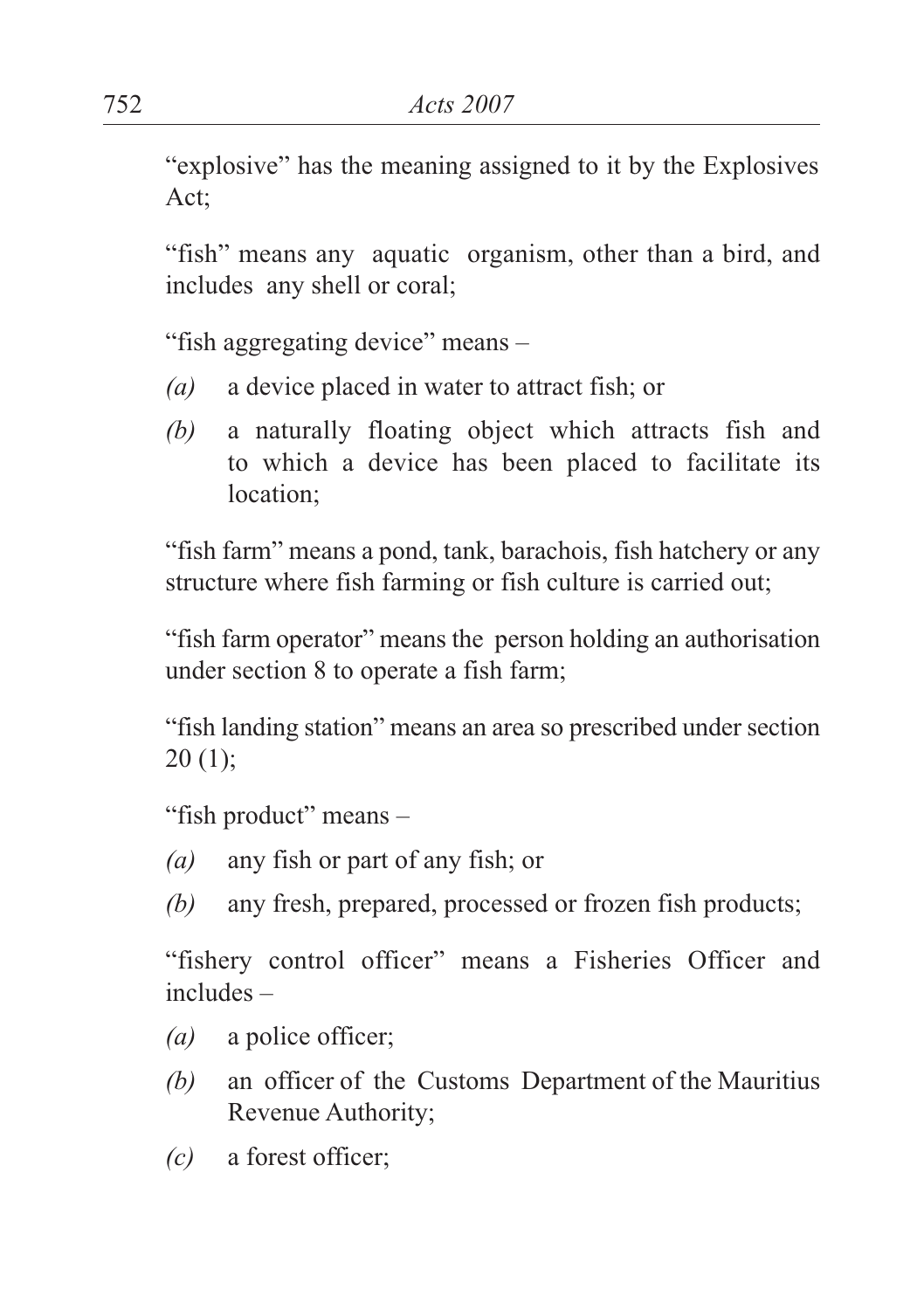- *(d)* an authorised officer under the Food Act;
- *(e)* a veterinary officer; or
- *(f)* an authorised officer of the Ministry responsible for commerce;

"fishing"  $-$ 

- *(a)* means
	- (i) catching;
	- (ii) collecting;
	- (iii) killing; or
	- (iv) destroying;

any fish by any method; and

- *(b)* includes
	- (i) searching for fish for the purpose of catching, collecting, killing or destroying the fish;
	- (ii) placing, searching for or retrieving, a fish aggregating device;

"fishing boat" means a boat used for fishing and fishing related activities but excludes a boat used for fishing as sport, water sport or for any other recreational purpose;

"fishing vessel" means a vessel used for, or equipped to be used for, fishing or related activity, other than a fishing boat;

"foreign fishing boat" means a fishing boat, other than a Mauritian fishing boat;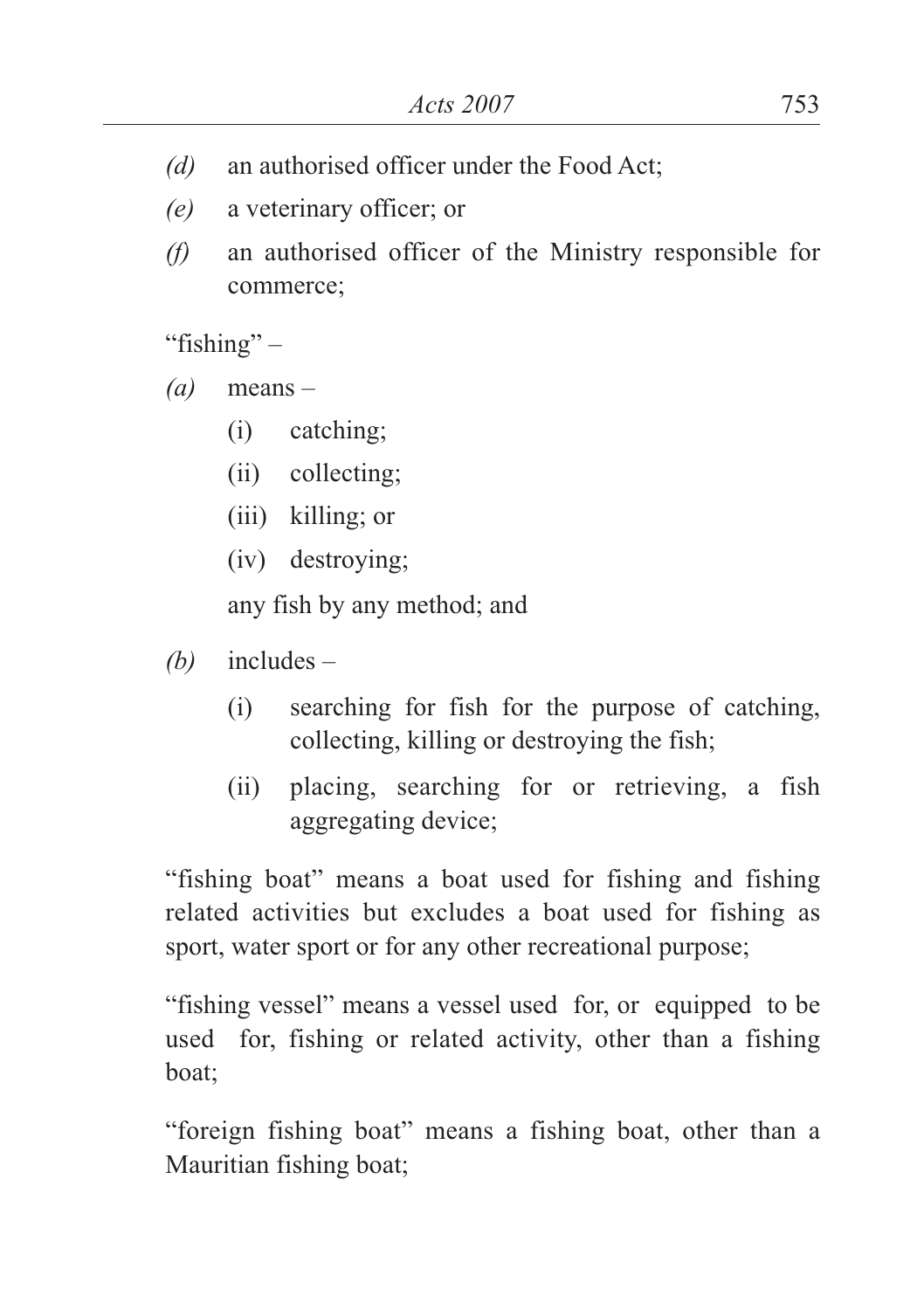"foreign fishing vessel" means a fishing vessel, other than a Mauritian fishing vessel;

"gear" means a net, a line, a hook, a lure, or a device, used or intended to be used for fishing;

"gear licence" means a licence referred to in section 28;

"gear licensee" means the holder of a licence in respect of a gear;

"gill net" means a net which -

- *(a)* is set for catching fish;
- *(b)* does not exceed 250 metres in length and 2.5 metres in width; and
- *(c)* is made up of square meshes measuring not less than 11 centimetres when stretched diagonally;

"identification mark" means a mark assigned to a gear, or fishing boat by the Permanent Secretary under section 29(5) or  $40(1)$ ;

"landing net" means a net in the form of a bag having –

- *(a)* meshes of any size; and
- *(b)* a hoop measuring not more than 50 centimetres in diameter and fitted with a handle;

"large net" means a net which –

- *(a)* does not exceed 500 metres in length and 2.5 metres in width; and
- *(b)* is made up of square meshes measuring not less than 9 centimetres when stretched diagonally;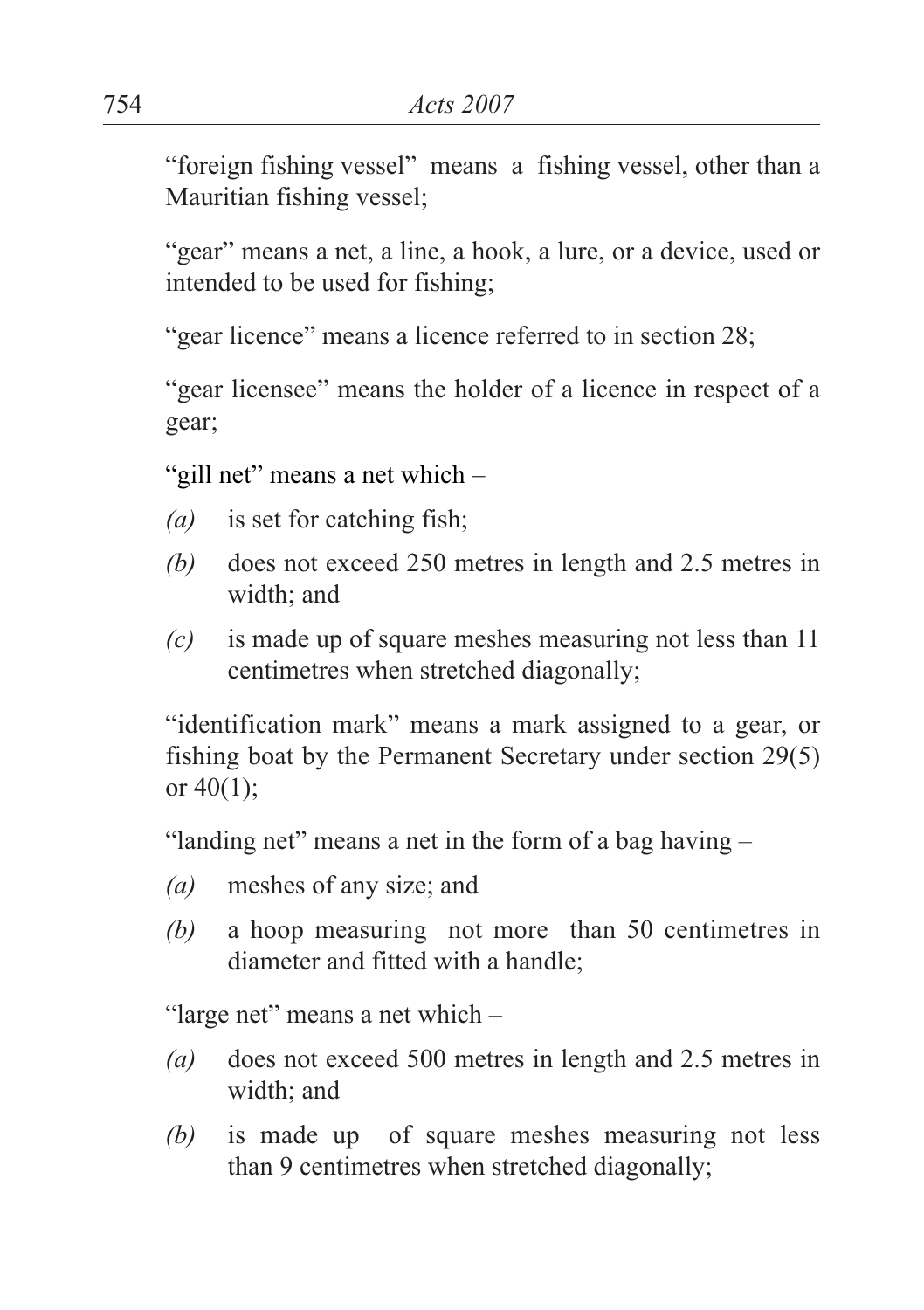"light stick" means a device, which is attached to a submerged fishing gear, which contains chemical substances capable of producing light through a chemical reaction inducing chemoluminescence, not requiring electrical power source;

"maritime zones" has the meaning assigned to them by section 2 of the Maritime Zones Act 2005;

"master" means the person in charge of a boat or vessel;

"Mauritian fishing boat" means a boat which is registered under section 44;

"Mauritian fishing vessel" means a vessel which is –

- *(a)* registered in Mauritius under the Merchant Shipping Act; and
- *(b)* is wholly owned by
	- (i) the State of Mauritius;
	- (ii) a statutory corporation in Mauritius;
	- (iii) one or more persons who are citizens of Mauritius; or
	- (iv) a body corporate, a company or other association incorporated or established under the laws of Mauritius and having a place of business in Mauritius;

"Minister" means the Minister responsible for the subject of fisheries and marine resources;

"net" means a net, mounted or unmounted, which is used, or intended to be used for fishing;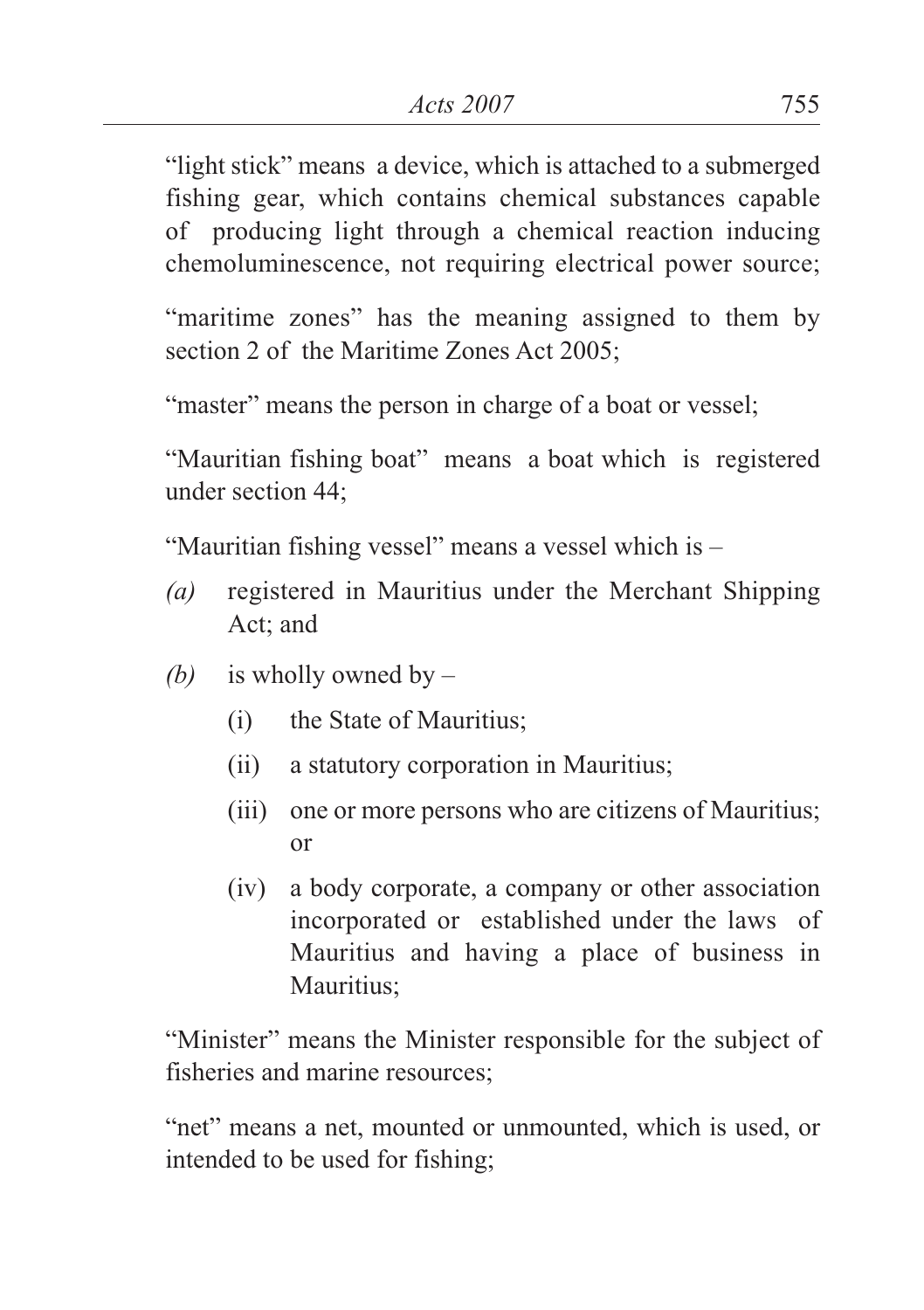"offshore terminal"means any place or structure prescribed for the purposes of landing or transhipping fish or fish products;

"ornamental fish" means live fish kept in an aquarium, tank, pond or container for decorative or display purposes and not intended for release;

"owner" in relation to a vessel –

- *(a)* means a person who owns the vessel; and
- *(b)* includes
	- (i) a charterer, whether bareboat, time or voyage; and
	- (ii) a person who acts in the capacity of a charterer;
	- (iii) a party upon whom control over the destination, function or operation of the vessel is conferred under a management agreement or a similar agreement;

"pass" means a passage through the reefs and includes the entrance to any harbour, bay or creek;

"Permanent Secretary" means the Permanent Secretary of the Ministry responsible for the subject of fisheries and marine resources;

"place of business" means the place where meetings of the directors of the body corporate owning a fishing boat or a fishing vessel are regularly held;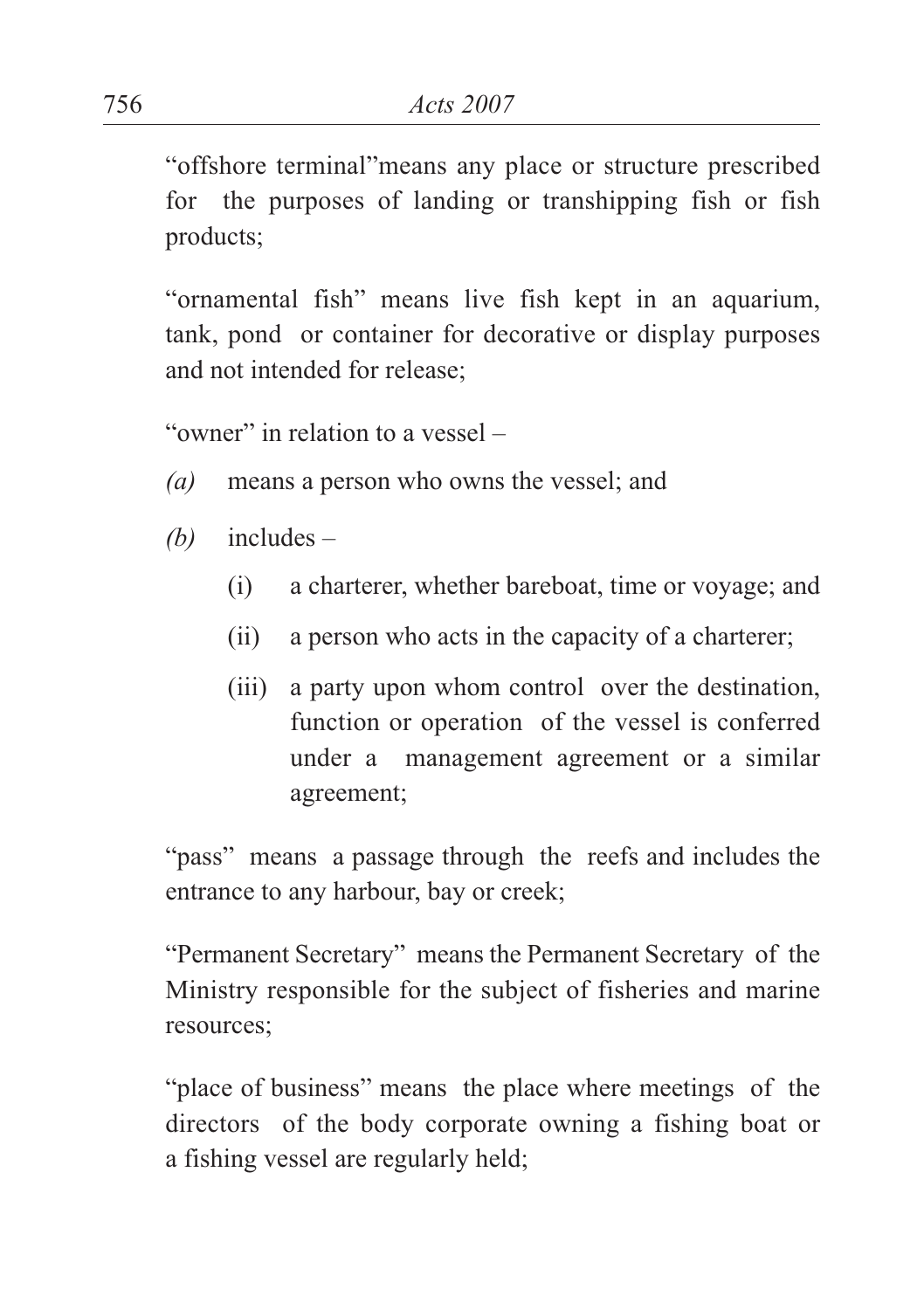"pocket net" means a net -

- *(a)* not exceeding 15 metres in length and 12 metres in width;
- *(b)* with 2 arms, each of which shall not exceed 10 metres in length and 2.5 metres in width;
- *(c)* which is made up of square meshes measuring not less than 9 centimetres when stretched diagonally; and
- *(d)* which is used in conjunction with a large net;

"poisonous substance" means any substance likely to kill, stun or injure any fish or damage or pollute aquatic ecosystems;

"position fixing instrument" means any device, instrument or equipment placed on board a fishing boat or fishing vessel, which transmits automatically, either independently or in conjunction with other instruments, information relating to the position of the boat or vessel.

"related activity" in relation to fishing, means the operation of a boat, vessel or mother vessel in conjunction with fishing operations and includes –

- *(a)* storing, transhipping, processing or transporting of fish or any fish product taken in the maritime zones, or in the course of high seas fishing up to the time it is first landed;
- *(b)* refuelling or supplying fishing boats or fishing vessels; or
- *(c)* performing any other activity in support of fishing operations;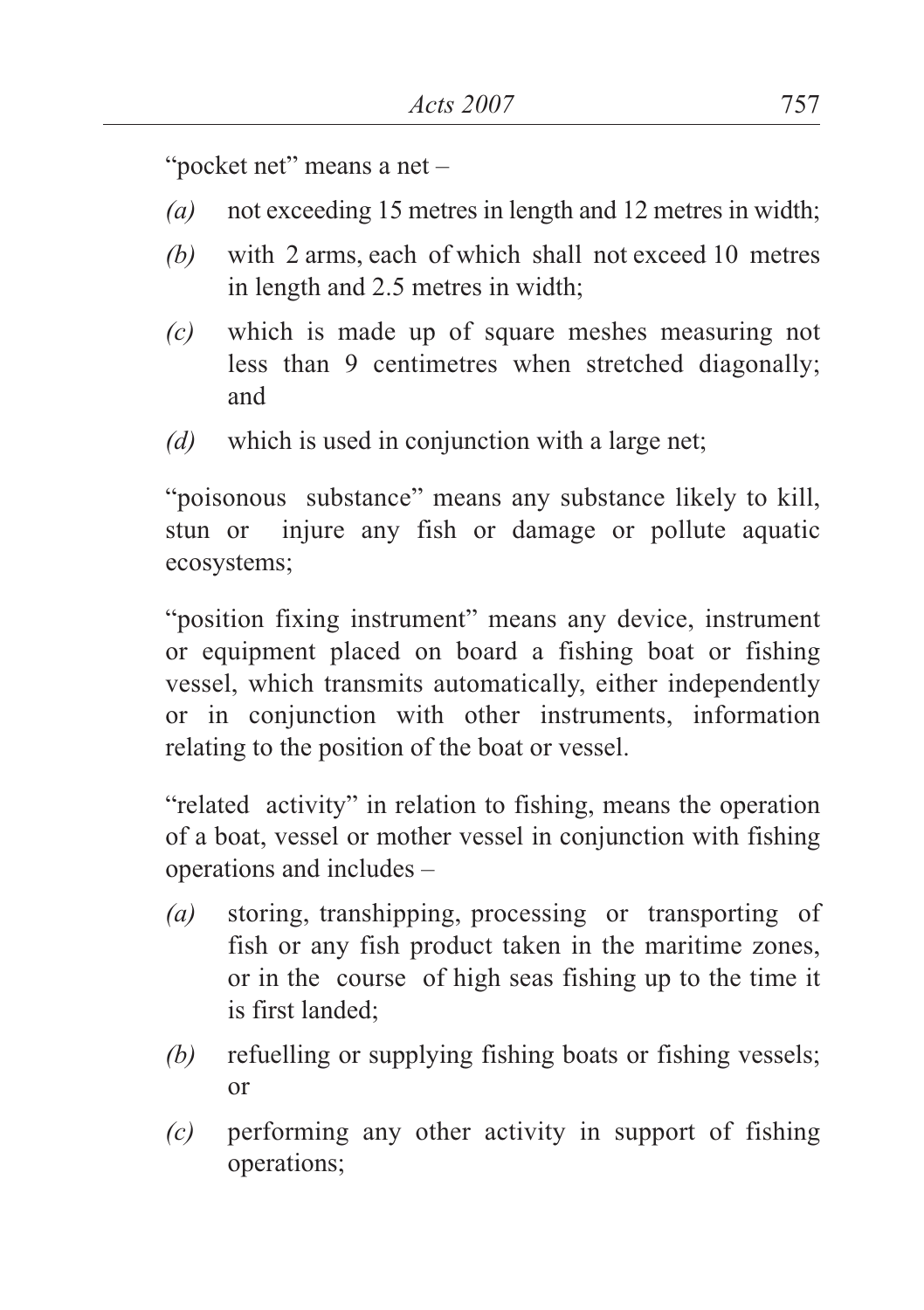"sell" includes –

*(a)* hawk;

- *(b)* expose for sale;
- *(c)* keep for sale;
- *(d)* offer for sale; and
- *(e)* convey or consign for the purpose of sale;

"shrimp net" means a net in the form of a bag not exceeding 2 square metres which –

- *(a)* is used for catching shrimps; and
- *(b)* is fitted with a hoop measuring not more than 50 centimetres diametrically or diagonally; or
- *(c)* is mounted on 2 handles and fitted with weights;

"speargun" means a device fitted with a trigger and a spear;

"structure" includes any jetty, slipway, ramp, dam, pier, building, gate, cairn, marina, pontoon or platform;

"territorial sea" has the same meaning as in the Maritime Zones Act 2005;

"toxic fish" means any fish prescribed as being toxic fish;

"undersized fish" in relation to fishing, means a fish the size of which is less than the size prescribed for that species of fish;

"underwater fishing" means fishing by diving or with the use of a snorkel, flippers, goggles or similar equipment;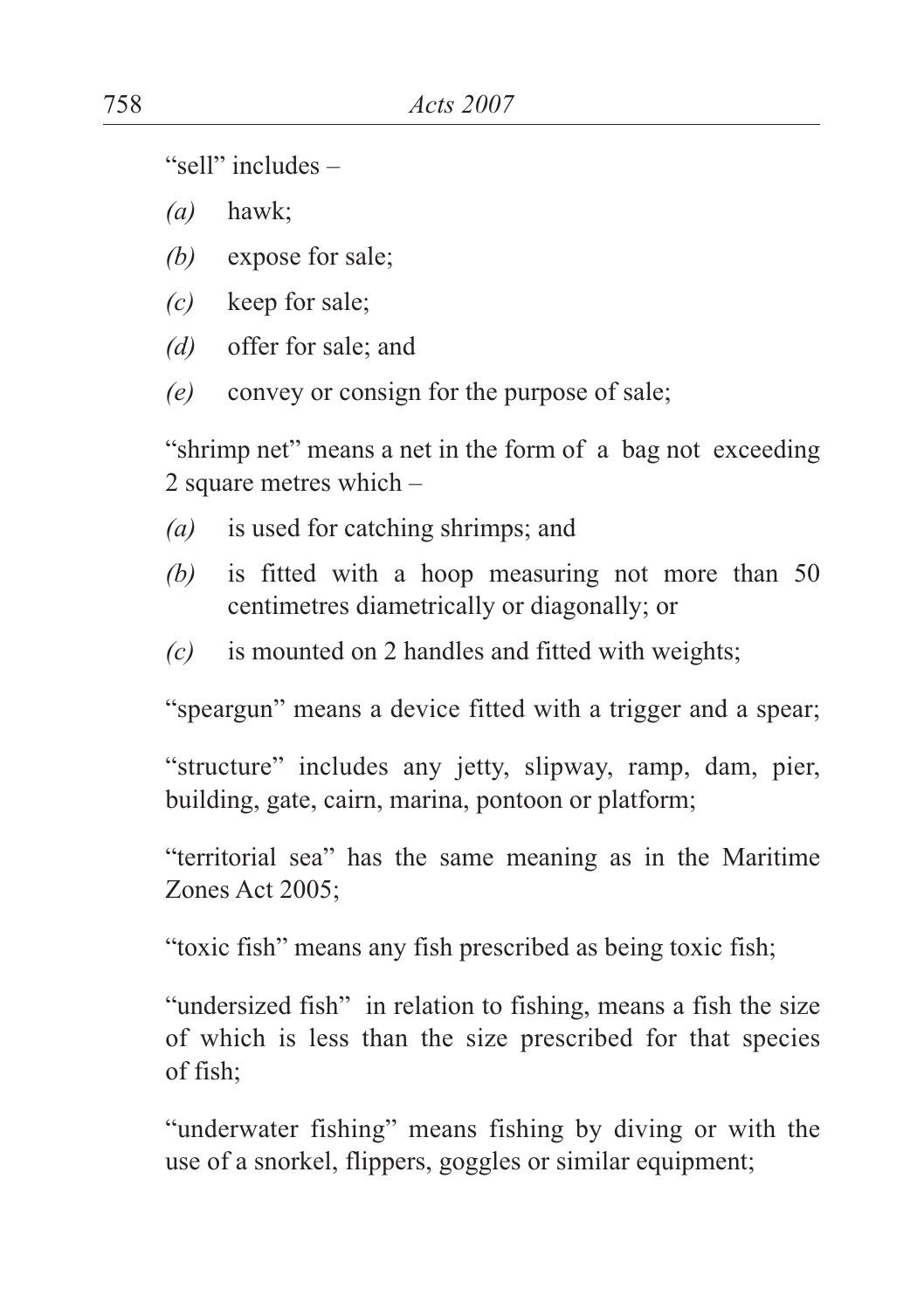"vessel" means any vessel, ship, carrier vessel or any other craft, other than a boat;

"wetland" –

- *(a)* means an area of marsh whether
	- (i) natural or artificial; or
	- (ii) permanently or temporarily with water which is static or flowing, brackish, or salty; and
- *(b)* includes areas of marine water.

### **PART II – MANAGEMENT OF FISHERIES AND ADMINISTRATION**

### **3. Consultative Committees**

(1) The Minister may set up such Consultative Committees as he thinks  $fit -$ 

- *(a)* for discussions and advice on matters of general policy relating to fisheries, marine resources, aquaculture and marine conservation;
- *(b)* for inquiring into matters relating to fisheries and marine resources.
- (2) A Consultative Committee shall consist of
	- *(a)* the Minister, who shall be the Chairperson;
	- *(b)* such other persons as the Minister may appoint.

(3) Where the Minister is unable to attend a meeting of the Consultative Committee, he shall designate a member to chair the meeting.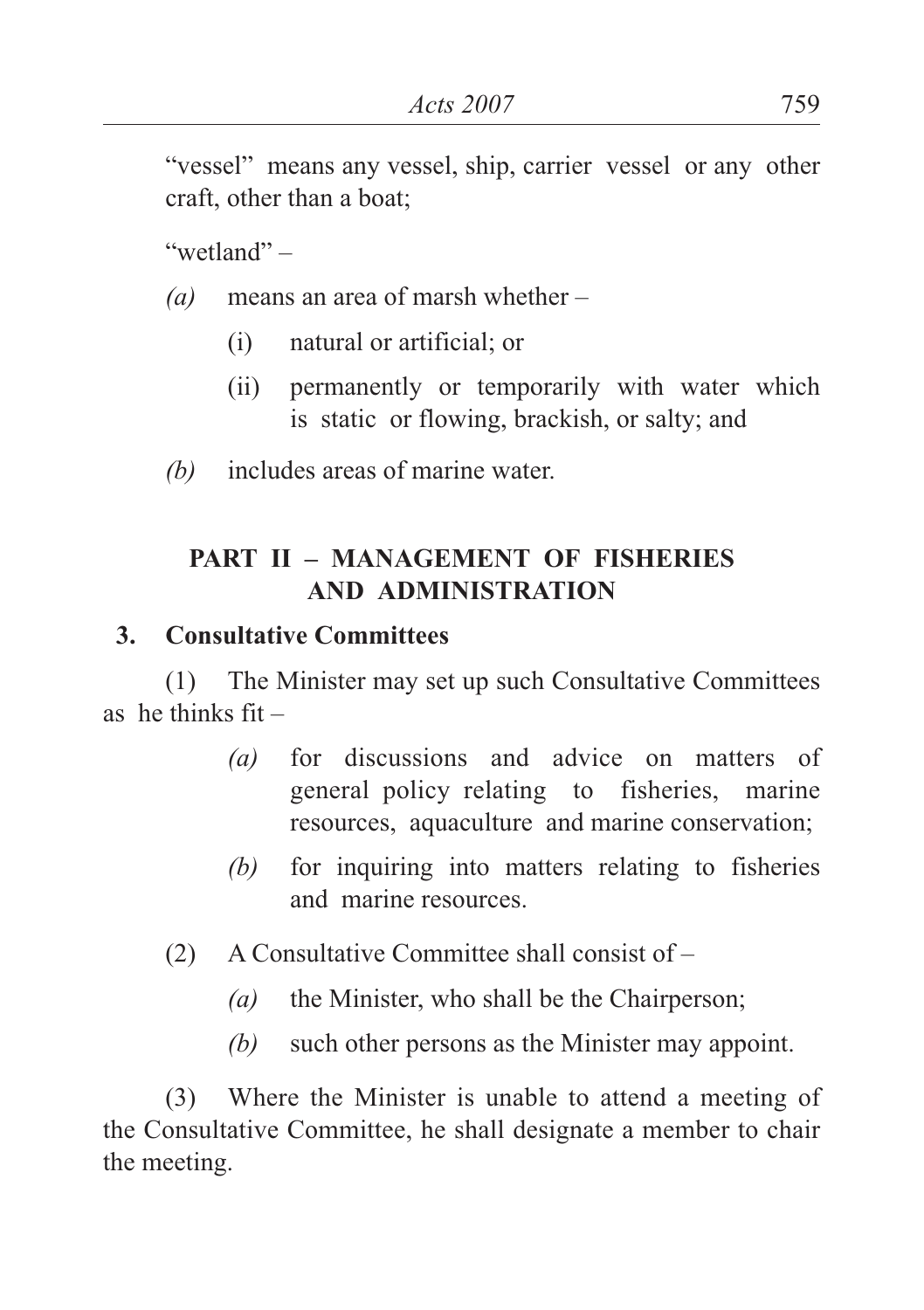(4) The Chairperson of a Consultative Committee may co-opt at a meeting any person who, in his opinion, may assist the Committee on the subject under deliberation at that meeting.

(5) No member of the Consultative Committee, other than the representative of a Ministry, shall be deemed to hold a public office by virtue only of his appointment as member.

(6) A member of the Consultative Committee shall be appointed by the Minister on such terms and conditions as he may determine.

#### **4. Marine Protected Areas**

- (1) The Minister may, by regulations, declare
	- *(a)* any area of the maritime zones including the seabed underlying such zones;
	- *(b)* any land associated with the maritime zones; or
	- *(c)* any wetland,

to be a Marine Protected Area.

(2) The Minister may, by regulations, made under subsection (1), designate a Marine Protected Area to be –

- *(a)* a Fishing Reserve;
- *(b)* a Marine Park; or
- *(c)* a Marine Reserve.

### **5. Marine Protected Area Fund**

(1) There is established for the purposes of this Act a Marine Protected Area Fund.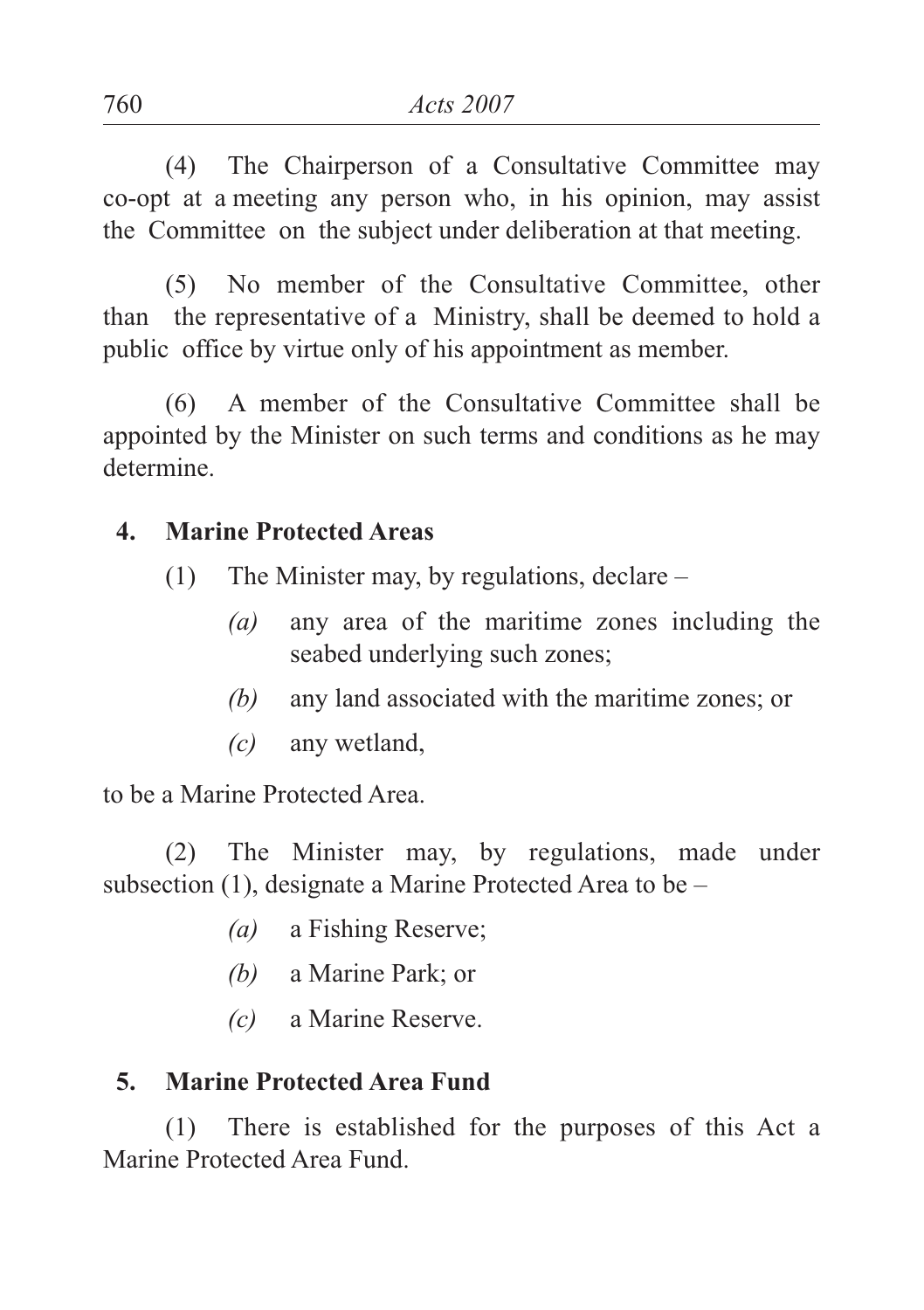(2) The Permanent Secretary shall be responsible for the management and administration of the Fund.

- (3) The Fund shall consist of
	- *(a)* such sums of money as may be appropriated by the National Assembly for any of the purposes of this Act;
	- *(b)* any grant or donation made to the Fund;
	- *(c)* any sum that may lawfully accrue to it;
	- *(d)* any money that is payable under this Act including all fees, rent and other charges arising from the authorised use of a Fishing Reserve, a Marine Park or a Marine Reserve.

(4) The assets of the Fund shall be applied towards the payment of expenses which may be incurred in the management of a Marine Protected Area.

(5) Article 910 of the Code Civil Mauricien shall not apply to the Fund.

### **6. Record of fishing boats and fishing vessels**

(1) The Permanent Secretary shall keep a record of fishing boats less than 12 metres in which shall be entered –

- *(a)* the identification mark assigned to the boat;
- *(b)* the name and address of the owner; and
- *(c)* such other particulars as he thinks fit.

(2) The Permanent Secretary shall keep a record of fishing boats of 12 metres or more in length overall and fishing vessels licensed under sections 34 and 36.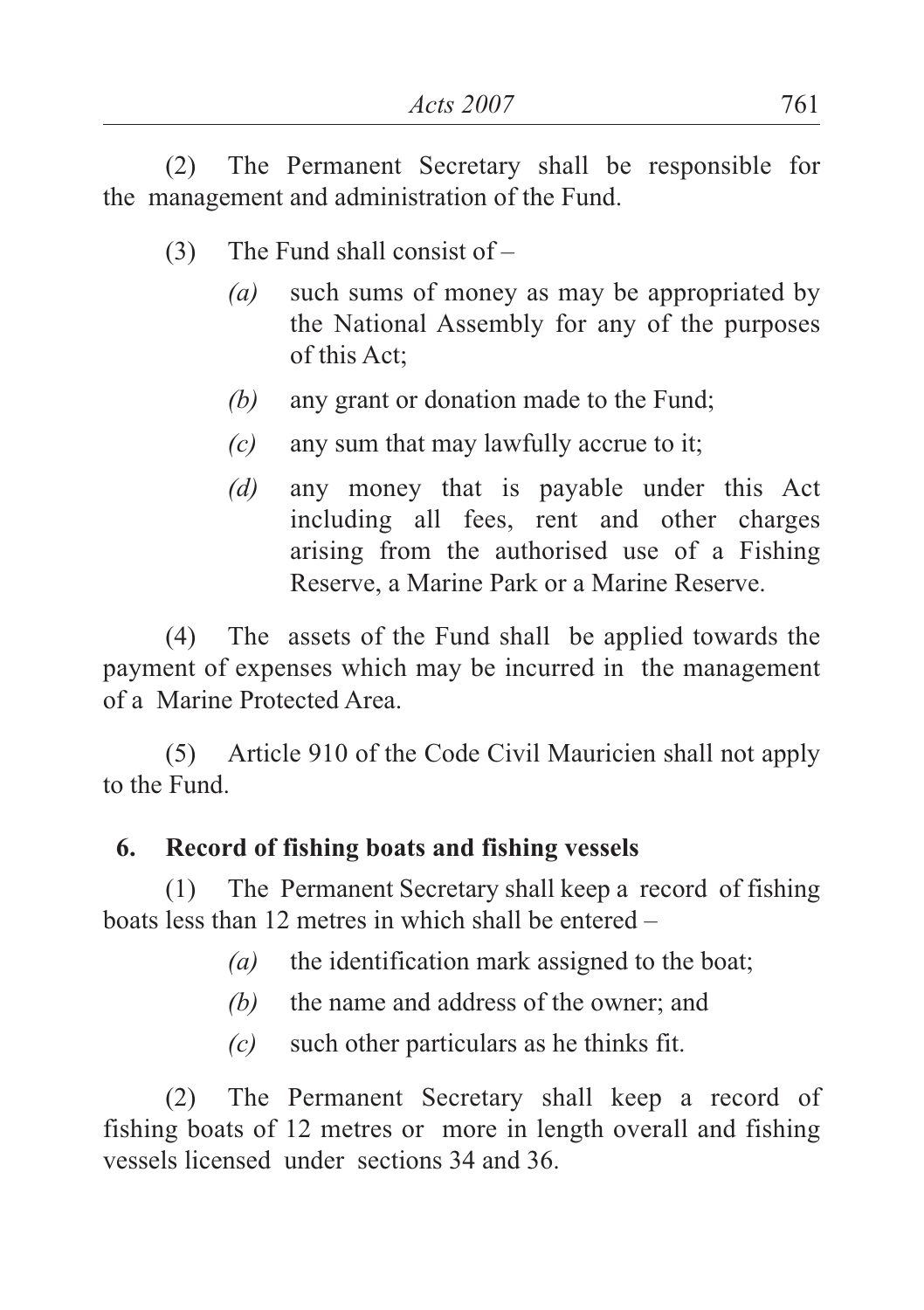| 762 | Acts 2007 |                                                      |                                                                                                      |
|-----|-----------|------------------------------------------------------|------------------------------------------------------------------------------------------------------|
|     | (3)       | The record shall contain so far as is applicable $-$ |                                                                                                      |
|     |           | $\left(a\right)$                                     | the name of the fishing boat or fishing vessel;                                                      |
|     |           | (b)                                                  | the port and country of registration;                                                                |
|     |           | (c)                                                  | any identification mark assigned to the boat or<br>vessel;                                           |
|     |           | (d)                                                  | previous registration details;                                                                       |
|     |           | (e)                                                  | communication details;                                                                               |
|     |           | $\theta$                                             | the Lloyds/IMO registration number;                                                                  |
|     |           | (g)                                                  | the international radio call sign;                                                                   |
|     |           | (h)                                                  | the length overall, draft and beam;                                                                  |
|     |           | (i)                                                  | the engine power;                                                                                    |
|     |           | (i)                                                  | the net and gross registered tonnage;                                                                |
|     |           | (k)                                                  | the type of refrigeration system;                                                                    |
|     |           | $\left( l\right)$                                    | the material of build;                                                                               |
|     |           | (m)                                                  | the boat or vessel type and fishing method and<br>gears;                                             |
|     |           | (n)                                                  | the hold capacities in cubic metres;                                                                 |
|     |           | $\left( o \right)$                                   | the date of build;                                                                                   |
|     |           | (p)                                                  | the number of crew, including fishermen and<br>persons commonly known as "frigoboys";                |
|     |           | $\left(\mathbf{q}\right)$                            | the name and address of the agent in Mauritius;                                                      |
|     |           | (r)                                                  | the name, address and nationality of any natural<br>or legal person with beneficial ownership of the |

fishing boat or fishing vessel;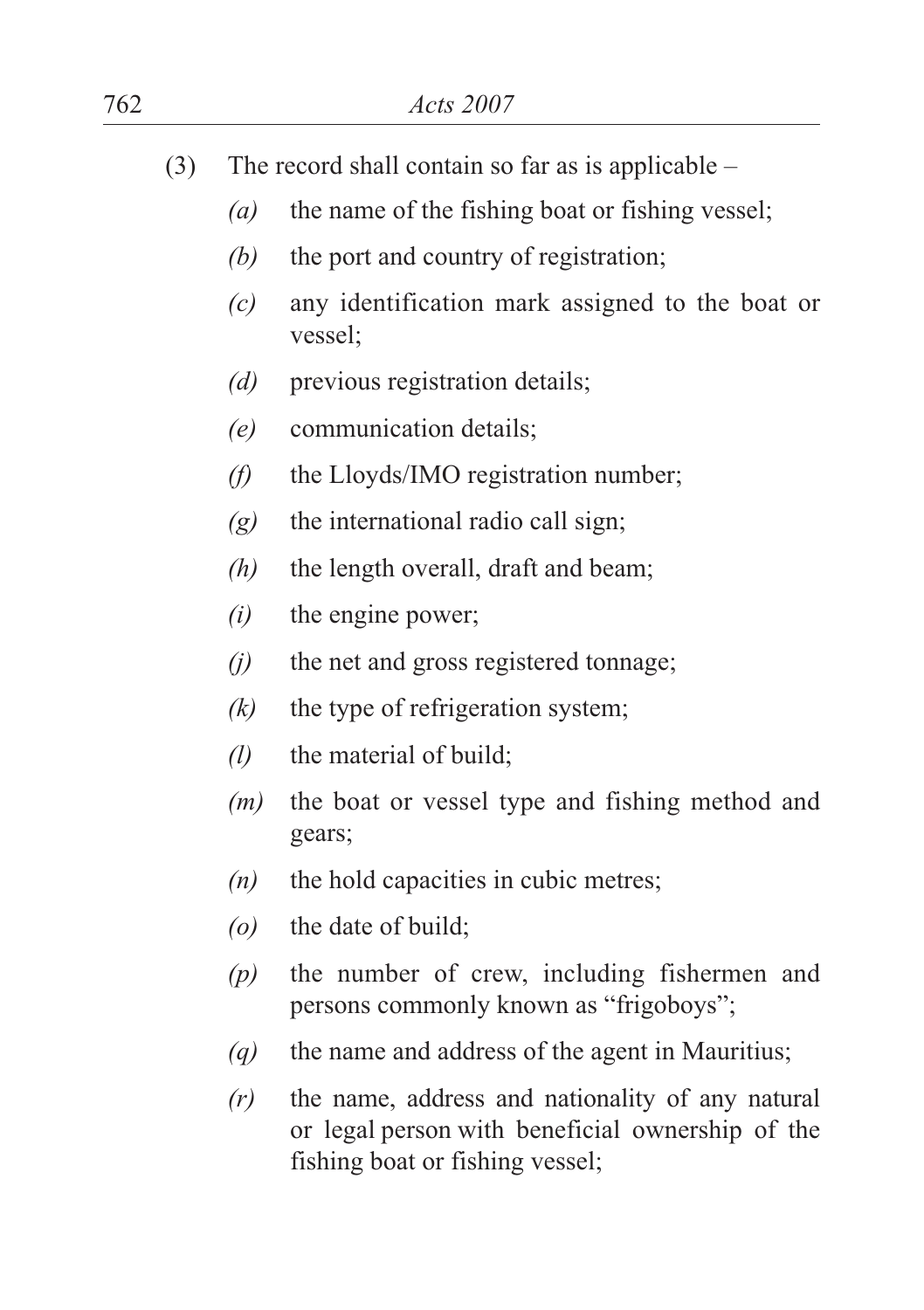- *(s)* particulars of any previous offences committed by the use of the fishing boat or fishing vessel; and
- *(t)* any other information as the Permanent Secretary may determine.

### **7. Confidentiality**

A fishery control officer or any officer having access by virtue of his functions to any information under this Act shall not use or disclose such information except for the purposes  $of –$ 

- *(a)* this Act;
- *(b)* fulfilling the obligations of Mauritius under any international agreement or convention.

# **PART III – FISH FARMING**

#### **8. Fish farming**

(1) No person shall operate a fish farm unless he has a written authorisation from the Permanent Secretary.

- (2) A person who wishes to operate a fish farm shall
	- *(a)* make an application to the Permanent Secretary in a form approved by the Permanent Secretary; and
	- *(b)* cause a notice of his application to be published in the *Gazette* and in two daily newspapers for 2 consecutive days.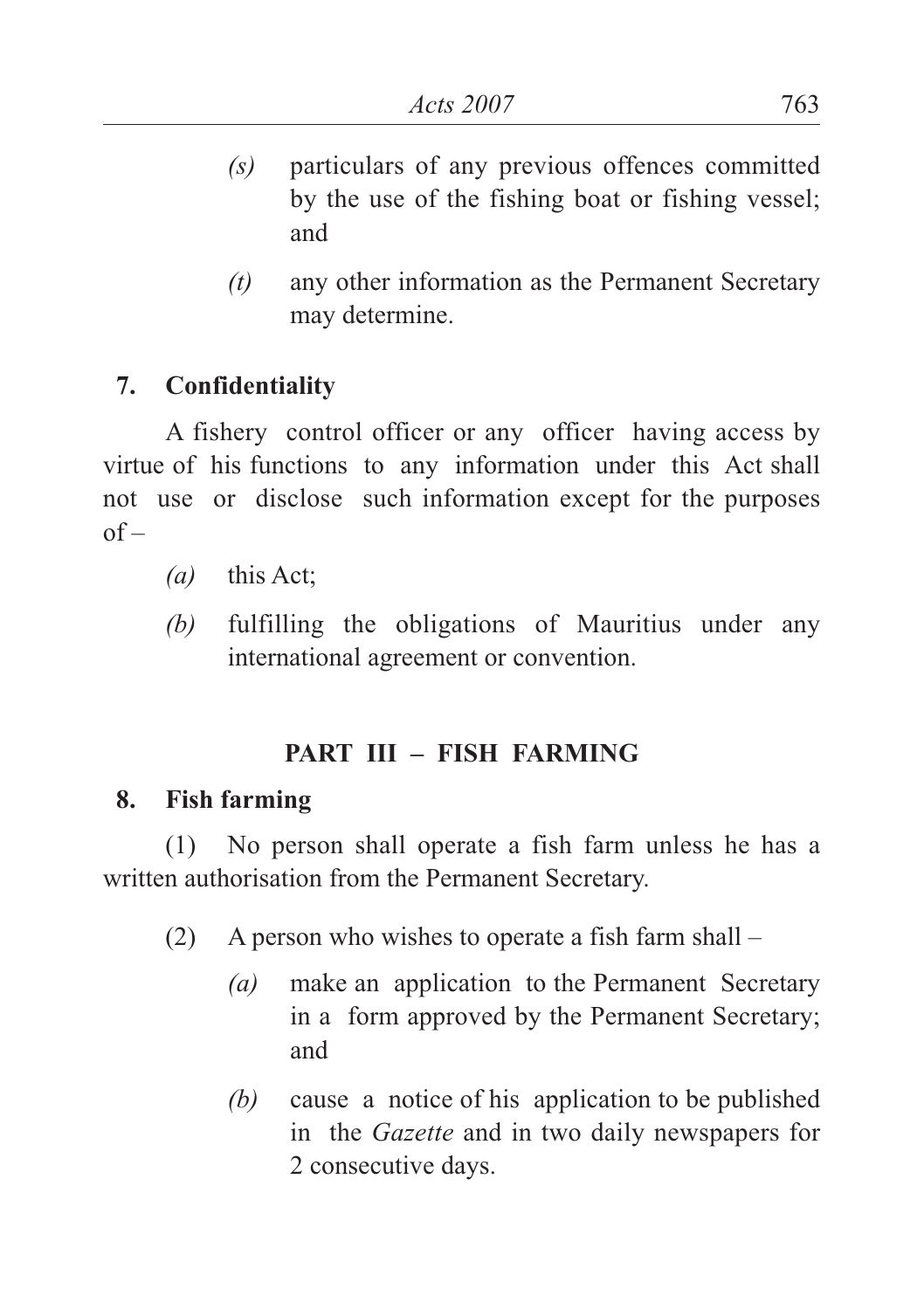(3) Any person who wishes to object to an application made under subsection (2) (a) may, within 21 days of the latest publication of the notice under subsection (2) (b), lodge a written objection to the application with the Permanent Secretary.

(4) The Permanent Secretary may require the applicant  $to -$ 

- *(a)* furnish such other documents and such other clearances from the Department of Environment and other authorities as he shall specify;
- *(b)* show cause why any objection made under subsection (3) should not be upheld.

(5) The Permanent Secretary may, after consideration of the application, any objection lodged under subsection (3) and any documents, clearances or representations made by the authorities specified in subsection  $(4)$  –

- *(a)* refuse the application; or
- *(b)* grant the application subject to such terms and conditions as he may impose, and issue a written authorisation to the applicant, upon payment of such fee as may be prescribed.

(6) Where the Permanent Secretary refuses to grant the application, he shall specify the reason for doing so and inform the applicant of his decision and the reasons thereof within 14 days of the date of his decision.

(7) Subsection 2 (b) shall not apply to any application for an authorisation for farming fish in a pond, tank, barachois or fish hatchery.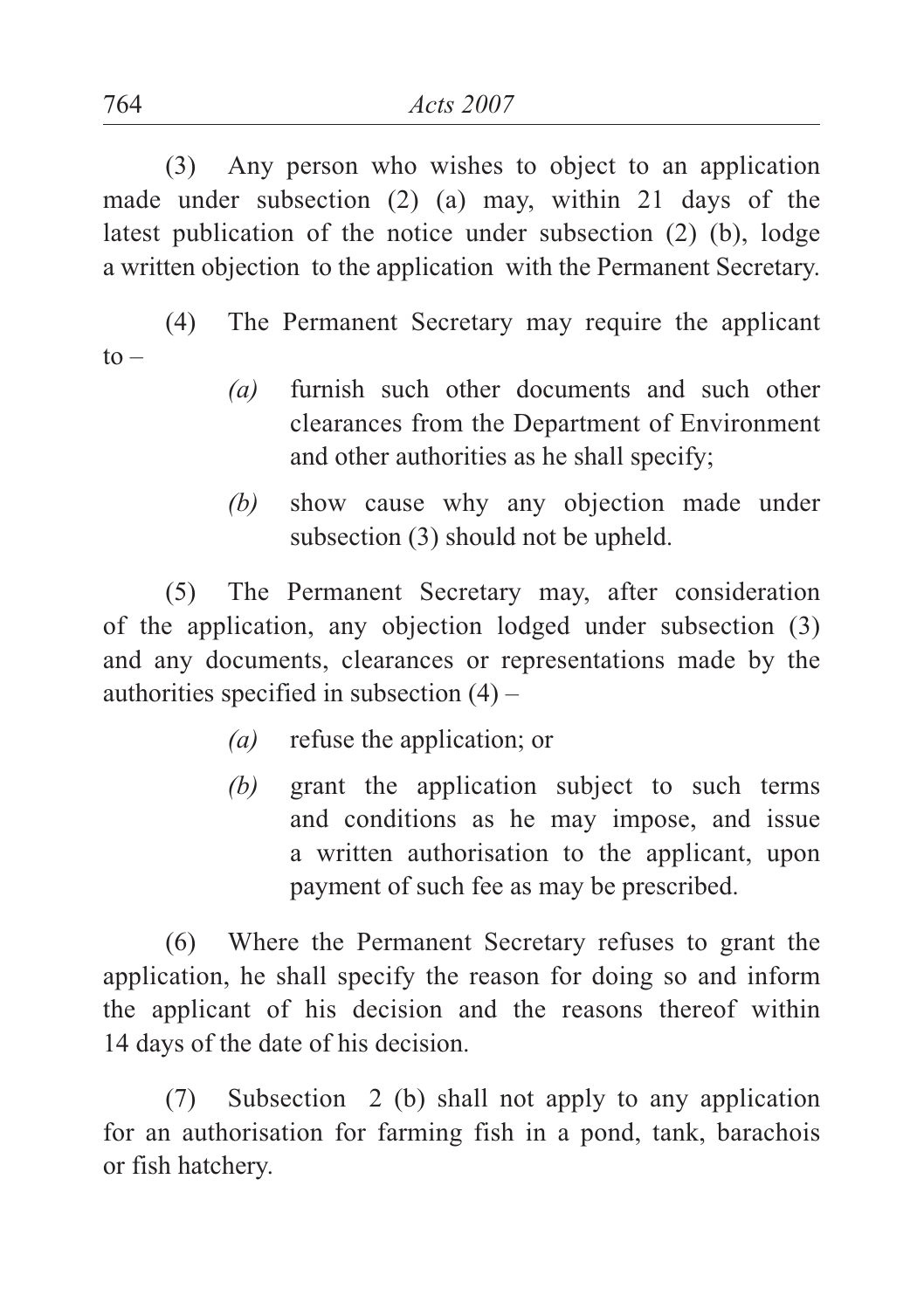(8) The Permanent Secretary shall keep a register of all written authorisations granted by him under this section with such particulars as he may deem appropriate.

(9) Any person, holding a written authorisation to carry out fish farming, who sells or transfers his fish farm in the name of another person shall, within 7 days, of the sale or transfer, notify the Permanent Secretary and surrender to him his written authorisation.

#### **9. Fishing in fish farms**

(1) No person shall fish in any fish farm unless authorised to do so in writing by the fish farm operator.

(2) No person shall use any gear for fishing in a fish farm, unless he is authorised to do so in writing by the Permanent Secretary.

(3) Notwithstanding section 28(1), the Permanent Secretary may authorise the use of such gear as is appropriate for fishing in the fish farm in respect of which application is made, subject to such terms and conditions as he may think fit to impose.

### **10. Disease outbreak**

(1) Any fish farm operator shall, within 24 hours of the outbreak of any disease in his fish farm, inform the Permanent Secretary of such outbreak.

(2) Where the Permanent Secretary is given information under subsection (1) and is satisfied that a fish farm has been affected by a disease, he may direct the fish farm operator to –

> *(a)* take such measures he considers appropriate to control the disease and prevent its spreading further;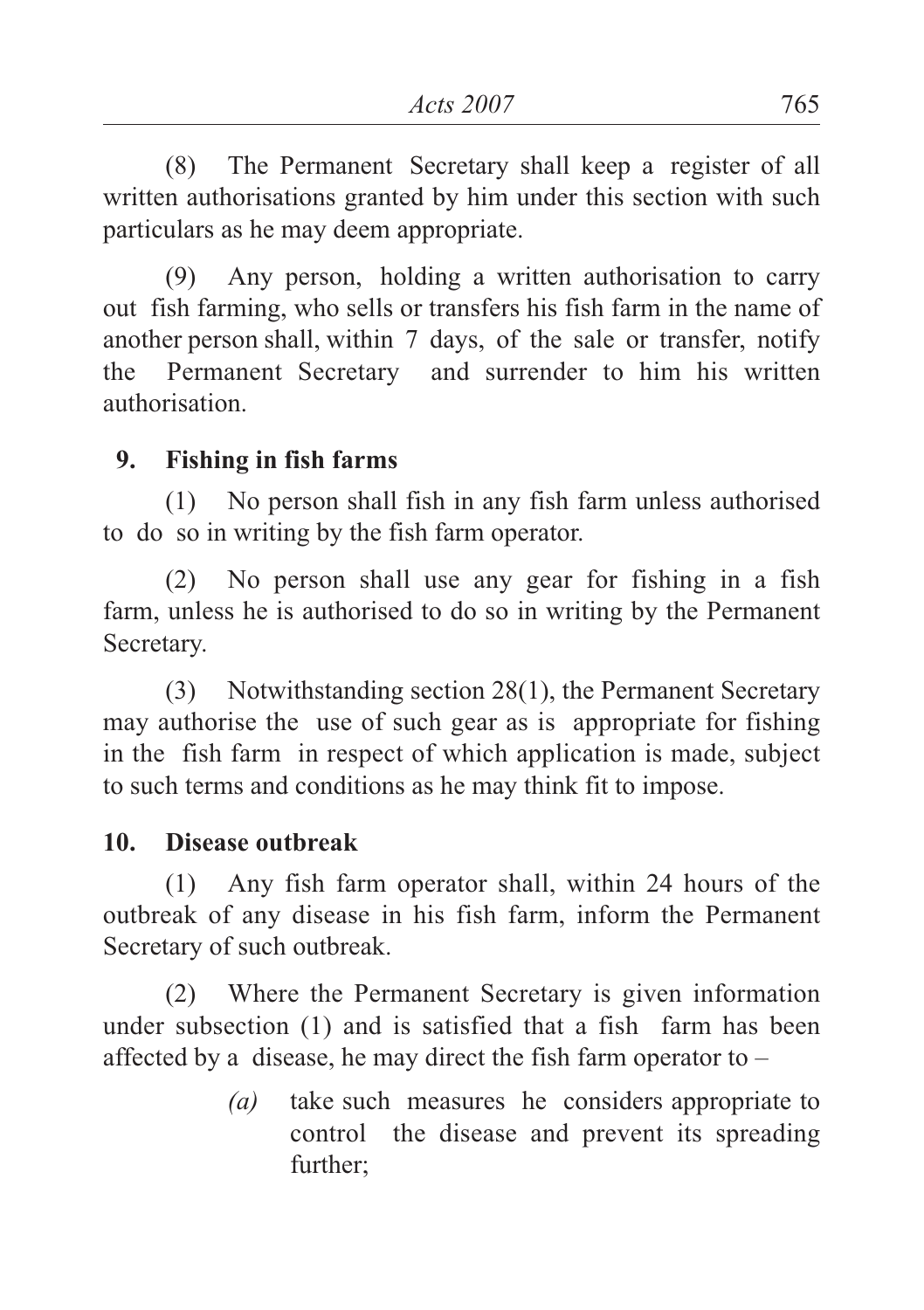- *(b)* remove and destroy any fish affected by the disease;
- *(c)* disinfect the fish farm; and
- *(d)* take such other measures as may be required.

#### **PART IV – CONTROL OF FISHING ACTIVITIES**

#### **11. Registration of fishermen**

(1) Any person who wishes to be registered as a fisherman shall make an application to the Permanent Secretary for such registration.

(2) Any person referred to in subsection (1) shall make his application to the Permanent Secretary in such form as he may approve and pay such processing fee as may be prescribed.

(3) Where an application is made under subsection (2), the Permanent Secretary may register the fisherman subject to such terms and conditions as he may determine.

(4) Where the Permanent Secretary registers a fisherman, he shall issue –

- *(a)* to an artisanal fisherman, a Fisherman Registration Card;
- *(b)* to a bank fisherman, a Fisherman Continuous Record Book;
- *(c)* to a trainee bank fisherman, a Trainee Fisherman Continuous Record Book; or
- *(d)* to any other fisherman, such other document as he deems fit.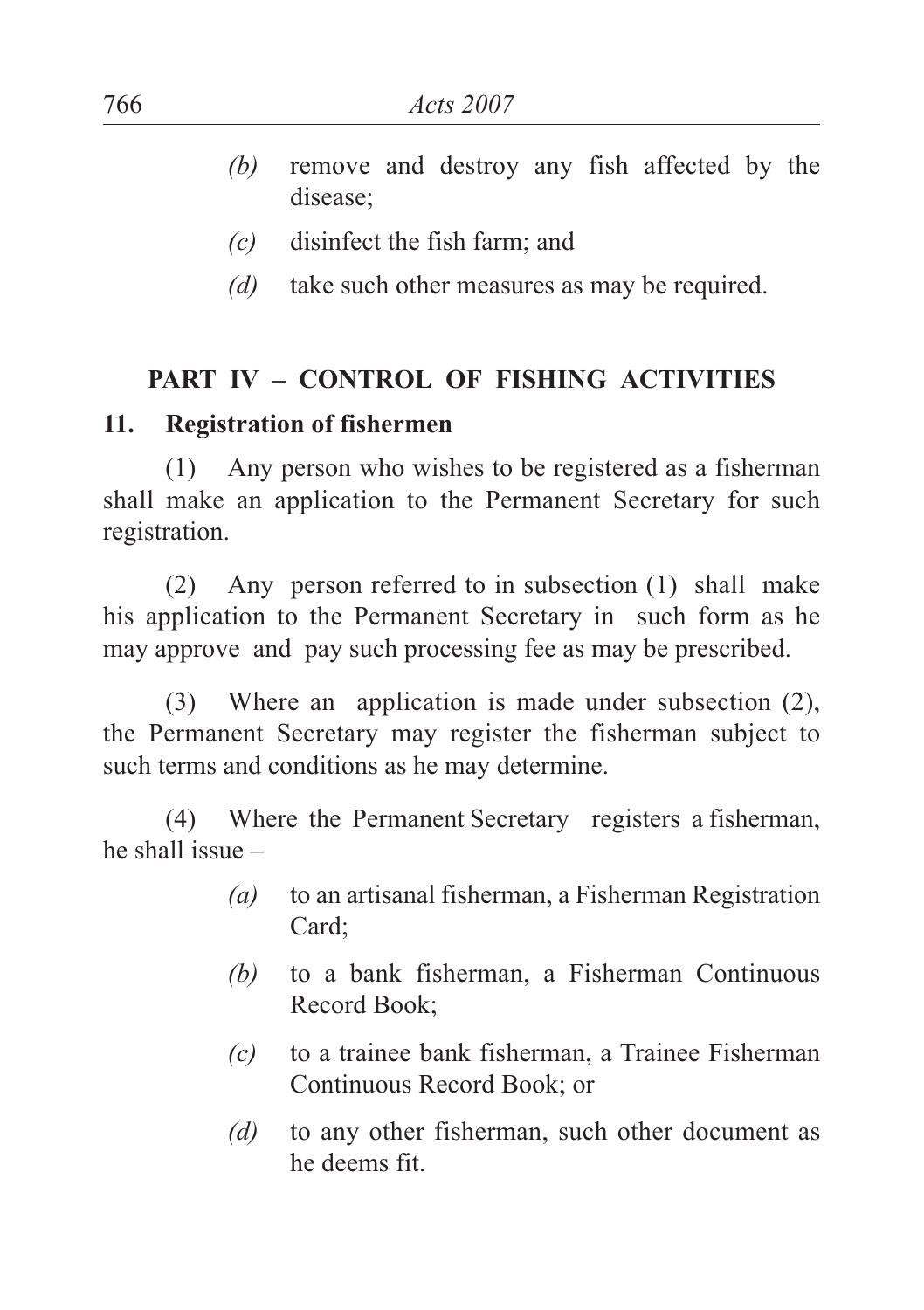#### **12. Prohibited fishing methods and gears**

- $(1)$  No person shall
	- *(a)* fish with a gunny bag, canvas or cloth, creeper, leaf or herb;
	- *(b)* fish with lime or any poisonous substance;
	- *(c)* fish with any explosive;
	- *(d)* fish with any drift net;
	- *(e)* use or keep on board a boat or vessel any device that may be used to transform a gear;
	- *(f)* have in his possession or control any article mentioned in paragraph  $(a)$ ,  $(b)$ ,  $(c)$ ,  $(d)$  or  $(e)$  for the purposes of fishing;
	- *(g)* land, sell or have in his possession any fish which he knows or has reason to believe has been caught  $by -$ 
		- (i) one of the gears or methods set out in paragraphs  $(a)$ ,  $(b)$ ,  $(c)$ ,  $(d)$  or  $(e)$ ; or
		- (ii) any other illegal gear or methods;
	- *(h)* fish with, or have in his possession, a speargun, except with the written approval of the Permanent Secretary.

(2) Where an article specified in paragraph (1) (a), (b), (c), (d), (e) or (h) is found on board a boat or vessel, it shall be presumed to be intended for use for fishing.

# **13. Prohibition of underwater fishing**

(1) Subject to subsection (2), no person shall carry out underwater fishing without the written authorisation of the Permanent Secretary.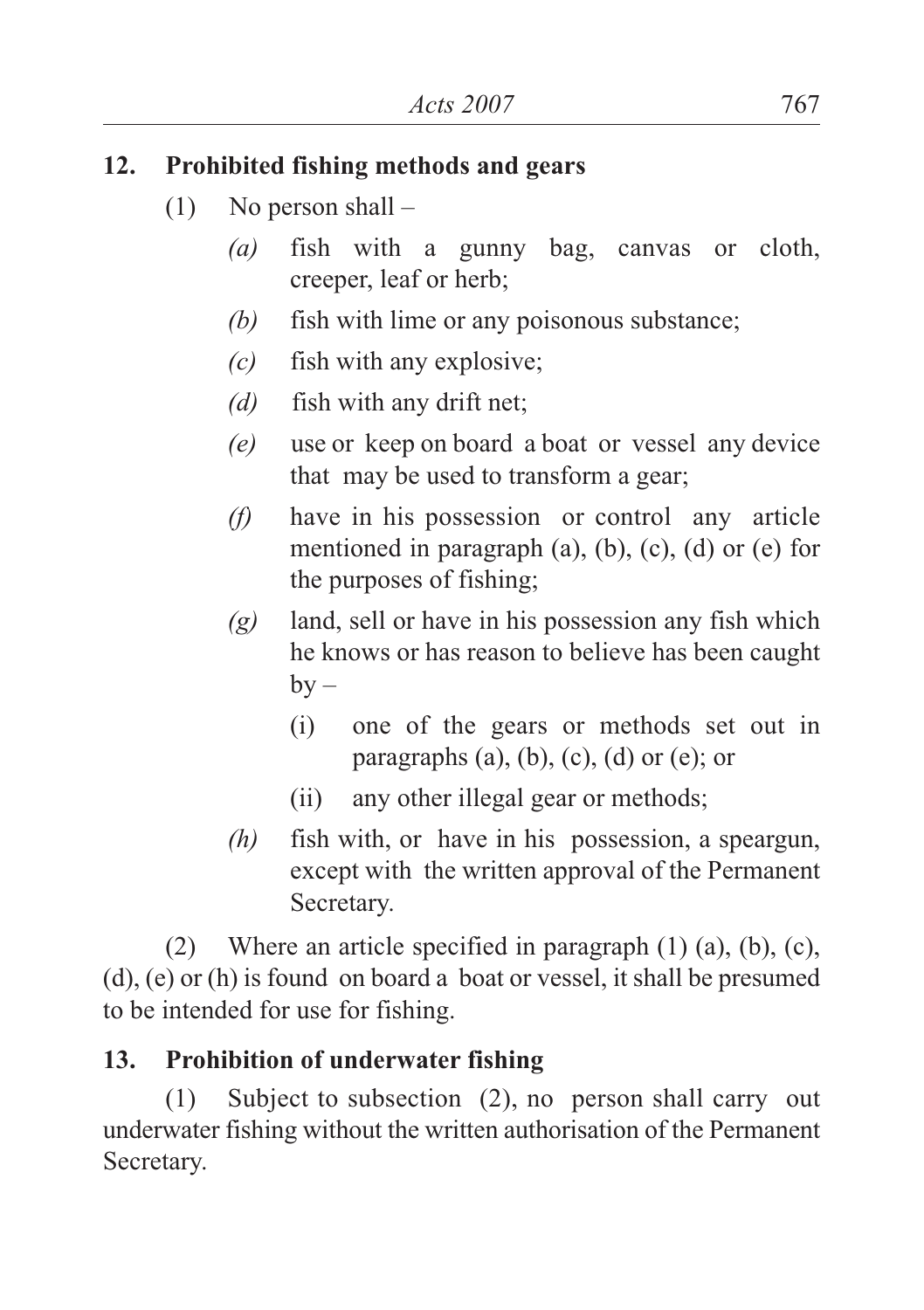(2) The Permanent Secretary may, under such terms and conditions he may determine, authorise underwater fishing –

- *(a)* for scientific purposes;
- *(b)* for the purpose of catching ornamental fish; or
- *(c)* for such other purpose as he may approve;

#### **14. Closed periods**

(1) No person shall fish with, or have in his possession at sea, any river, lake or dam –

- *(a)* a large net, a pocket net or a gill net from 1 October in a year to the last day of February of the following year;
- *(b)* a canard net from
	- (i) 1 May to 31 July in a year;
	- (ii) 1 October in a year to the last day of February of the following year.

(2) Subject to subsection (1), no person shall fish with, or have in his possession at sea, any river, lake or dam –

- *(a)* a large net or canard net between 1800 hours and 0600 hours;
- (*b)* a gill net between 0600 hours and 1800 hours.
- (3) Subject to subsection (4), no person shall
	- *(a)* fish oysters; or
	- *(b)* have in his possession fresh oysters,

from the 1 October in a year to the last day of March of the following year.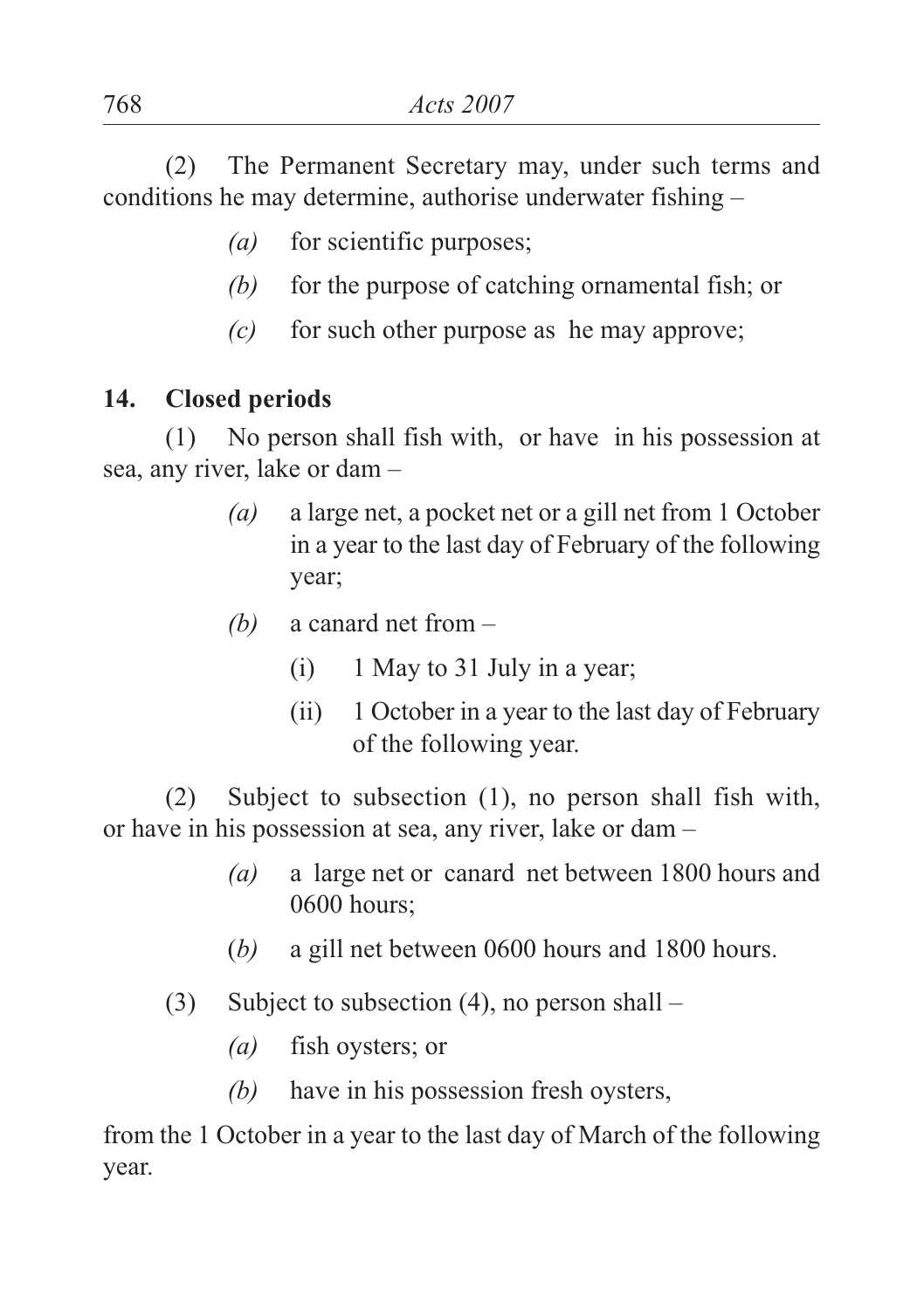- (4) Subsection (3) does not apply to oysters which are
	- *(a)* caught in a fish farm; or
	- *(b)* imported for sale.

(5) Notwithstanding subsection (1), the Minister may, in any year, authorise by regulations, fishing at sea, any river, lake or dam with a large net, a pocket net, a gill net or a canard net for a period of not more than 10 days starting from the 1 October in that year where weather conditions prevented respectively, for 5 days consecutively, the operation of –

- *(a)* a large net, a pocket net or a gill net during the period 1 March to 30 September in that year;
- *(b)* a canard net during the periods 1 March to 30 April and 1 August to 30 September in that year.

### **15. Fish aggregating device**

(1) No person shall place a fish aggregating device in the maritime zones unless he is authorized in writing by the Permanent Secretary.

(2) Any person holding a licence under section 34 or 36 which allows him to place a fish aggregating device is exempted from having to apply for an authority under subsection (1).

#### **16. Protection of fish**

(1) Subject to subsection (2), no person shall fish or cause any person to fish –

- *(a)* any undersized fish;
- *(b)* any crab or lobster in the berried state; or
- *(c)* any marine turtle, marine turtle egg or any marine mammal.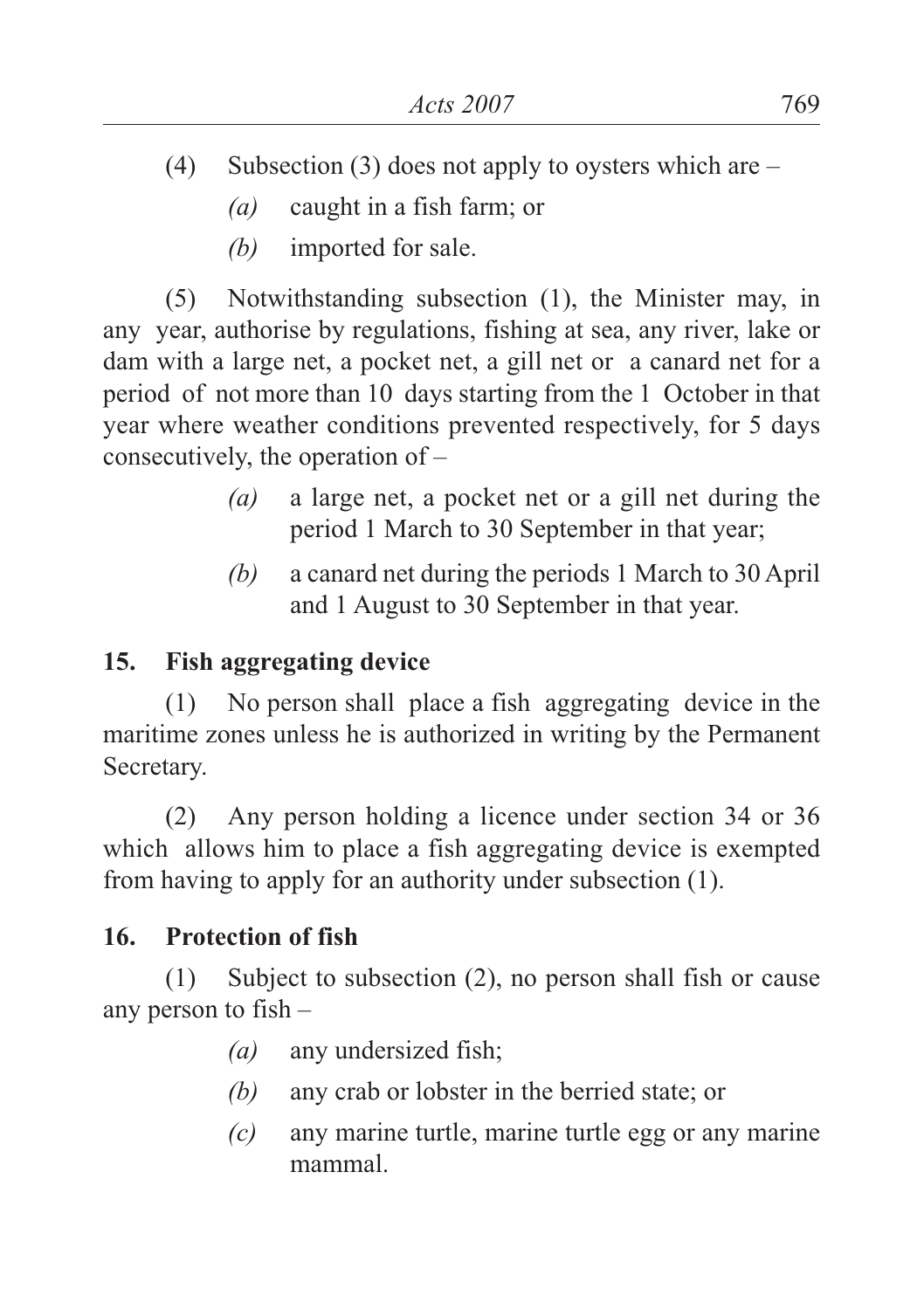(2) The Permanent Secretary may authorise, in writing, and subject to such terms and conditions as he may impose, the catching  $of –$ 

- *(a)* any fish specified in subsection (1) or marine turtle eggs for scientific, reproductive, or any other purpose beneficial to the community;
- *(b)* undersized fish by the operator of a fish farm for stocking the fish farm;
- *(c)* undersized fish specified in the Schedule for use as bait.

### **17. Landing, possession and sale of fish**

(1) Subject to subsection (3), no person shall land or cause any person to land, sell or have in his possession in Mauritius or in the maritime zones –

- *(a)* any toxic fish;
- *(b)* any fish or fish product, which is unfit for human consumption;
- *(c)* any marine turtle whether dead or alive, marine turtle eggs, stuffed marine turtle;
- *(d)* any marine mammal;
- *(e)* any undersized fish; or
- *(f)* any crab or lobster in the berried state.

(2) No person shall land, sell or have in his possession any fish which he knows or has reasonable cause to believe has been taken in contravention of any international fishery conservation and management measure to which Mauritius is a party.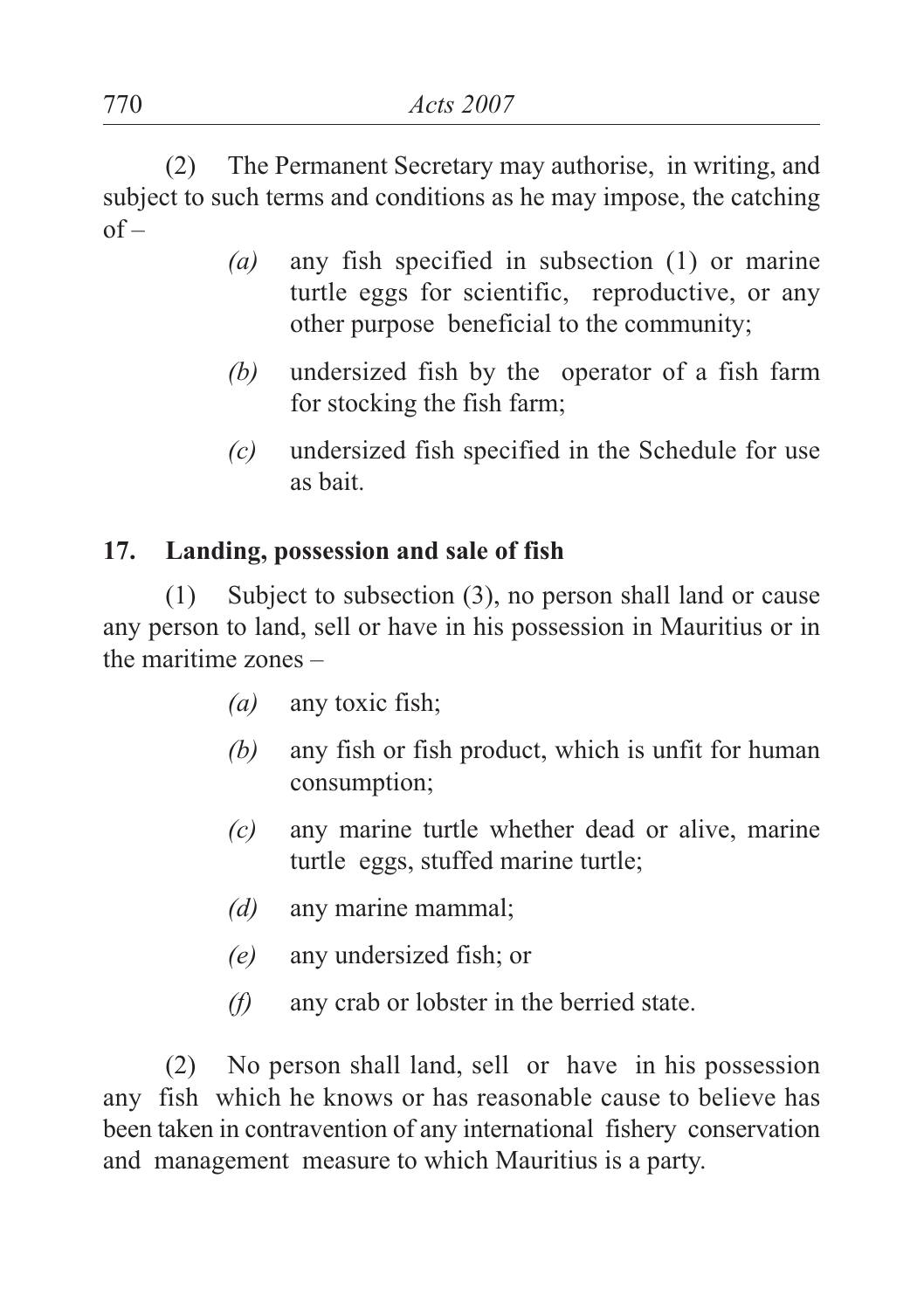(3) The Permanent Secretary may issue an authorisation, in writing, and subject to such terms and conditions as he may impose, for the capture, landing or possession of any fish specified in subsection (1)(a) to (f) for scientific or conservation purposes.

(4) Where a fishery control officer is satisfied that subsection  $(1)(c)$ ,  $(d)$ ,  $(e)$  or  $(f)$  or  $(2)$  has been contravened, he shall order any fish the subject matter of the contravention to be seized

(5) Where a fishery control officer is satisfied that any fish referred to in subsection (1)(a) or (b) is being landed or sold, or offered for sale or supplied by any person, or is in possession of any person, he shall order the fish to be seized and destroyed.

(6) The owner of any fish seized under subsection (4) or destroyed under subsection (5) shall not be entitled to any compensation.

# **18. Fishing with the aid of artificial light**

(1) Subject to subsection (3), no person shall fish with the aid of any artificial light, except with the written authorisation of the Permanent Secretary.

- (2) *(a)* The Permanent Secretary shall not issue an authorisation except –
	- (i) to the operator of a fish farm for the purpose of fishing in the fish farm;
	- (ii) for the purpose of catching undersized crabs to stock a fish farm;
	- (iii) for the purpose of catching shrimps with a shrimp net;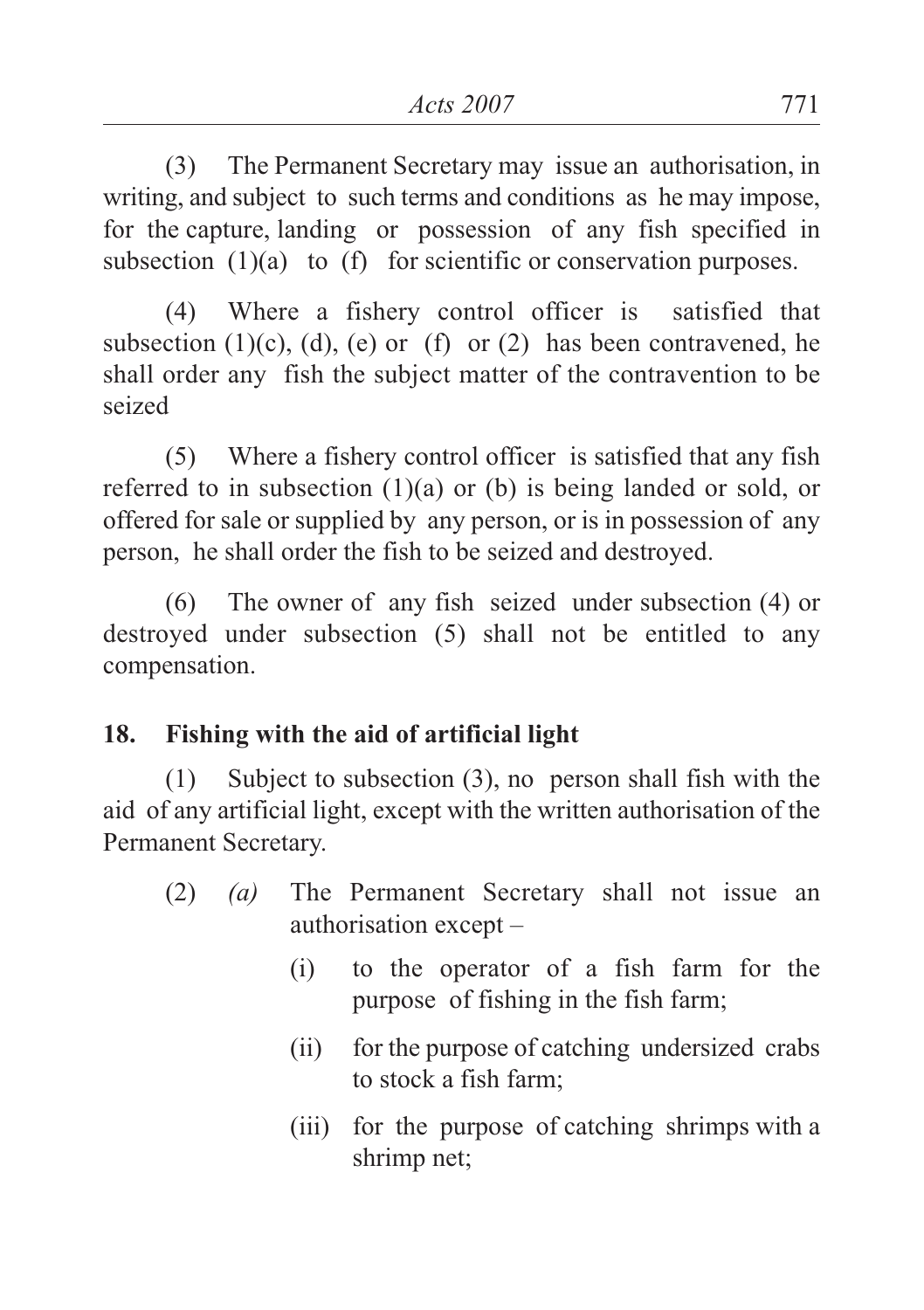- (iv) for the purpose of catching fish to be used as bait; or
- (v) for light sticks to be used when attached to a submerged fishing gear.
- *(b)* Any authorisation issued by the Permanent Secretary under this section shall be subject to such terms and conditions as he may impose.

(3) A person may fish with artificial light in a fish farm with the permission of the operator of the fish farm who holds an authorisation under subsection (2)(a).

#### **19. Fishing in pass**

No person shall –

- *(a)* make use of a net in a pass; or
- *(b)* place in a pass any object likely to cause obstruction to navigation.

#### **20. Fish landing stations**

(1) The Minister may prescribe an area near the shore as a fish landing station.

(2) No fisherman shall land fish at a place other than a fish landing station.

(3) Any person who lands fish at a fish landing station shall –

> *(a)* where requested by a fishery control officer, cause the fish to be weighed, and provide such particulars on the catch as may be required;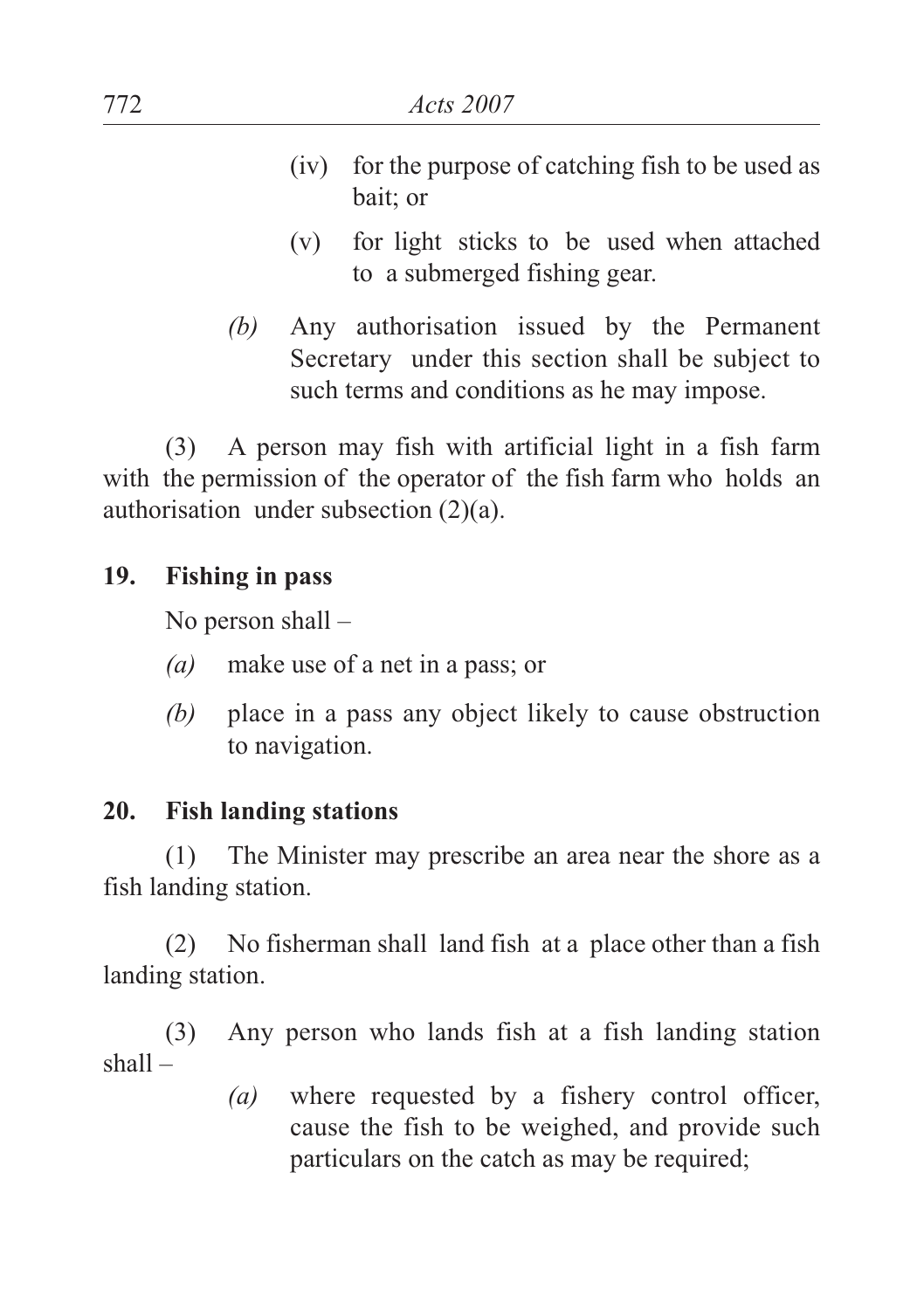- *(b)* keep and store the fish in such manner and at such place as a fishery control officer may direct; and
- *(c)* not expose the fish to rain, sun, flies or other unhygienic conditions.

### **21. Sale and origin of fish**

- (1) *(a)* Subject to subsection (2), no person shall sell or have in his possession for sale any fish unless he holds a fishmonger's licence.
	- *(b)* A fishmonger's licence shall be issued by the Permanent Secretary subject to such terms and conditions as he may impose.

(2) Subsection (1) shall not apply to a fisherman who sells fish at a fish landing station.

(3) No person shall purchase fish from a fisherman at any place for the purpose of sale other than at a fish landing station.

(4) No fishmonger who purchases fish from a fisherman shall refuse to sell fish at a fish landing station.

(5) A person found in possession of fish shall, on being required to do so by a fishery control officer, furnish the fishery control officer with particulars of the origin or source of the fish.

#### **PART V – IMPORT, EXPORT AND MANUFACTURING**

# **22. Import of fish and fish products**

(1) *(a)* No person shall import into Mauritius any fish, or fish product, except with a permit issued by the Permanent Secretary.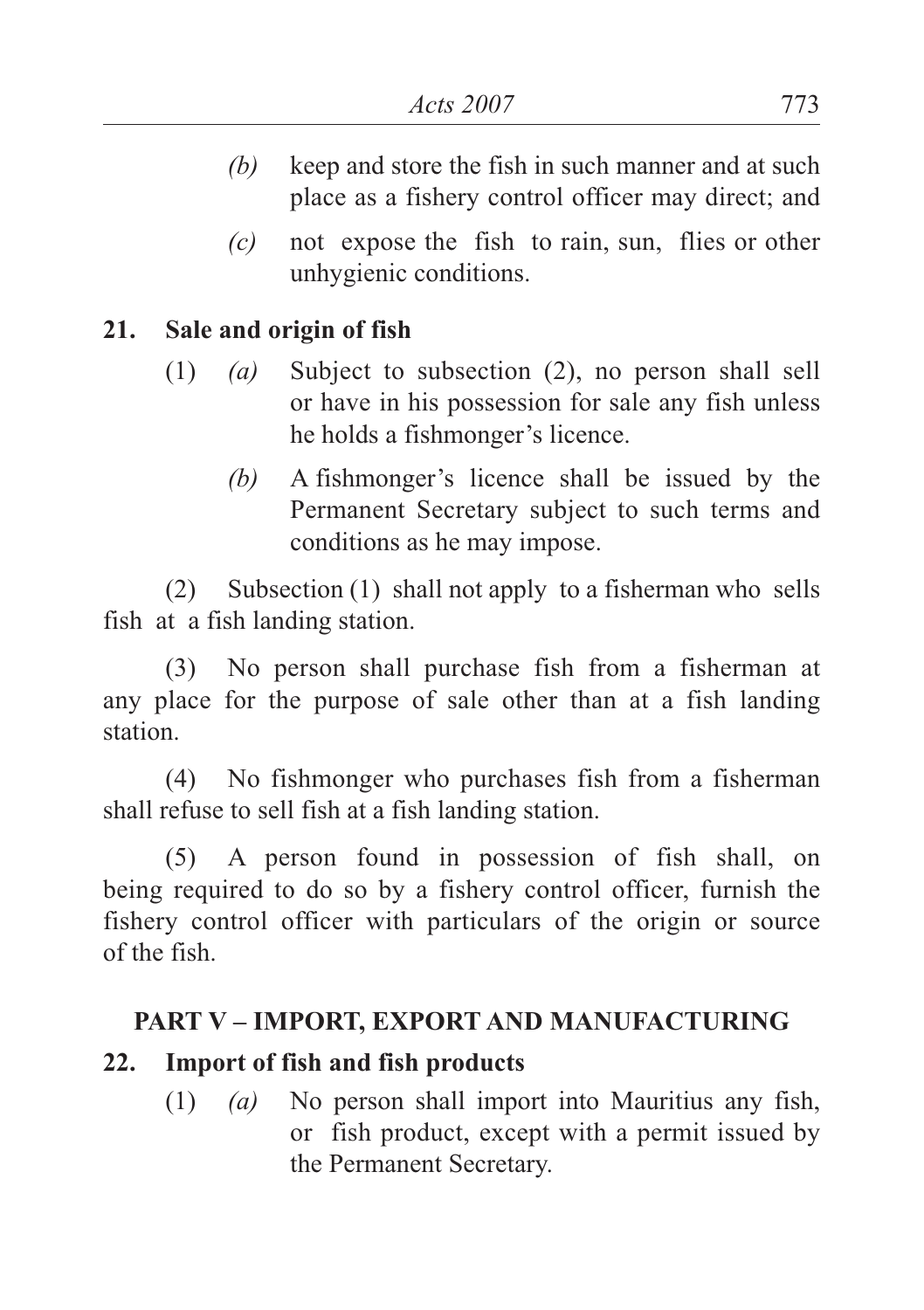- *(b)* A permit issued under paragraph (a) shall be subject to such terms and conditions as the Permanent Secretary may think fit to impose.
- (2) *(a)* No person shall import into Mauritius any marine turtle egg or marine mammal, whether dead or alive or stuffed, except with the written approval of the Permanent Secretary.
	- *(b)* An approval under paragraph (a) shall be subject to such terms and conditions as the Permanent Secretary may think fit to impose.

(3) Where a fishery control officer is satisfied that any fish or fish product which has been imported is unsuitable for human consumption, he may, after the Permanent Secretary of the Ministry responsible for the subject of health would have obtained an order under section 5(2)(b)(ii) of the Food Act, cause the fish or the fish product to be forfeited and destroyed.

(4) The importer of any fish or fish product destroyed under subsection (3) shall not be entitled to any compensation.

#### **23. Import of live fish**

- (1) *(a)* No person shall import into Mauritius any live fish intended for release, aquaculture or for ornamental purposes, except under a permit issued by the Permanent Secretary.
	- *(b)* A permit issued under paragraph (a) shall be subject to such terms and conditions as the Permanent Secretary may think fit to impose.

(2) No live fish imported under subsection (1) shall be released except with the written approval of the Permanent Secretary.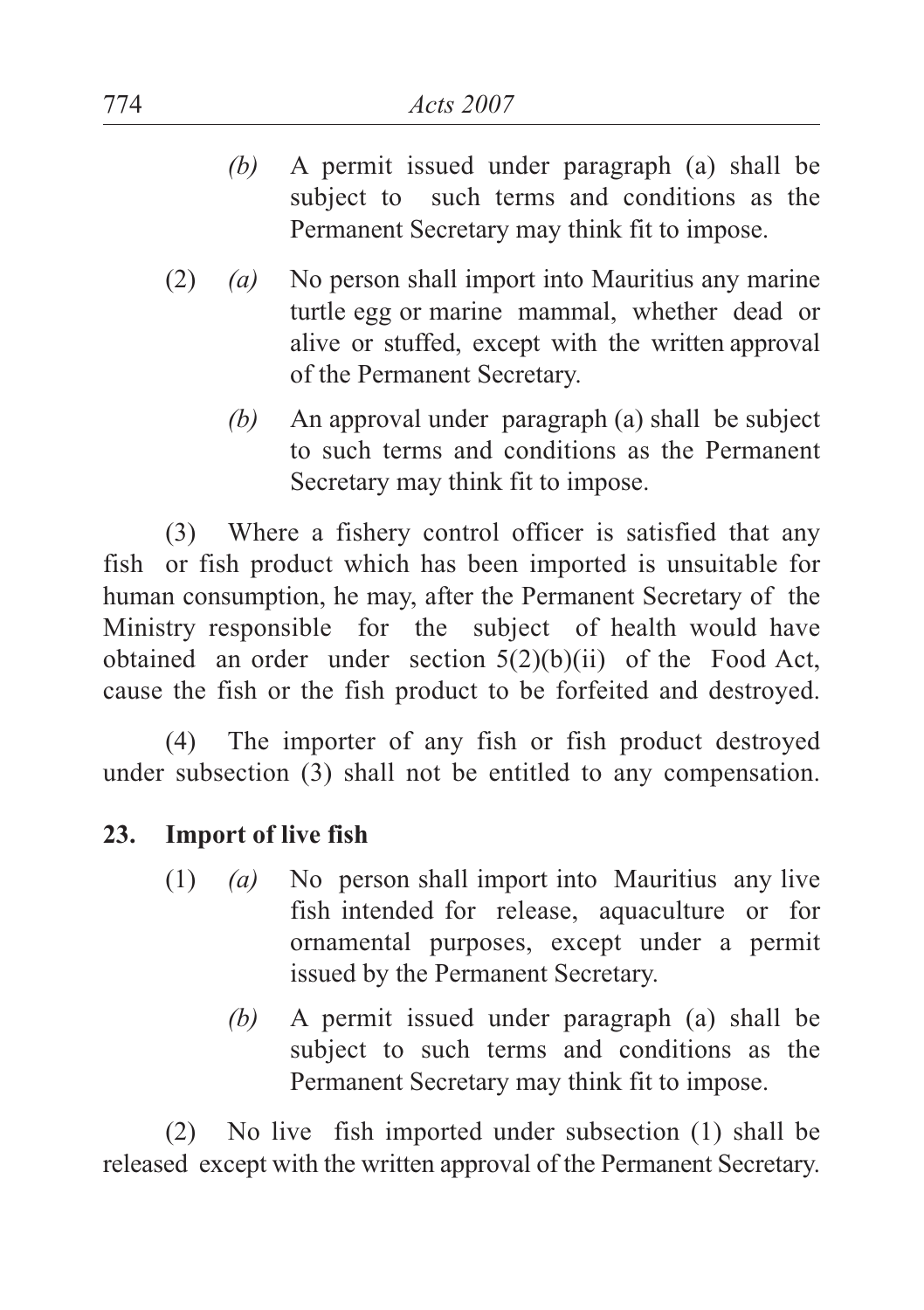(3) The Permanent Secretary shall not give his approval under subsection (2) unless –

- *(a)* the fish has been kept under observation and control for such period and on such terms and conditions as he thinks fit; and
- *(b)* an assessment has been carried out on the environmental impact of such release by the importer, and the Permanent Secretary is satisfied, upon a report submitted to him by the importer, that the release of the live fish shall not be detrimental to the environment.

(4) Where the Permanent Secretary is satisfied that any live fish which has been introduced into Mauritius is unsuitable for release or for ornamental purposes, he shall order the fish to be forfeited and destroyed.

(5) The importer of any live fish destroyed under subsection (4) shall not be entitled to any compensation.

### **24. Illegal import of fish**

No person shall, within Mauritius or the maritime zones –

- *(a)* on his own account, or as partner, agent or employee of another person, land, import, export, transport, sell, receive, acquire or purchase; or
- *(b)* cause or permit a person acting on his behalf to land, import, export, transport, sell, receive, acquire or purchase, any fish taken, possessed, transported or sold contrary to the law of one or more States with which Mauritius has entered into an agreement on a reciprocal or multilateral basis for the management of fisheries.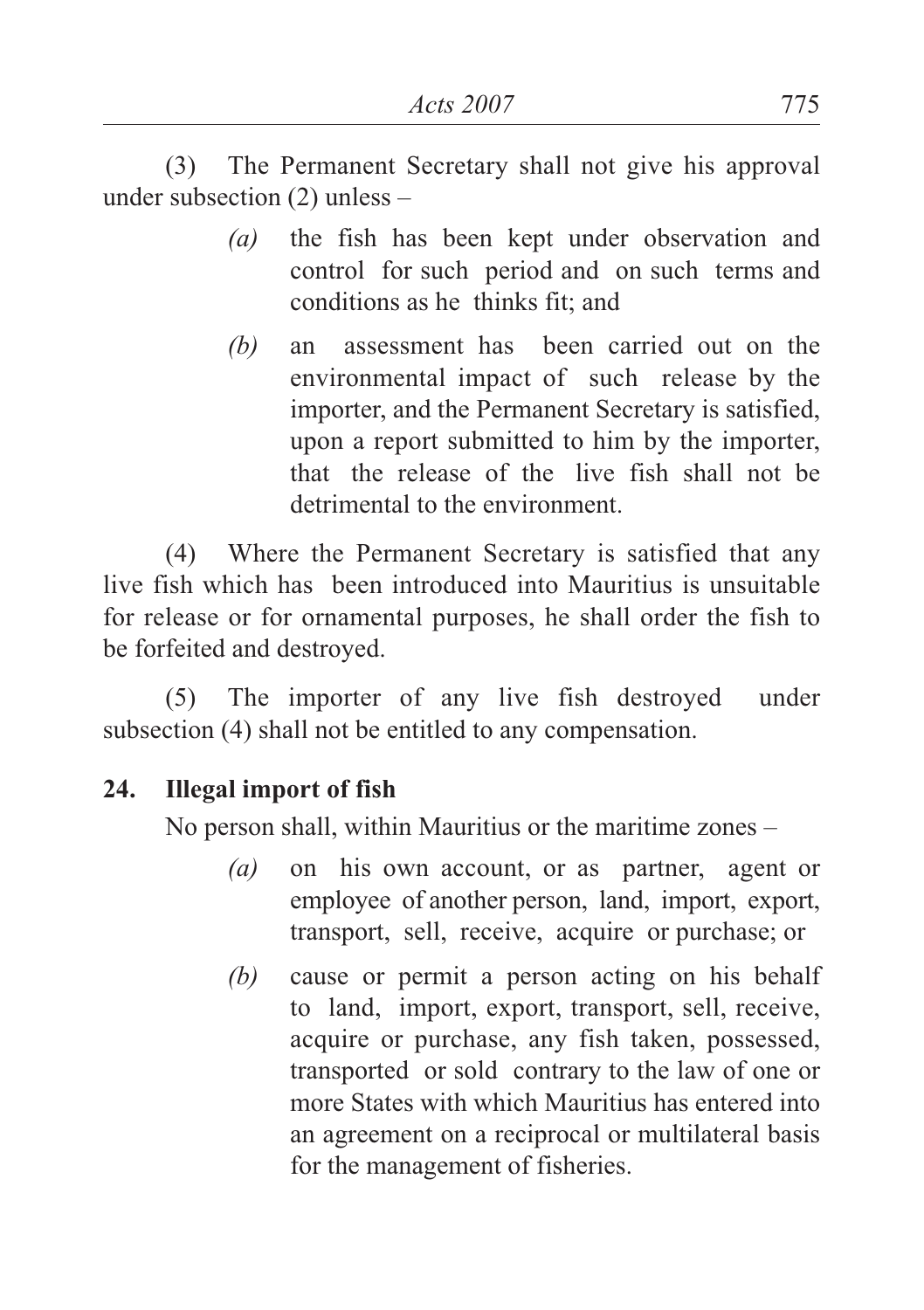#### **25. Export of fish and fish products**

(1) No person shall export from Mauritius any fish or fish product except with a permit issued by the Permanent Secretary.

(2) A permit issued under subsection (1) may be granted subject to such terms and conditions as may be determined by the Permanent Secretary.

#### **26. Import, sale and manufacture of gear**

(1) No person shall manufacture, import, sell or supply any gear, other than a basket trap, a fish spear, a hook, a line, a rod, a reel or a lure, except under a licence issued by the Permanent Secretary.

- (2) A licensee under subsection (1) shall
	- *(a)* keep a register in which he shall forthwith enter particulars of every sale or purchase of a gear made by him including –
		- (i) the name and address of every seller or purchaser of a gear;
		- (ii) the description, measurement and number of gears sold or purchased by him;
		- (iii) the number and date of issue of the licence held by the seller or purchaser of gears;
	- *(b)* not later than 14 days after any sale or purchase of a gear, submit to the Permanent Secretary, in writing, the particulars specified in paragraph (a).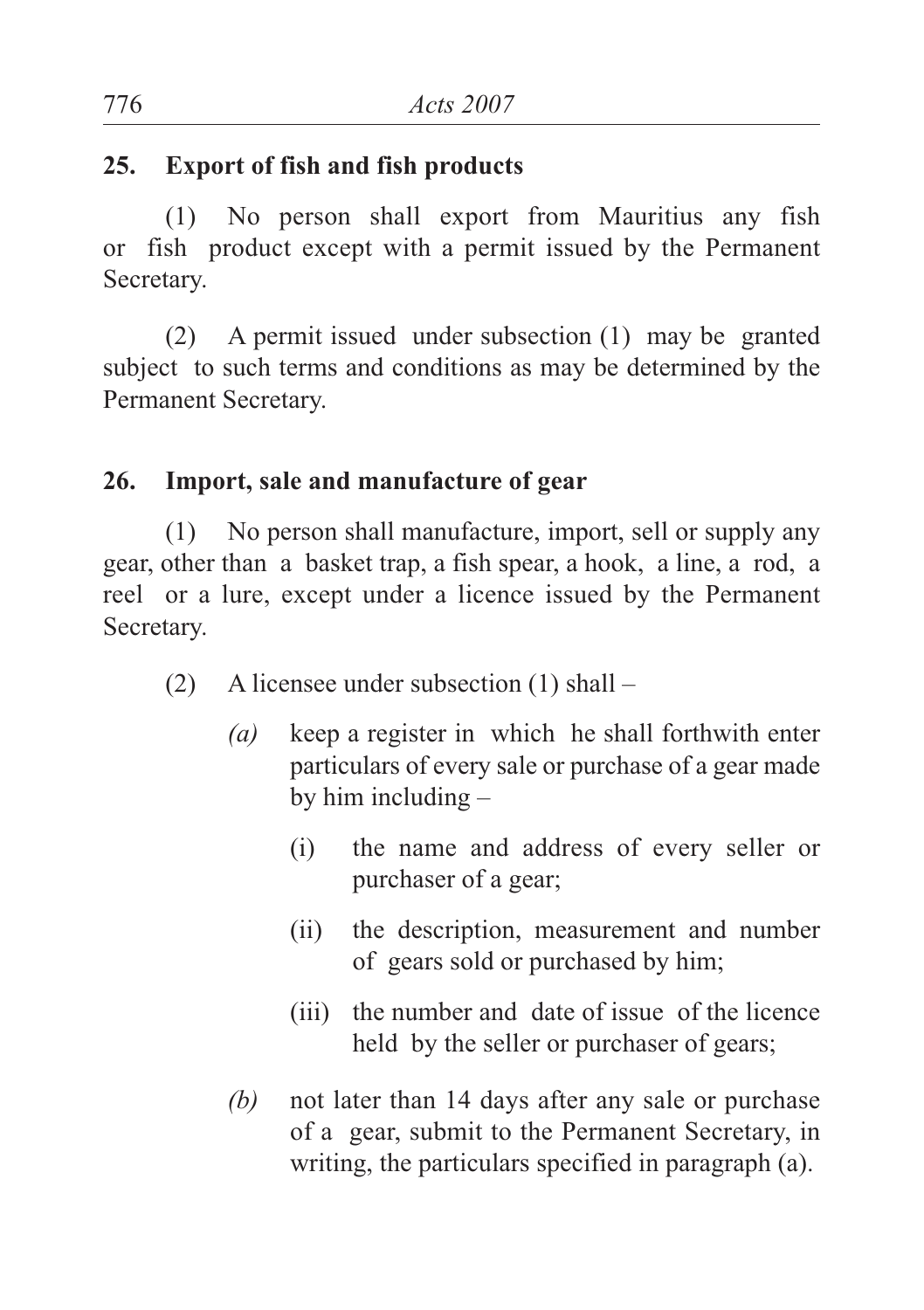### **27. Import and construction of fishing boat and fishing vessel**

(1) No person shall import into Mauritius, or construct, any fishing boat or fishing vessel, except with the written approval of the Permanent Secretary.

(2) An approval under subsection (1) shall be subject to such terms and conditions as the Permanent Secretary may determine.

### **PART VI – LICENSING**

#### **Sub-Part A – Gears**

#### **28. Gear licences**

(1) Subject to section 9(3) and subsections (2) and (3), no person shall, without a gear licence issued by the Permanent Secretary, use or have in his possession, a gear specified in section 29 (1).

(2) No application for a licence to use a gill net, a large net and a shrimp net concurrently shall be made, nor shall such a licence be granted.

(3) Notwithstanding subsection (1), no gear licence shall be required in respect of a basket trap which has meshes of a size which allows a cylinder measuring not less than 4 centimetres in diameter to pass through and which is operated by a registered fisherman.

(4) Notwithstanding subsection (1), no gear licence shall be required for a gear to be used by a licence holder under Sub-part B of this Part.

# **29. Application for and issue of licences**

- (1) A person who wishes to operate
	- *(a)* a bait gear;
	- *(b)* a canard net;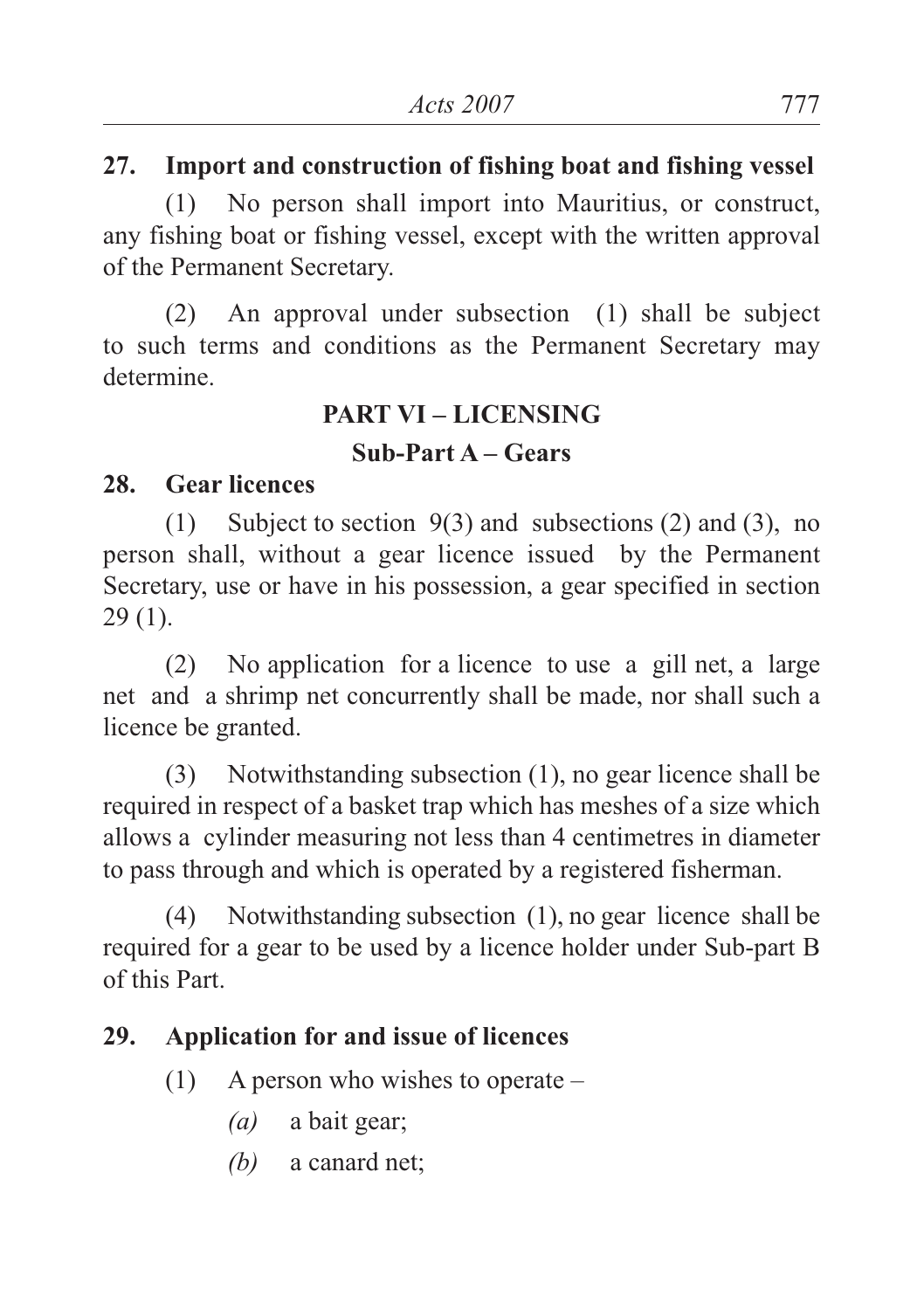- *(c)* a gill net;
- *(d)* a large net;
- *(e)* a basket trap;
- *(f)* a shrimp net; or
- *(g)* a pocket net,

shall make a written application for a gear licence to the Permanent Secretary.

(2) Upon receipt of an application under subsection (1), the Permanent Secretary may request the applicant to furnish such particulars as he may think fit.

(3) Where the Permanent Secretary is satisfied that a gear licence may be issued, he may issue the licence on payment of the prescribed fee.

- (4) A licence issued under subsection (3) shall
	- *(a)* be in the prescribed form; and
	- *(b)* be subject to such terms and conditions as the Permanent Secretary thinks fit.

(5) The Permanent Secretary may cause to be affixed a seal or other identification mark on such gear as may be specified by him.

### **30. Limitation on number of licences**

(1) Subject to subsection (2), the Permanent Secretary shall not at any time issue licences for more than –

> *(a)* 10 large nets, 10 pocket nets, 10 canard nets, 5 gill nets and 100 shrimp nets for fishing in the lagoon of the island of Mauritius;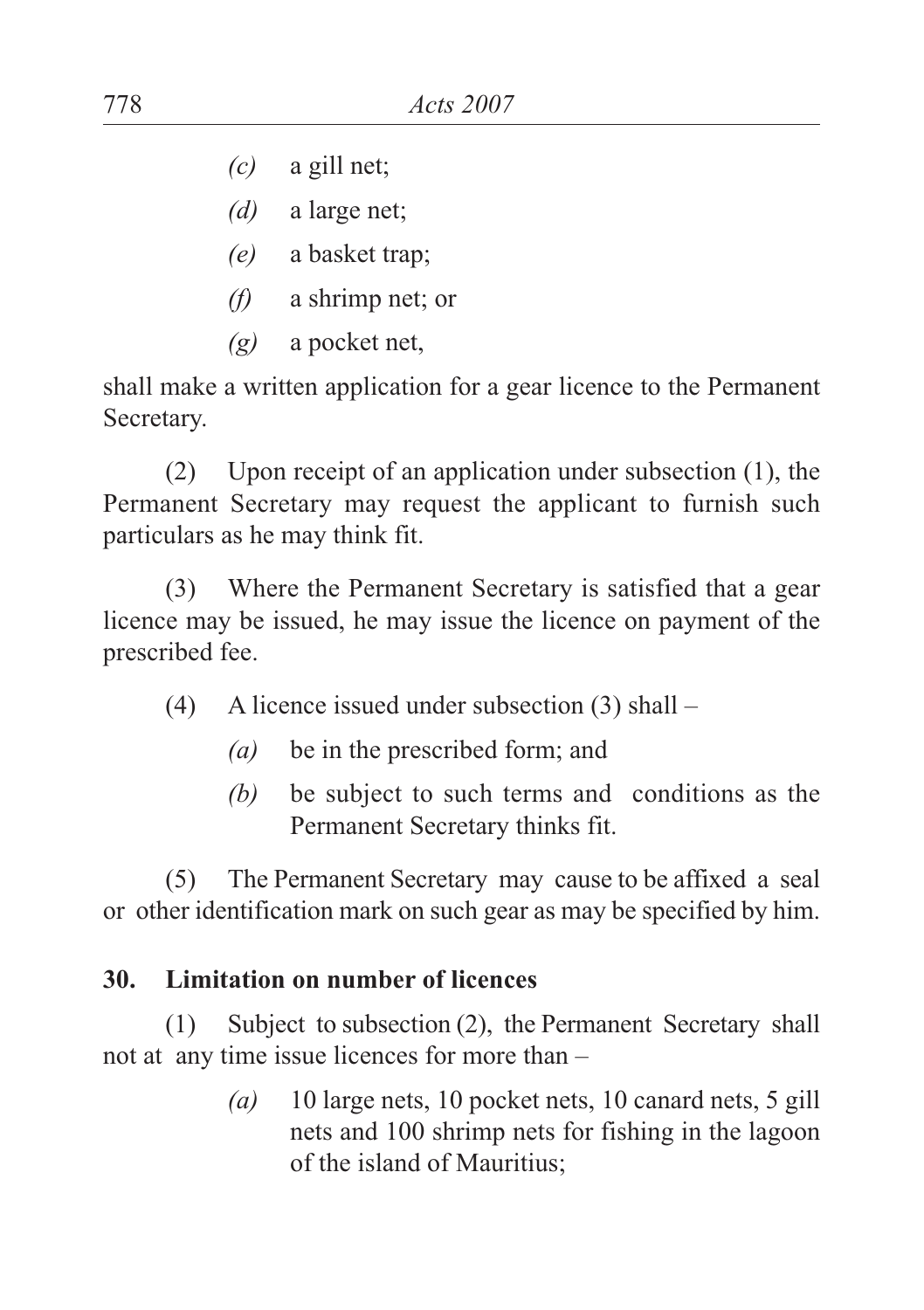- *(b)* 8 large nets, 8 pocket nets, 8 canard nets and 15 shrimp nets for fishing in the lagoon of the island of Rodrigues;
- *(c)* 2 large nets for fishing in the lagoon of the island of Agalega.

(2) Where a gear licensee at the commencement of this Act applies, on the expiry of his licence, for renewal, the Permanent Secretary shall grant the renewal notwithstanding that the limits specified in subsection (1) may be exceeded.

### **31. Gear licence not transferable**

(1) A gear licence issued under this Sub-Part shall not be transferable.

- (2) Where a gear licensee
	- *(a)* dies; or
	- *(b)* in the case of a body corporate, the body corporate is wound up,

the gear licence shall lapse, and any fishing gear in respect of which the licence was issued shall forthwith be surrendered to the Permanent Secretary for safe keeping until disposal.

# **32. Duties of gear licensees**

A gear licensee shall –

- *(a)* keep or store any gear referred in section 29(1)(b), (c), (d) and (g) in such place as may be approved by the Permanent Secretary;
- *(b)* on demand, produce to a fishery control officer any licence issued to him under this Act;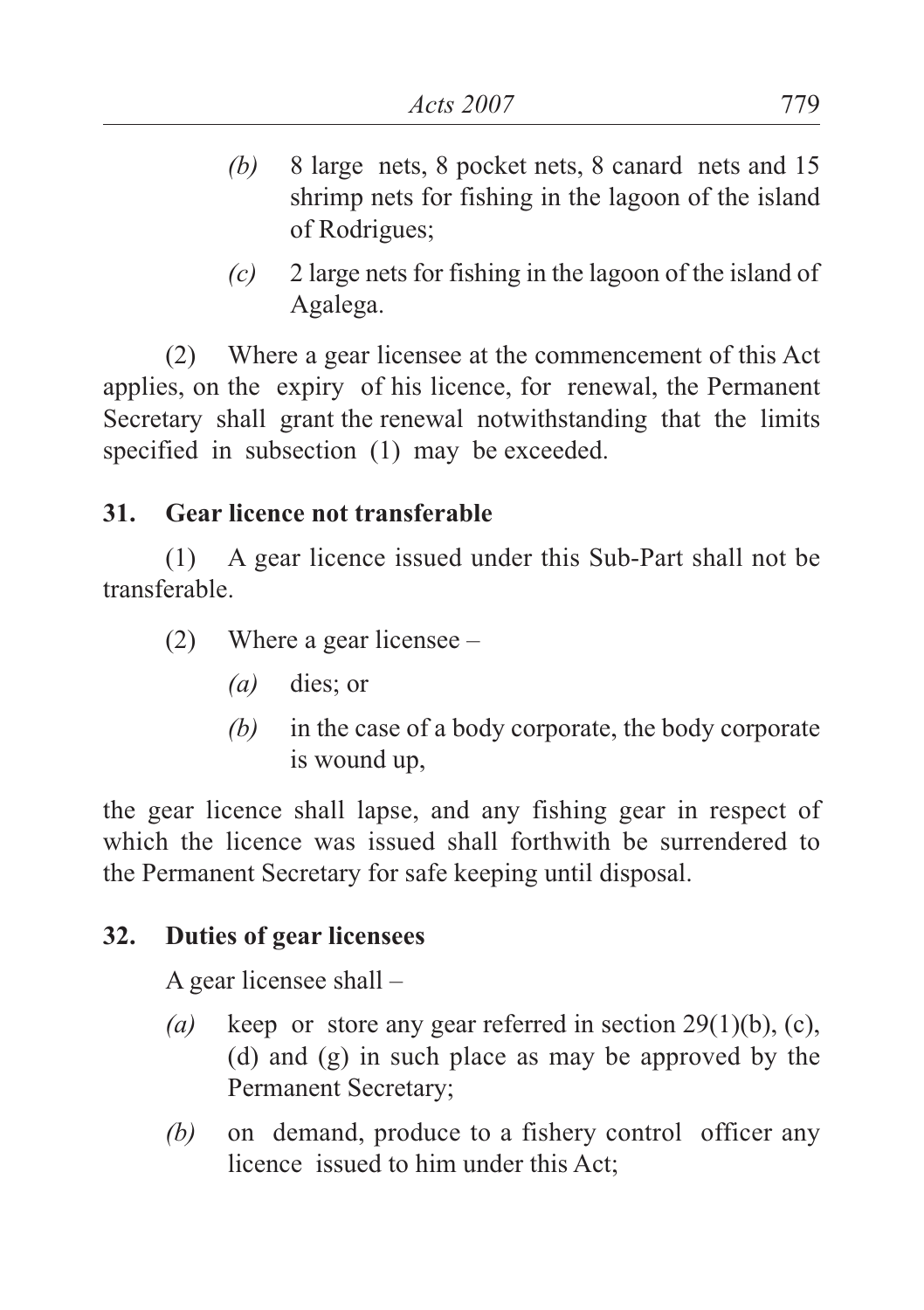- *(c)* on demand, produce any gear referred to in paragraph (a) or indicate its location to any fishery control officer;
- *(d)* report to the Permanent Secretary any damage to the seal or identification mark affixed under section 29(5) to any gear referred to in paragraph (a);
- *(e)* surrender any gear referred to in paragraph (a) to the Permanent Secretary upon the expiry or revocation of his licence, or cessation of business.

#### **33. Disposal of licensed gears**

(1) No licensee shall dispose of any licensed gear referred to in section  $29(1)(b)$ , (c), (d) and (g) without the written approval of the Permanent Secretary.

(2) No gear licensee shall replace any gear referred to in subsection  $(1)$  unless –

- *(a)* the gear has become unserviceable;
- *(b)* the gear is surrendered to the Permanent Secretary; and
- *(c)* the Permanent Secretary approves its replacement in writing.

(3) The Permanent Secretary may cause to be destroyed any gear which is surrendered to him under subsection (2)(b).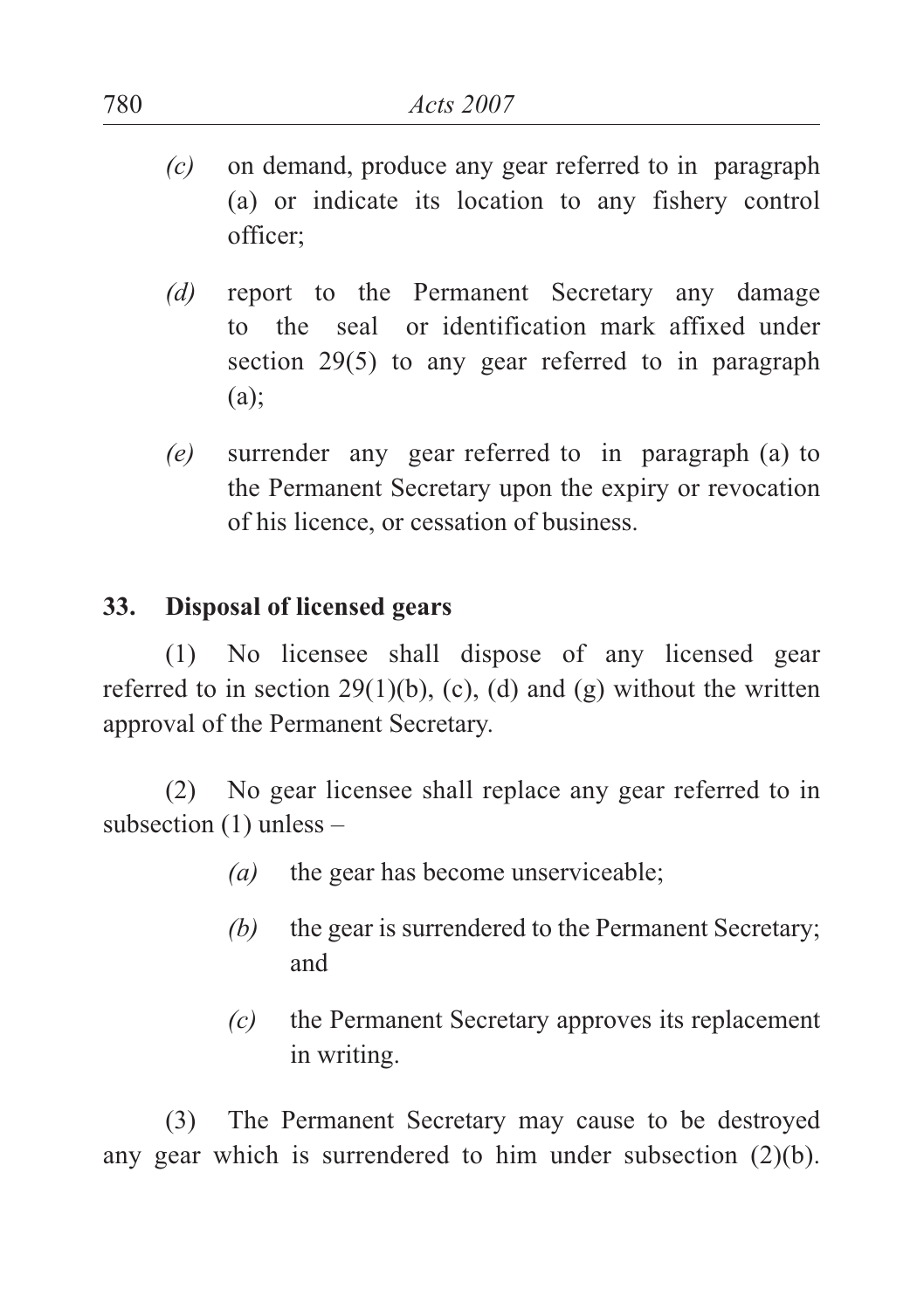#### **Sub-Part B – Fishing boats and fishing vessels**

#### **34. Foreign fishing boat or foreign fishing vessel licence**

(1) No person shall use a foreign fishing boat or foreign fishing vessel for fishing or any related activity within the maritime zones, unless he is the holder of a foreign fishing boat or foreign fishing vessel licence.

- (2) *(a)* An application for a licence under this section shall be made to the Minister in such form as may be approved by the Permanent Secretary.
	- *(b)* The form shall include the particulars referred to in section 6(2) as the Permanent Secretary deems appropriate.
- (3) *(a)* The Minister may, on such terms and conditions as he thinks fit and subject to the approval of the Prime Minister, issue a licence in a prescribed form, for the use of a foreign fishing boat or foreign fishing vessel for the purpose of fishing or any related activity within the maritime zones.
	- *(b)* A licence under paragraph (a) shall be issued on payment of such fee as may have been provided for in an international agreement referred to in section 35.
	- *(c)* In the absence of an agreement under section 35, a licence shall be issued on payment of the prescribed fee.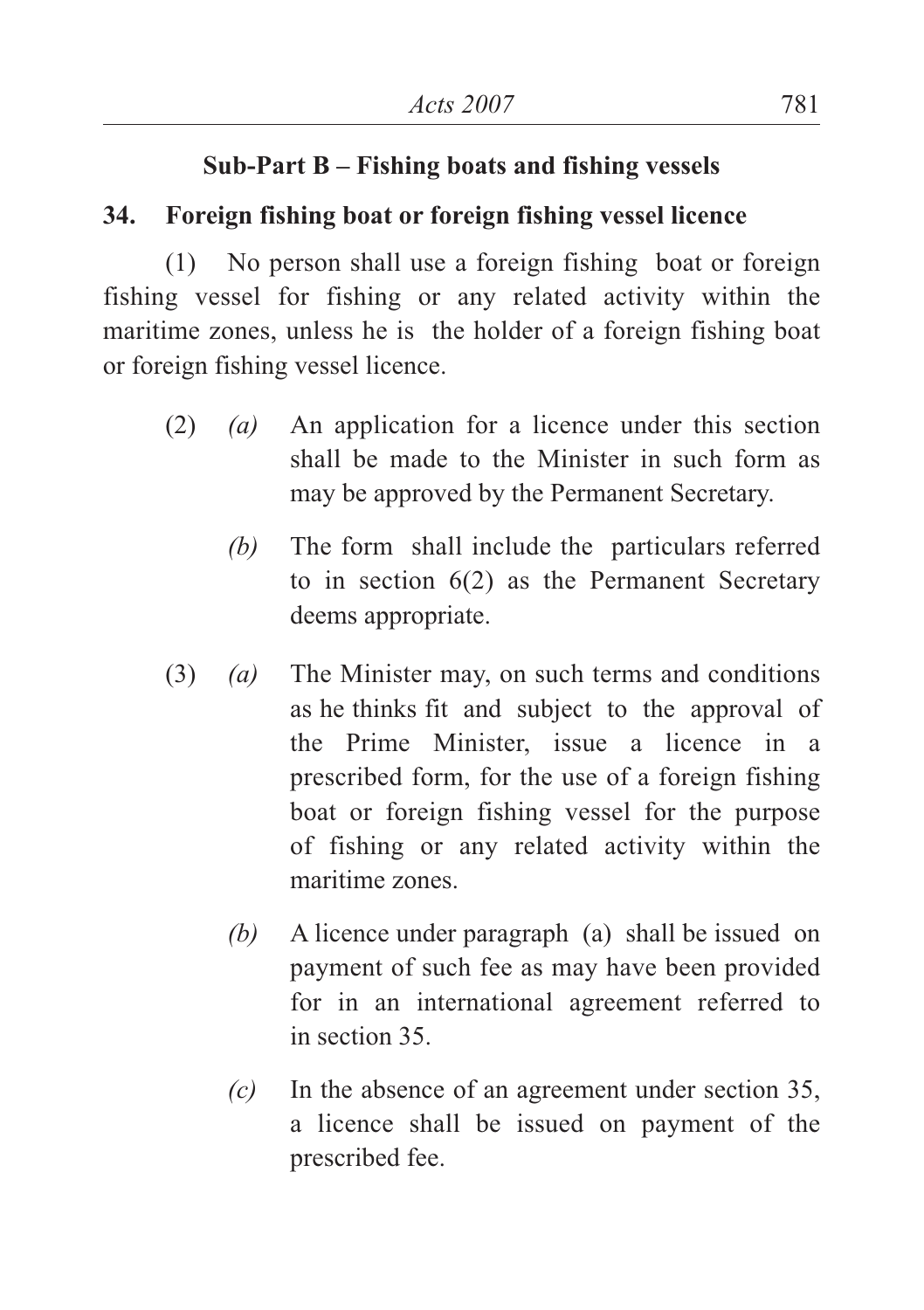(4) The Minister shall refuse to issue a licence under this section where –

- *(a)* the foreign fishing boat or foreign fishing vessel in respect of which the licence is sought has a history of non-compliance with international fishery conservation and management measures, except where the ownership of the fishing boat or fishing vessel has subsequently changed and the new owner provides sufficient evidence that the previous owner or master has no legal, beneficial or financial interest in, or control of, the fishing boat or fishing vessel;
- *(b)* the foreign fishing boat or the foreign fishing vessel does not comply with the requirements of a regional fisheries management organisation to which Mauritius is a party, or has not complied with the measures adopted by that organisation.

#### **35. Licence and international agreement**

(1) Subject to subsection (2), a foreign fishing boat licence or foreign fishing vessel licence shall not be issued under section 34, unless there is an agreement –

- *(a)* between the Government of Mauritius and the State in which the fishing boat or fishing vessel is registered;
- *(b)* between the Government of Mauritius and an economic integrated organization to which a member State of the organisation in which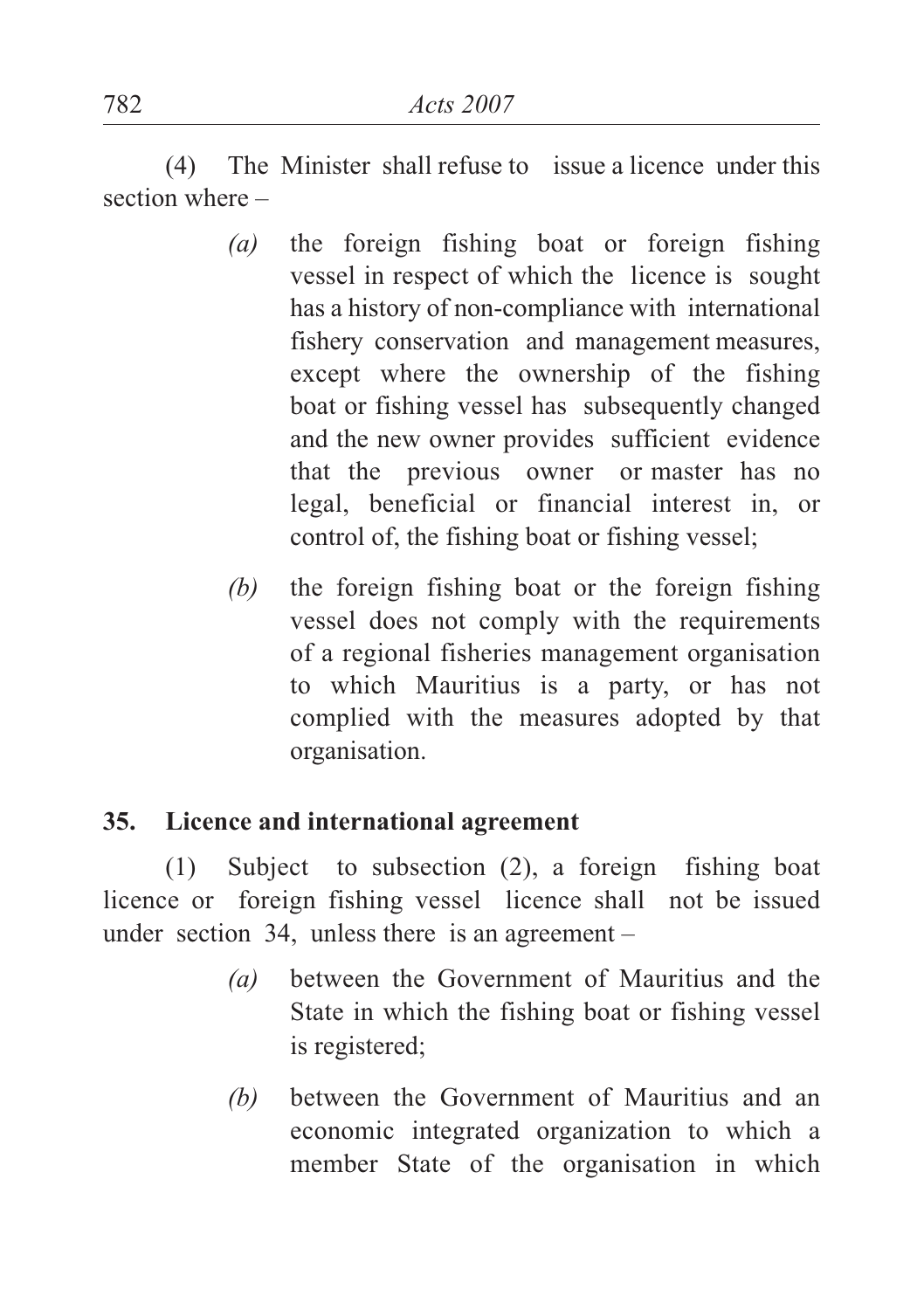the fishing boat or fishing vessel is registered has delegated the power to negotiate fishing agreements; or

*(c)* between the Government of Mauritius and a fishing association of which the owner or charterer of the fishing boat or fishing vessel is a member.

(2) In the absence of an agreement referred to in subsection (1), the Minister may issue a licence under this section if the applicant provides such financial or other guarantees as he may determine.

# **36. Licence issued to a Mauritian fishing boat or fishing vessel**

(1) Subject to subsection (2), no person shall use a Mauritian fishing boat or Mauritian fishing vessel for fishing or any related activity –

- *(a)* within the maritime zones;
- *(b)* in any fishery on the high seas,

except under a licence issued under this section.

(2) The owner of any Mauritian fishing boat or Mauritian fishing vessel shall, prior to starting to fish in the fishing zone of a foreign State, notify in writing the Permanent Secretary of that fact.

(3) The Minister may exempt any fishing boat less than 12 metres in length from the requirements of subsection  $(1)(a)$ , subject to such terms and conditions as he may determine.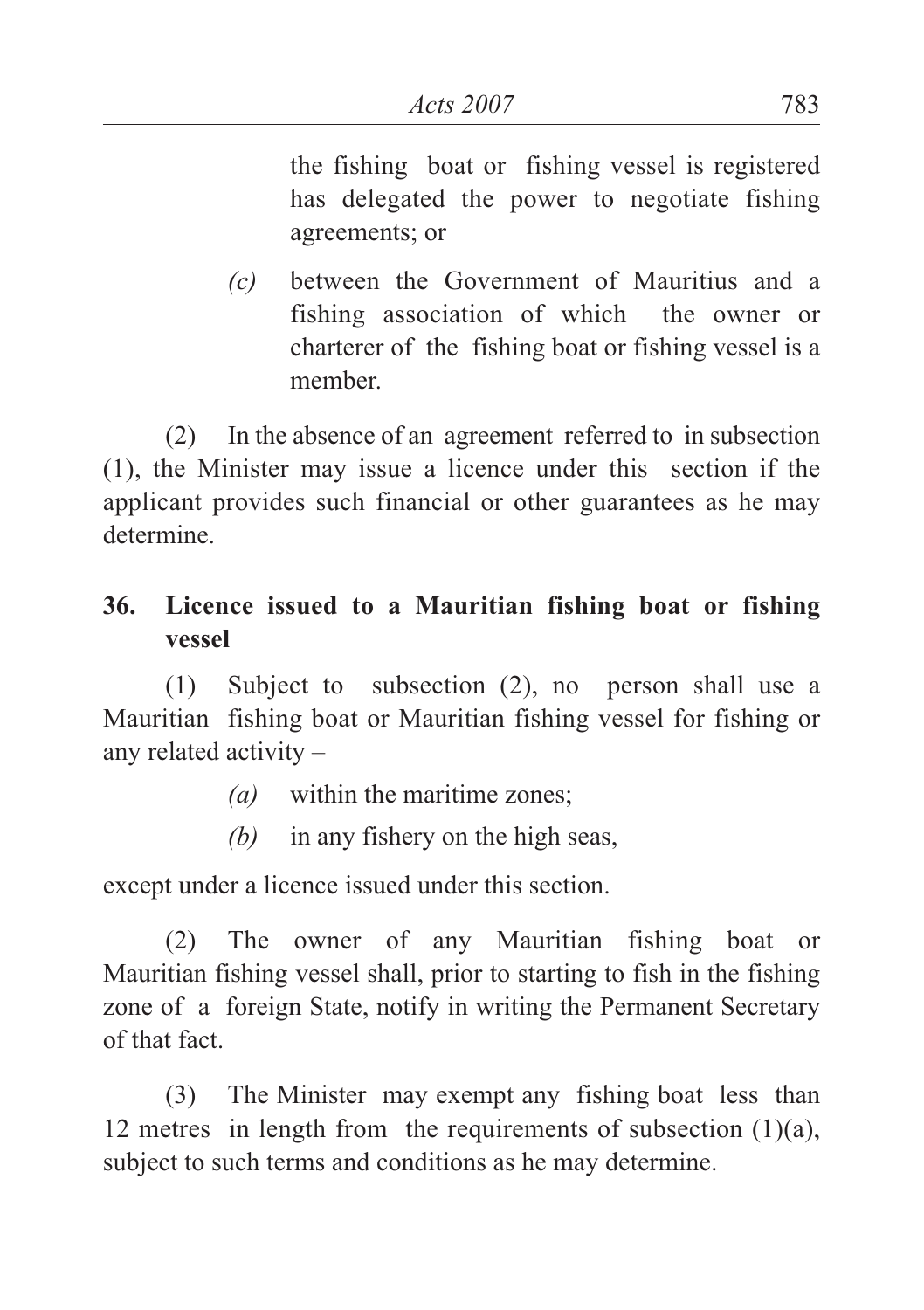- (4) *(a)* An application for a licence under this section shall be made to the Minister in such form as may be approved by the Permanent Secretary.
	- *(b)* The form shall include such particulars referred to in section 6(2) as the Permanent Secretary deems appropriate.
- (5) *(a)* The Minister may, on such terms and conditions as he thinks fit, issue a licence in the prescribed form, for the use of a Mauritian fishing boat or a Mauritian fishing vessel for the purpose of fishing or any related activity within the maritime zones or on the high seas.
	- *(b)* A licence issued under paragraph (a) shall be issued on payment of the prescribed fee.

(6) The Minister shall not issue a licence under this section unless he is satisfied that –

- *(a)* the vessel is a Mauritian fishing vessel registered under the Merchant Shipping Act;
- *(b)* the fishing boat is a fishing boat registered under section 44;
- *(c)* the applicant has satisfied such requirements as the Minister may determine;
- *(d)* the fishing boat or fishing vessel in respect of which the licence is sought has no history of non-compliance with international fishery conservation and management measures except where the ownership of the fishing boat or vessel has subsequently changed and the new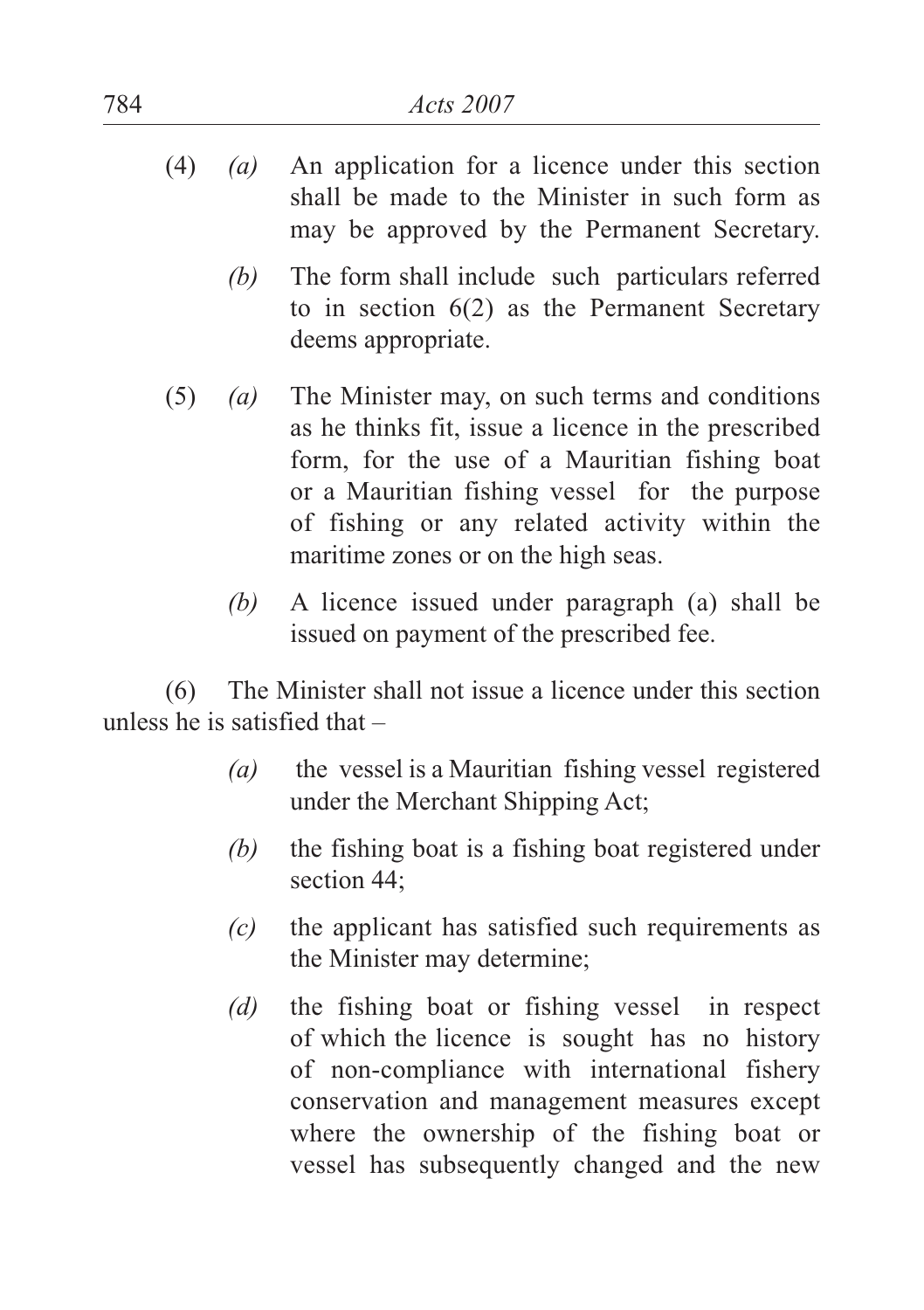owner provides sufficient evidence that the previous owner or master has no legal, beneficial or financial interest in, or control of, the fishing boat or the fishing vessel.

## **37. Conditions of licences**

The terms and conditions imposed under sections 34(3) and  $36(5)$  may include –

- *(a)* the type and method of fishing or any related activity authorised;
- *(b)* the areas within which such fishing or any related activity is authorised;
- *(c)* the species and amount of fish authorised to be taken, including any restriction on by-catch;
- *(d)* closed periods;
- *(e)* reporting obligations;
- *(f)* the carrying on board of communications, position fixing or other equipment.

#### **38. Validity**

(1) Subject to section 68, a licence issued under this Sub-Part shall be valid for such period as may be specified in the licence, but shall not exceed one year.

(2) The Minister may, on renewal of a licence or during its currency –

- *(a)* attach fresh conditions to the licence; or
- *(b)* vary its conditions.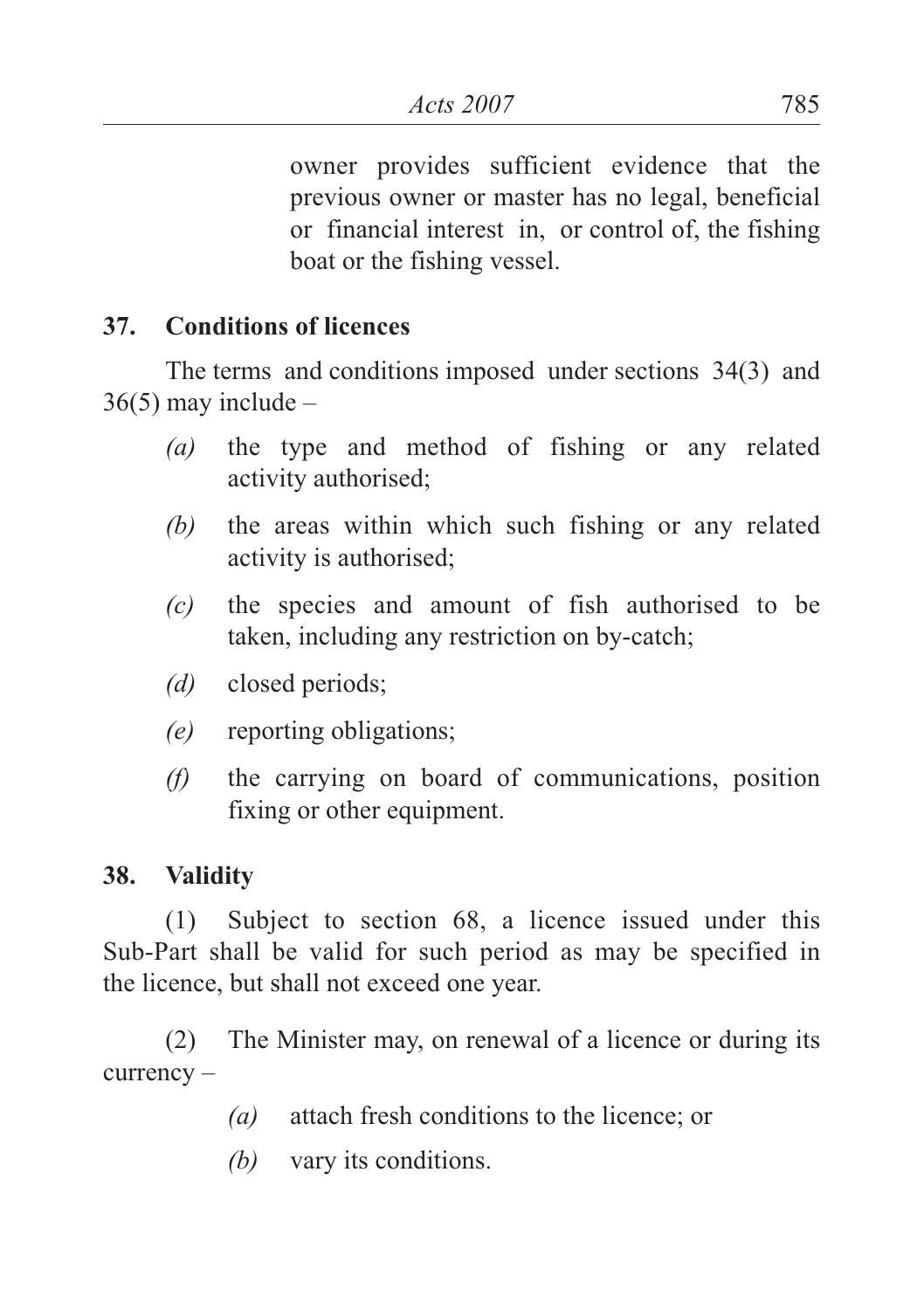(3) Where a Mauritian fishing boat ceases to be registered under section 45, or a Mauritian fishing vessel ceases to be registered under the Merchant Shipping Act, any licence issued under this part shall lapse.

(4) A licence issued under this Sub-Part shall not be transferable.

## **PART VII – OBLIGATIONS RELATING TO FISHING BOATS AND FISHING VESSELS**

## **Sub-Part A – General provisions**

#### **39. Transhipment**

(1) Subject to subsection (2), the owner or master of any fishing boat or fishing vessel shall not tranship any fish, or fish products, in the maritime zones, except in a port or other place approved by the Permanent Secretary, subject to such terms and conditions as he may deem fit to impose.

(2) The Permanent Secretary may, where he is satisfied that such transhipment is necessary or is conducted in accordance with appropriate management measures agreed upon by Mauritius, authorise in writing the owner or master of a fishing boat or fishing vessel to tranship fish, or fish products, in the maritime zones, subject to such terms and conditions as he may deem fit to impose.

#### **40. Marking**

(1) The Permanent Secretary shall assign an identification mark to every Mauritian fishing boat or Mauritian fishing vessel registered under section 42 to which no international radio call sign has been allocated.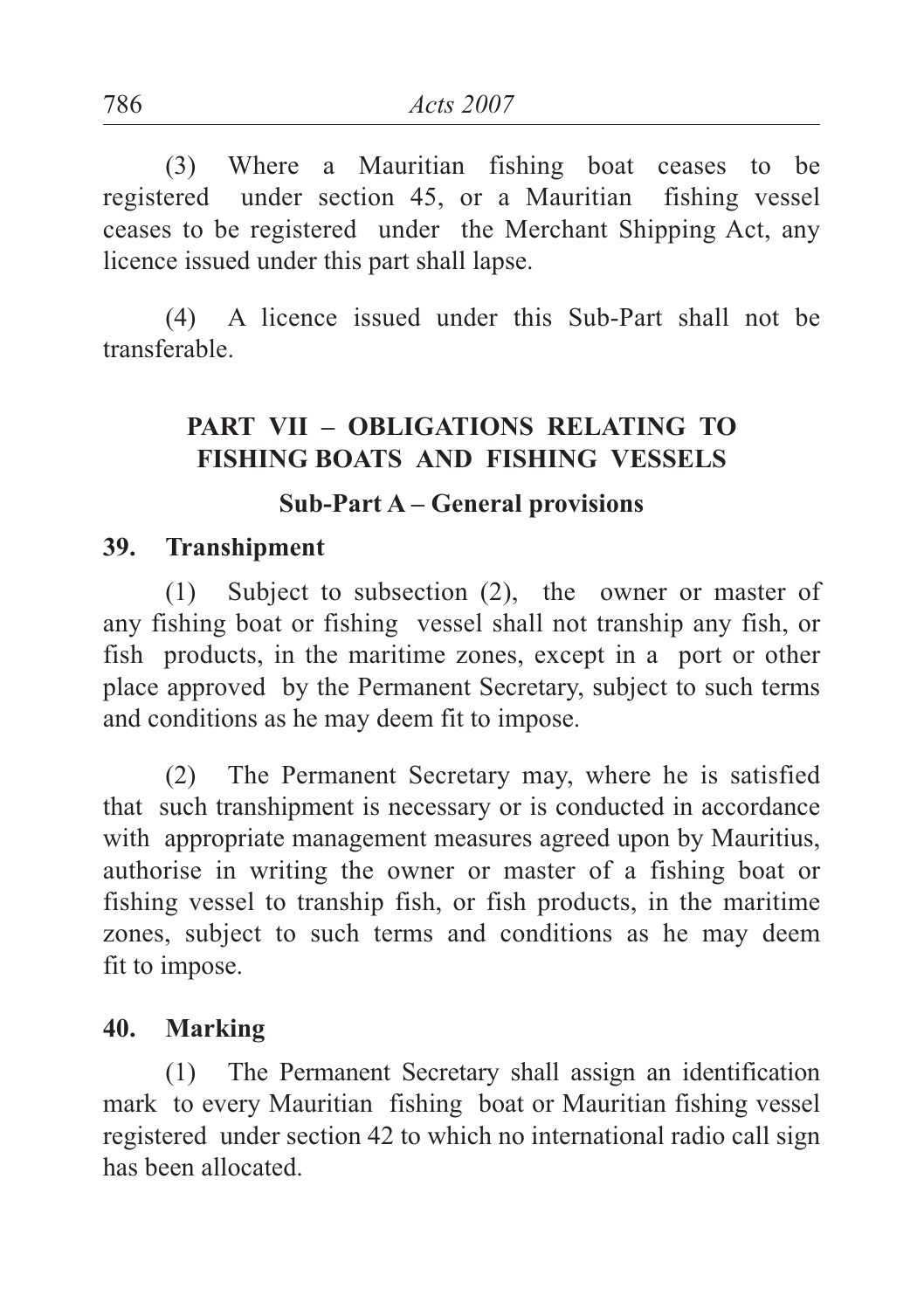(2) No owner or master of any fishing boat or fishing vessel shall allow his boat or vessel to be in the maritime zones or in a port, unless the boat or vessel is marked in accordance with the Food and Agriculture Organisation of the United Nations Standard Specifications for the Marking and Identification of Fishing Vessels for the time being in force, or such marking as is specified or imposed by the flag state of the fishing boat or vessel.

(3) No person shall falsify, delete or conceal the marking of any fishing boat or fishing vessel made in accordance with subsection (1), or appearing on a fishing boat or fishing vessel marked as specified in subsection (2).

## **41. Reporting**

(1) The master or owner of any licensed fishing boat or fishing vessel shall keep a fishing logbook in such form as may be approved in writing by the Permanent Secretary.

(2) The master or owner of any fishing boat or fishing vessel referred to in subsection (1) shall submit to the Permanent Secretary the fishing logbook, and any other catch data, that may be required within the time period specified in any fishing agreement under section 35 or in the conditions of the licence issued in respect of the fishing boat or fishing vessel, as the case may be.

## **Sub-Part B – Mauritian fishing boats and Mauritian fishing vessels**

## **42. Registration of Mauritian fishing boats**

(1) The owner of any Mauritian fishing boat shall register such boat with the Permanent Secretary.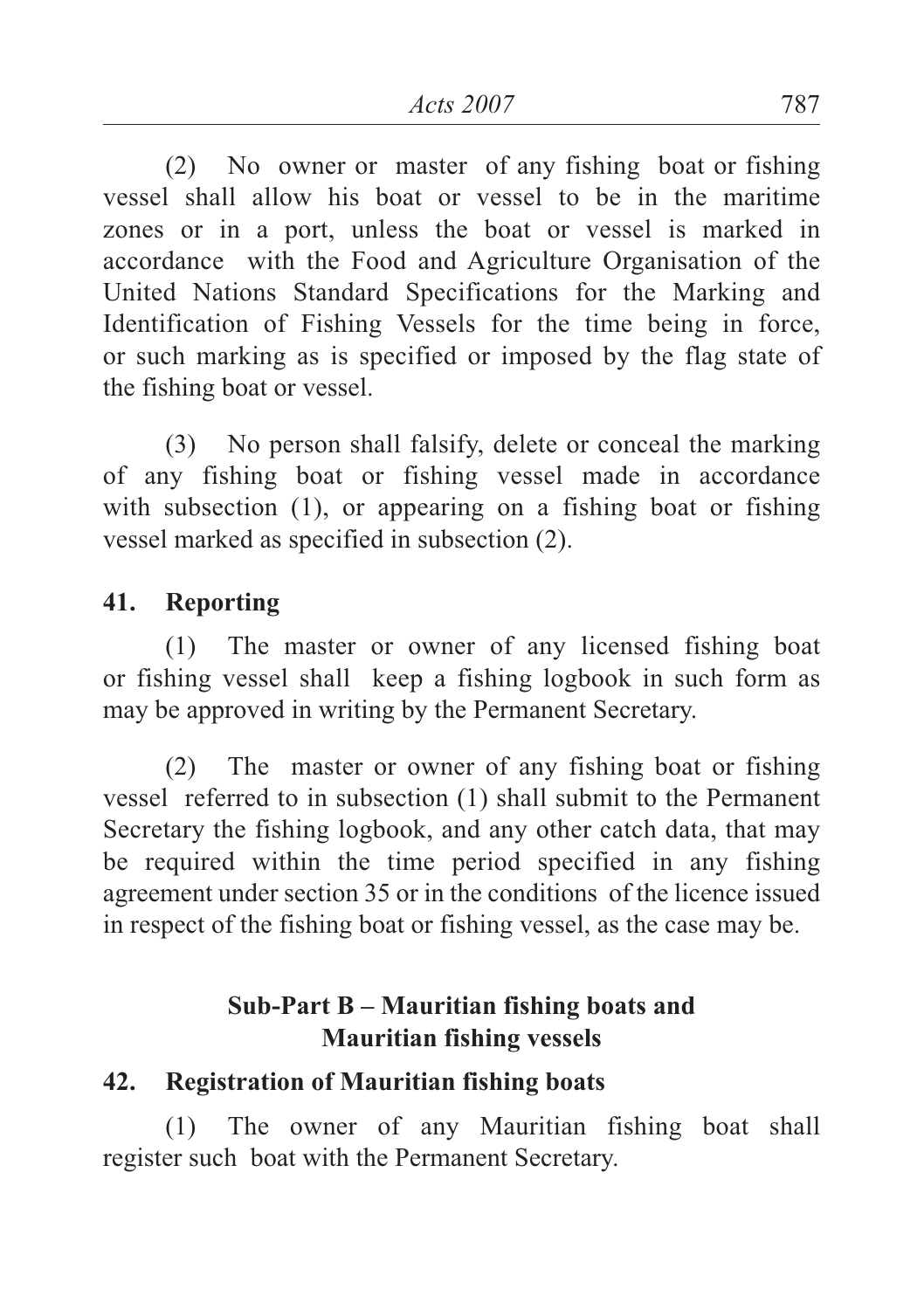(2) Subsection (1) shall not apply to any boat belonging to the Government.

## **43. Mauritian fishing boats**

A fishing boat shall qualify for registration as a Mauritian fishing boat where it is wholly owned by  $-$ 

- *(a)* the State of Mauritius; or
- *(b)* one or more persons who are citizens of Mauritius;
- *(c)* a statutory corporate corporation in Mauritius; or
- *(d)* a body corporate, a company or other association incorporated in Mauritius or established under the laws of Mauritius and having a place of business in **Mauritius**

# **44. Application for registration**

(1) Any person referred to in section 42(1) may apply to the Permanent Secretary in an approved form for the registration of a fishing boat referred to in section 43.

(2) Notwithstanding subsection (1), where an application is in relation to a fishing boat of 12 metres or more in length overall, the application shall be accompanied by the following documents –

- *(a)* a document showing that the fishing boat is owned or bareboat chartered by the applicant;
- *(b)* a certificate from an approved surveyor that the fishing boat is in a seaworthy condition;
- *(c)* the name of the skipper and full particulars of his certificate of competency;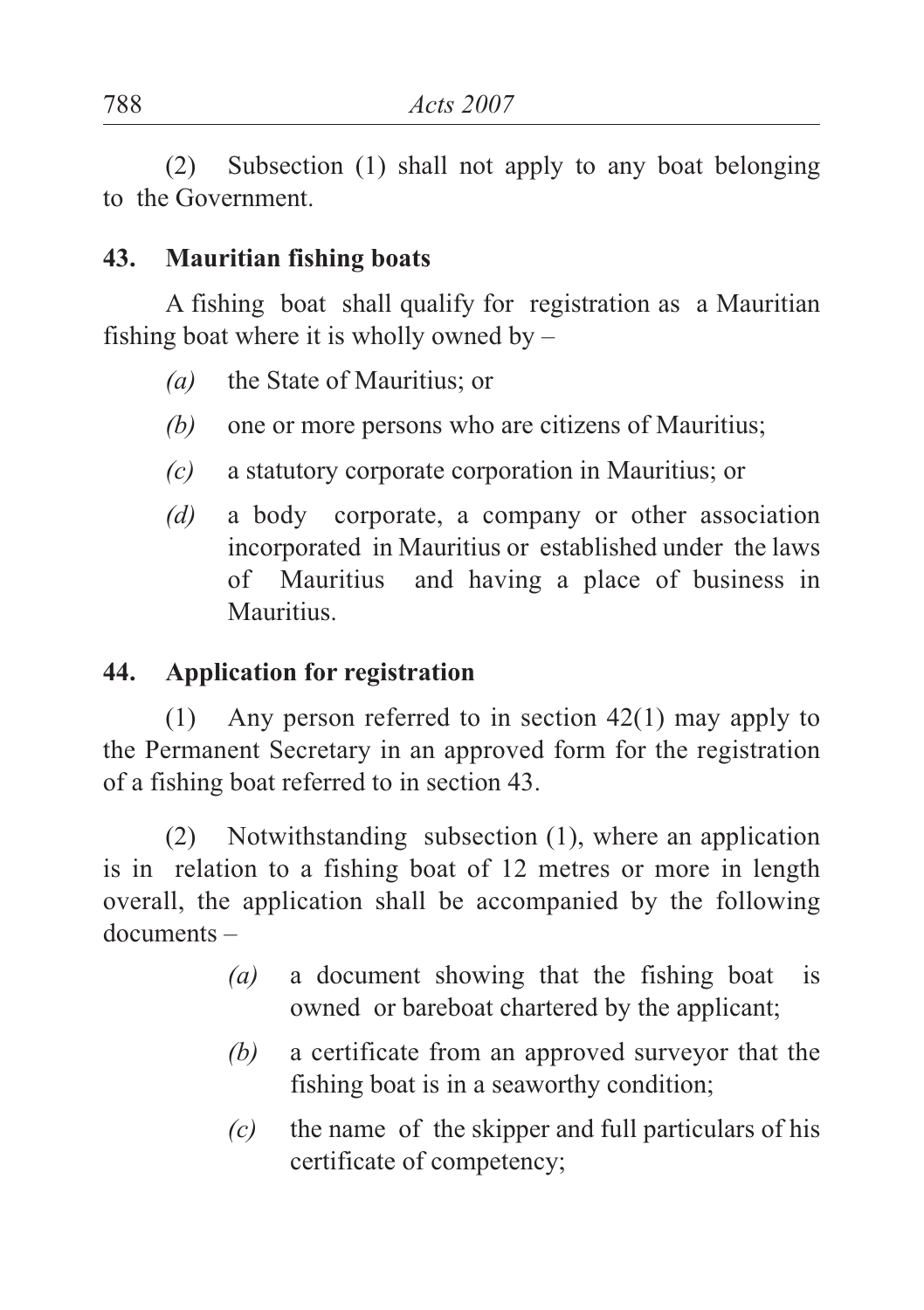- *(d)* where the fishing boat was previously registered in another country, a document showing that the fishing boat has been deleted from the register of that country, free and clear of any encumbrances; and
- *(e)* such other documents or records as the Permanent Secretary may require.

(2) Upon consideration of an application made under subsection (1) and being satisfied that the fishing boat may be registered, the Permanent Secretary may grant the application and issue a registration certificate, subject to such terms or conditions as he may think fit to impose and upon payment of the prescribed fee.

(3) The Permanent Secretary shall refuse to register a fishing boat where –

- *(a)* the fishing boat poses a risk to safety of navigation or of pollution;
- *(b)* the safety, health and welfare of persons employed or engaged in any capacity on board the boat are at stake;
- *(c)* there is a possibility that the boat would be used for criminal purposes;
- *(d)* the boat was not operated in compliance with international fishery conservation and management measures;
- *(e)* the registration would be detrimental to the interests of Mauritius, or against the obligations of Mauritius under any international agreement or convention relating to fishing.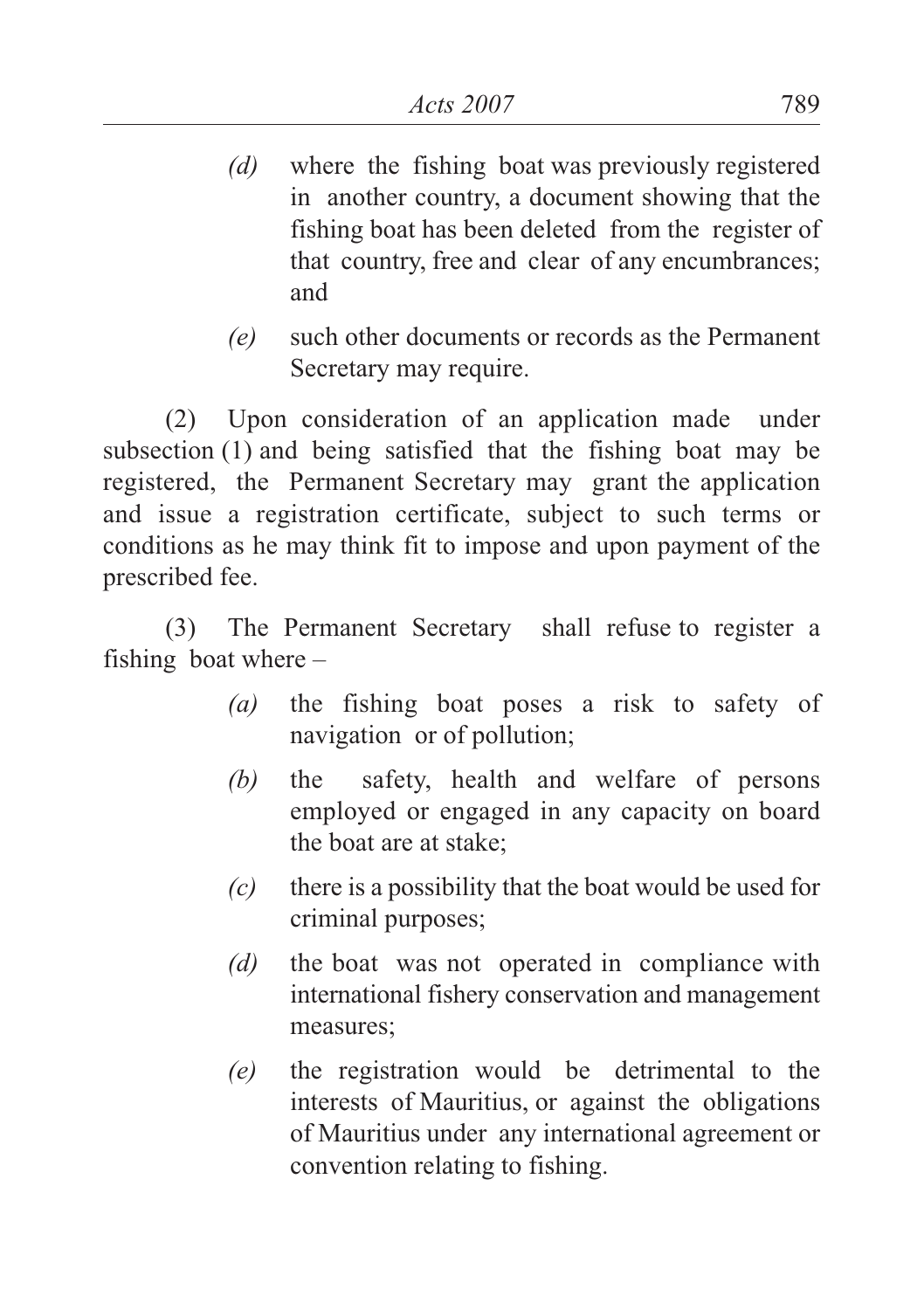## **45. Cancellation of registration**

(1) The Permanent Secretary may cancel or suspend the registration of a fishing boat referred to under section 42(1) –

- *(a)* on any of the grounds on which he would have been entitled to refuse registration under section 44(4);
- *(b)* if he has reason to believe that the fishing boat has been used in contravention of international fishery conservation and management measures on the high seas, or of fishery conservation measures in the EEZ of any State;
- *(c)* on application by the registered owner stating that he wishes to terminate the registration of the fishing boat; or
- *(d)* where the Mauritian fishing boat is lost or destroyed.

(2) Before the Permanent Secretary cancels the registration of a fishing boat under subsection  $(1)(a)$  or  $(b)$ , he shall give 14 days notice to the owner of the boat calling upon him to show cause why the registration should not be cancelled.

(3) The Permanent Secretary shall, when cancelling the registration of a fishing boat under this section, give notice thereof, together with his reasons, to the owner within 7 days of his decision.

# **46. Transfer and modification of fishing boat**

(1) No person shall modify the size of a registered Mauritian fishing boat without the written approval of the Permanent Secretary.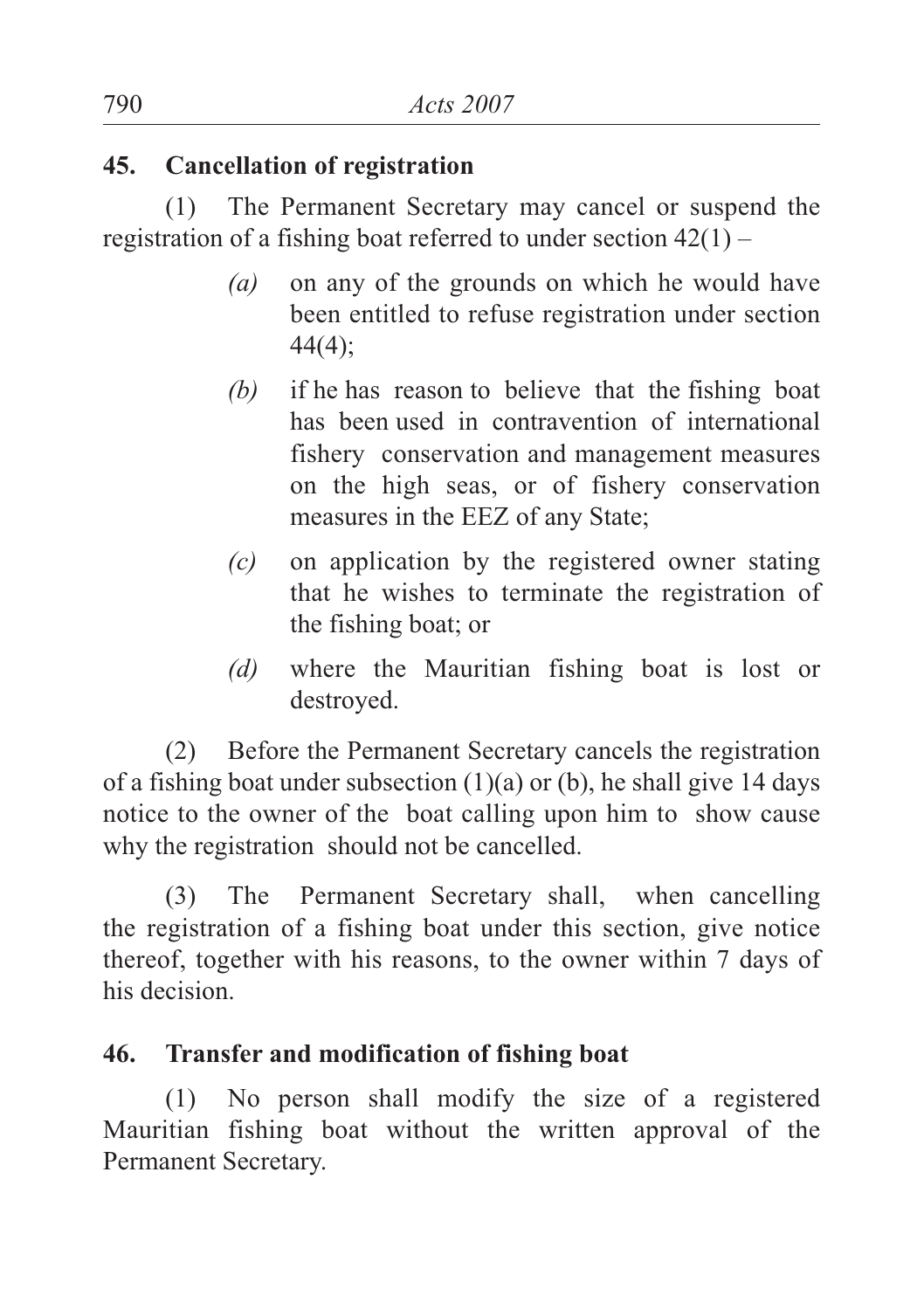(2) Where a transfer in the ownership of a Mauritian fishing boat occurs or where the boat is chartered bareboat, the owner, and the new owner or the hirer, as the case may be, shall, within 14 days, give notice of the sale or transfer or charter to the Permanent Secretary.

(3) Where a Mauritian fishing boat is lost or destroyed, the owner of the Mauritian fishing boat shall, within 7 days, give notice of the loss or destruction to the Permanent Secretary.

(4) Any approval for modification, and any transfer or charter, under this section shall be subject to payment of the prescribed fee.

## **47. Landing**

(1) The owner or master of a Mauritian fishing boat or a Mauritian fishing vessel licensed under section 36 shall land its catch within the limits of Port Louis harbour, or a fish landing station, as may be specified in the licence.

(2) Notwithstanding subsection (1), the Minister may, subject to such terms and conditions as he may determine, authorise the owner or master of a Mauritian fishing boat or a Mauritian fishing vessel licensed under section 36 to land fish at a place other than a place referred to in subsection (1).

# **48. Mooring**

No person shall moor a fishing boat or fishing vessel in an area within which the use of a fishing boat, a fishing vessel or a pleasure craft is prohibited under any enactment.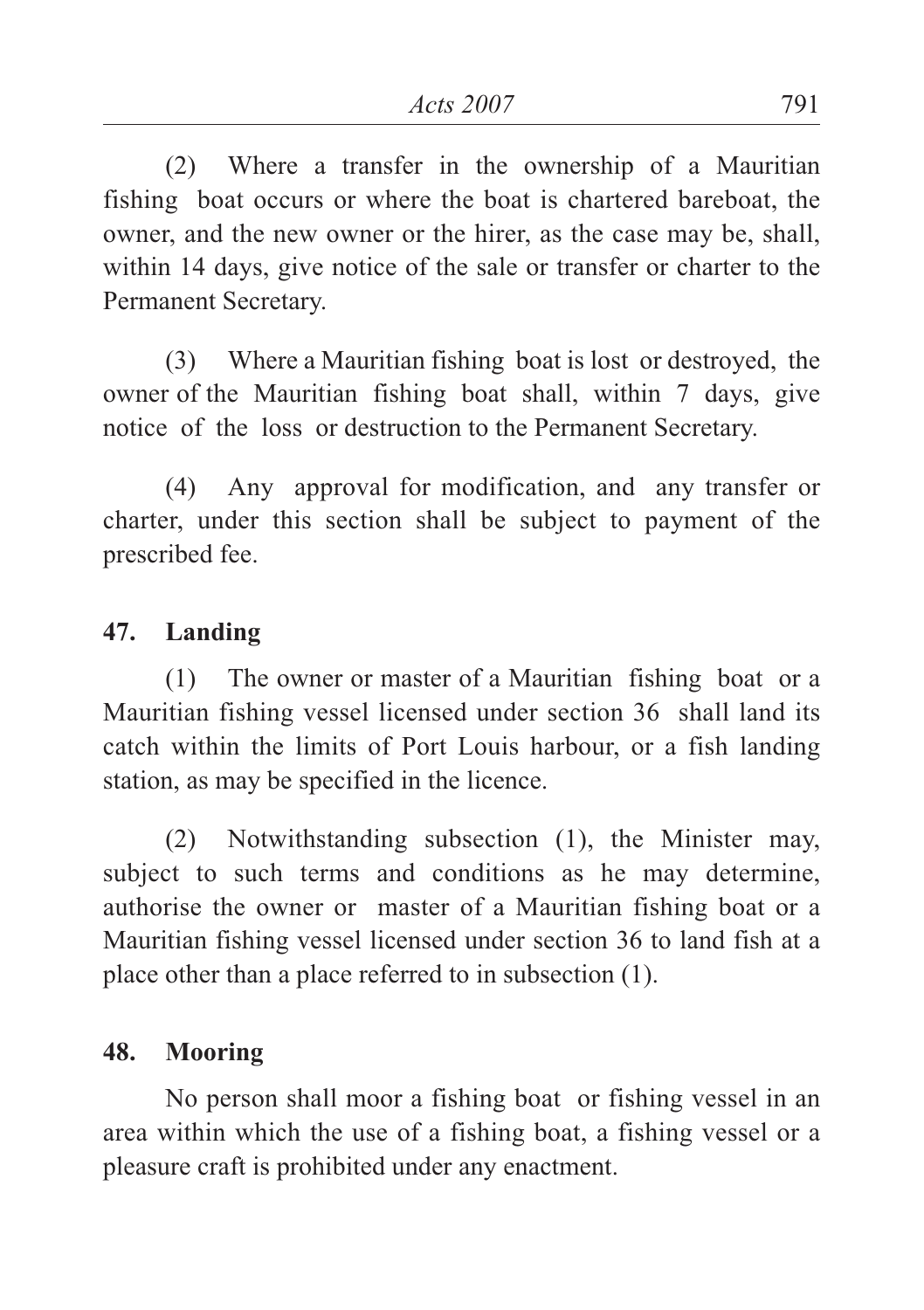## **49. Abandoned fishing boats**

(1) Where the Permanent Secretary is of opinion that a fishing boat or any equipment or article used in connection with a fishing boat, has been sunk, stranded, abandoned or run aground in the maritime zones, and is likely to become an obstruction, a danger to navigation or the public, or is found in a dangerous or hazardous state, or is an eye sore, he may –

- *(a)* take possession of the fishing boat, equipment or article;
- *(b)* light or buoy the fishing boat.

(2) Where the owner of the fishing boat, equipment or article, is known, the Permanent Secretary shall give notice to the owner that if he does not, within 14 days of the notice, take back possession of the boat, equipment or article, he will dispose of it as provided for under subsection (5).

(3) Where the owner referred to in subsection (1) is not known, the Permanent Secretary shall publish the notice referred to in subsection (2) in 2 daily newspapers for 2 consecutive days.

(4) Where the owner takes possession of the fishing boat, equipment, or article, he shall pay any prescribed fee and any expenses incurred by the Permanent Secretary for the purposes of subsections (1) and (2).

(5) Where following a notice under subsection (2) or (3), no person establishes a claim on the fishing boat, equipment or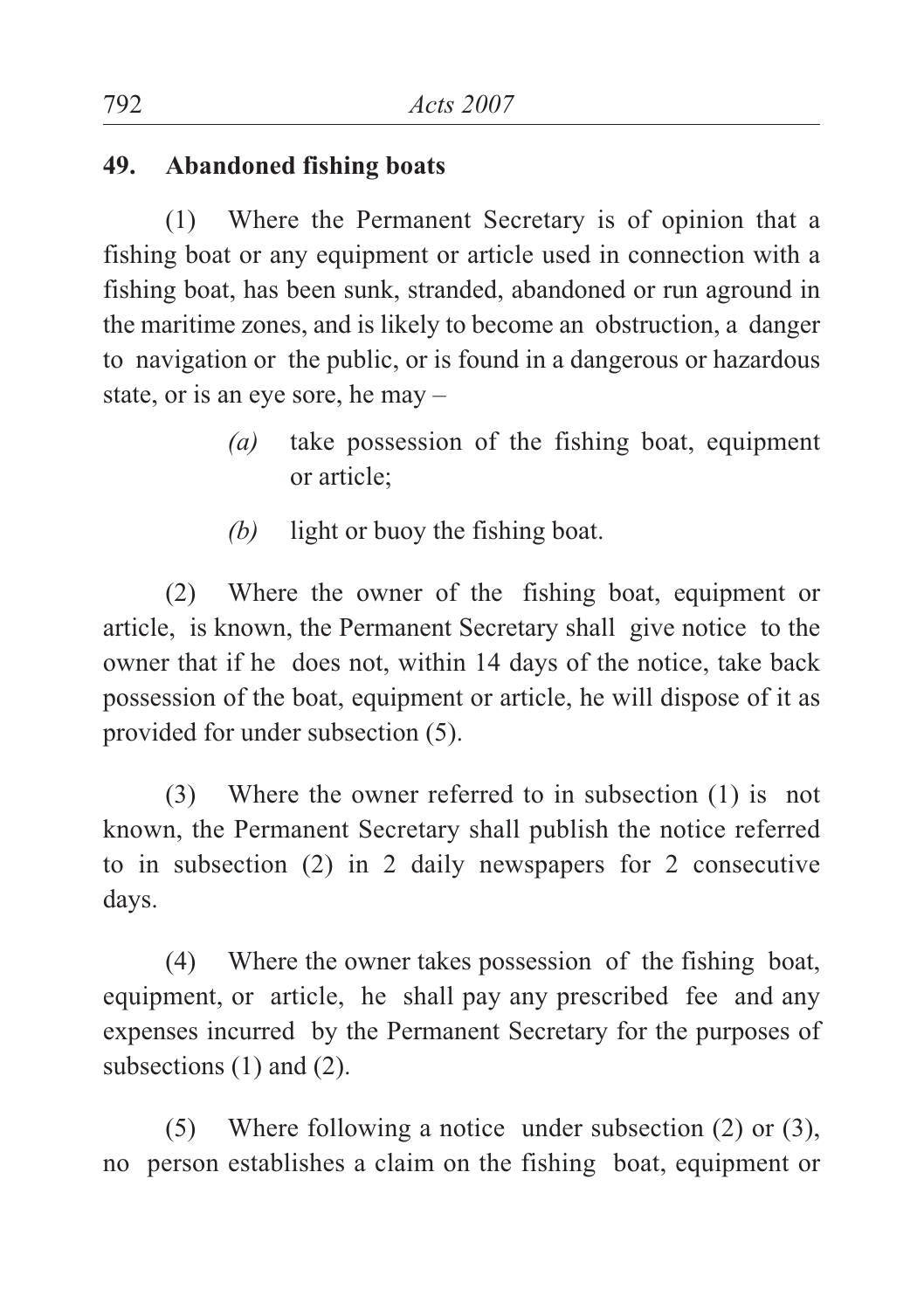article, within 30 days of the notice, or the last publication, as the case may be, the Permanent Secretary may –

- *(a)* sell the fishing boat, equipment, or article; or
- *(b)* dispose of it as he deems fit having regard to the state in which the boat, equipment or article was found.

(6) Where a person establishes to the satisfaction of the Permanent Secretary that he was the owner of the fishing boat, equipment or article, within a delay of 6 months from the date of sale, the Permanent Secretary shall pay to that person the proceeds of sale after deduction of any prescribed fee, and such expenses as may have been incurred, by the Permanent Secretary.

(7) Where no claim is made under subsection (6), the Permanent Secretary shall pay the proceeds of sale into the Consolidated Fund.

(8) The Permanent Secretary shall be discharged of all liabilities where he disposes of a fishing boat, equipment or article under subsection (5)(b).

(9) For the purposes of this section, the Permanent Secretary shall, in determining whether a fishing boat, equipment or article is abandoned, have regard, *inter alia*, to –

- *(a)* whether the fishing boat was registered;
- *(b)* the state of the fishing boat, equipment or article;
- *(c)* the period of time the fishing boat, equipment or article has been left unattended.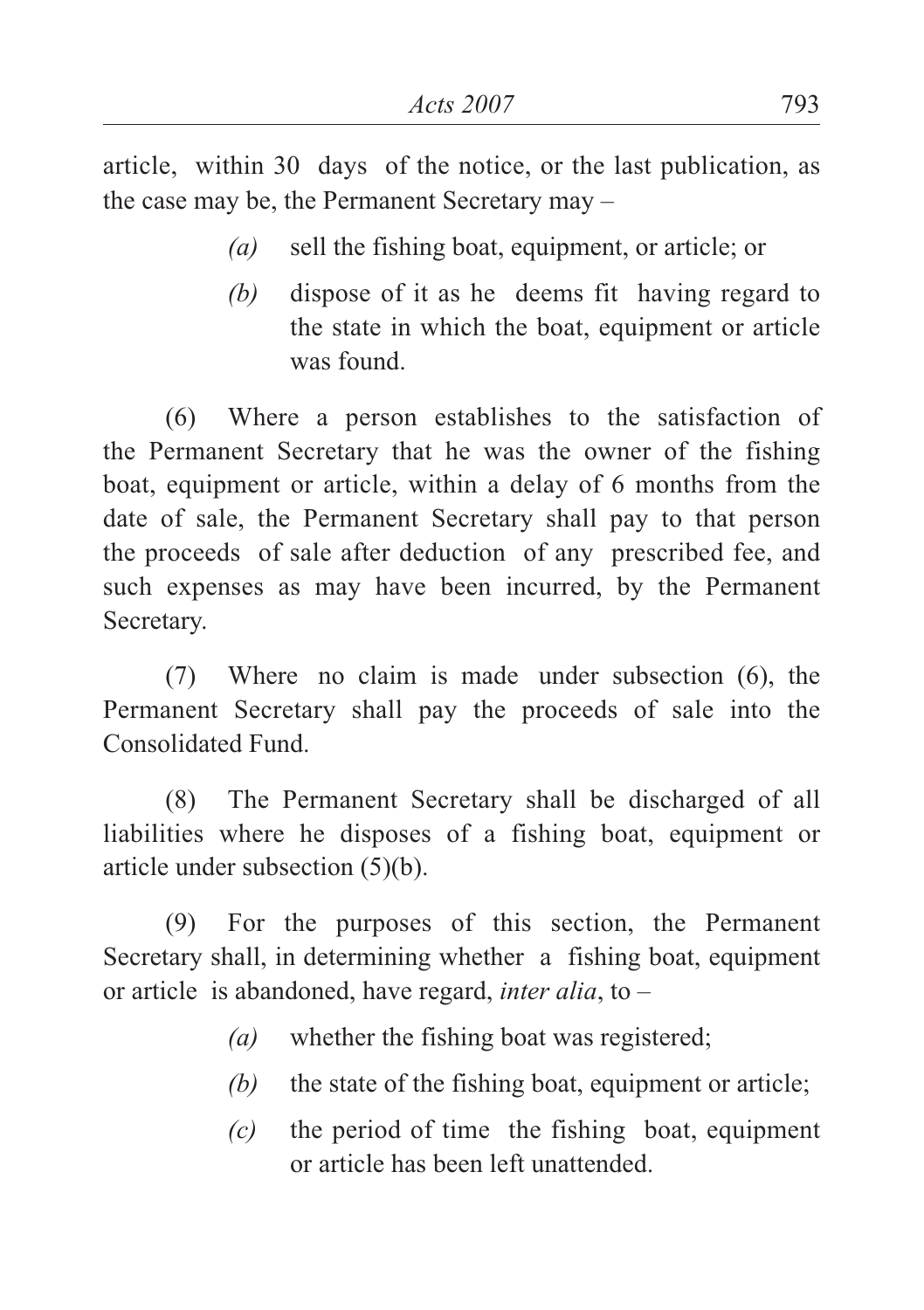# **50. Departure of licensed Mauritian fishing boats and licensed Mauritian fishing vessels**

(1) The master of a licensed Mauritian fishing boat or licensed Mauritian fishing vessel shall not leave a port on a fishing trip unless he has obtained a written clearance from the Permanent Secretary.

(2) For the purposes of obtaining a clearance under subsection (1), the owner or master of a licensed Mauritian fishing boat or a licensed Mauritian fishing vessel or his agent shall, 3 days prior to leaving port for a fishing trip  $-$ 

- *(a)* inform the Permanent Secretary of the intended date and time of departure of the boat or vessel;
- *(b)* comply with such conditions as may be determined by the Permanent Secretary; and
- *(c)* submit such documents as may be required by the Permanent Secretary.

(3) Upon receipt of any information under subsection (2)(a) and after considering the document submitted under subsection (2)(c), and on being satisfied that the master, owner or agent has complied with the conditions imposed under subsection (2)(b) and that the fishing boat or fishing vessel may be allowed to proceed on a fishing trip, the Permanent Secretary shall issue to the master, owner or agent a written clearance to that effect, subject to such terms and conditions as the Permanent Secretary may think fit to impose.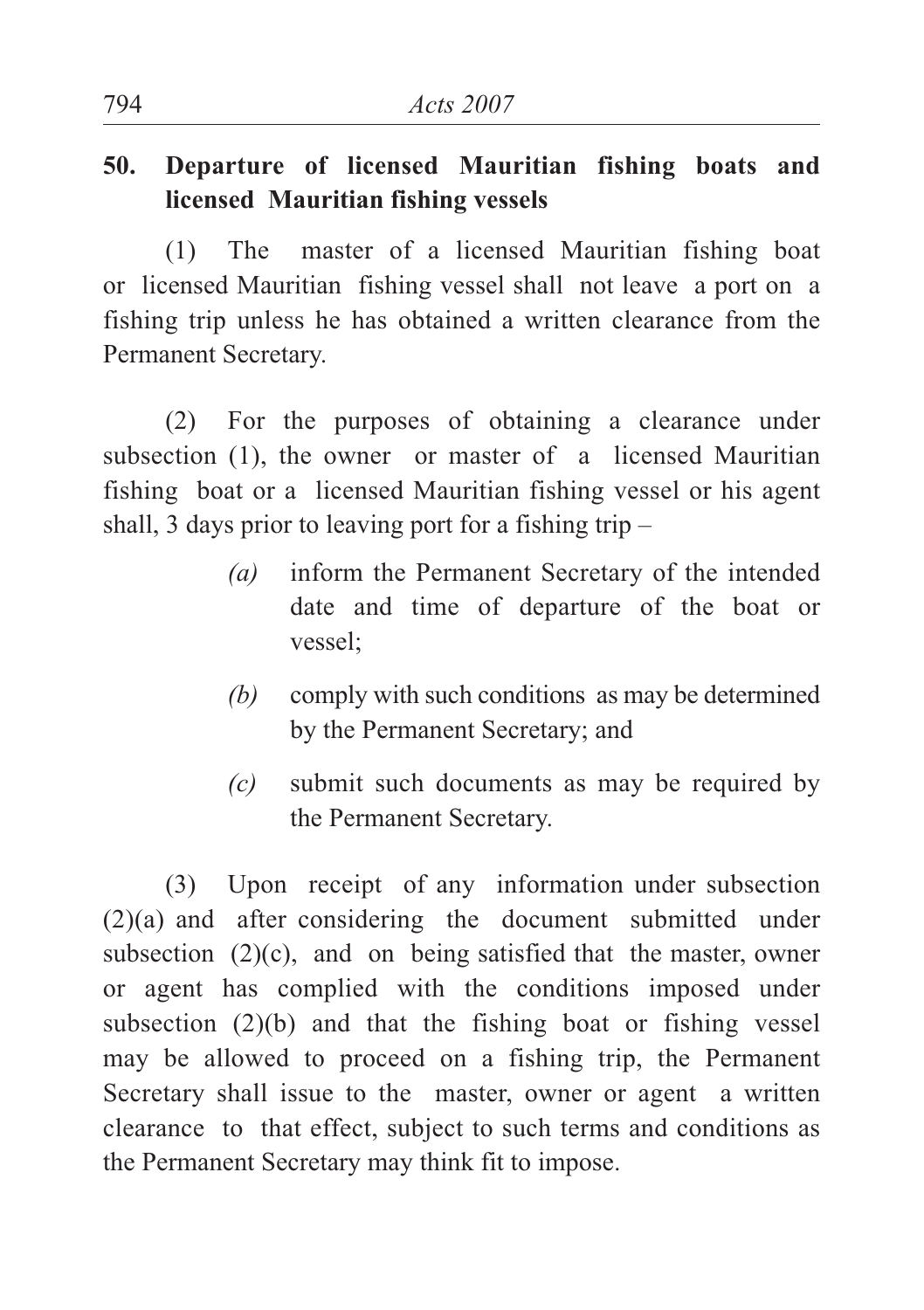# **51. Arrival of licensed Mauritian fishing boats or licensed Mauritian fishing vessels**

(1) The master, owner or agent of a licensed Mauritian fishing boat or a licensed Mauritian fishing vessel shall, 2 days prior to the boat or vessel reaching Port-Louis harbour or the fish landing station as may be specified in the licence issued in respect of the fishing boat or fishing vessel, inform the Permanent Secretary of the expected time of arrival of the fishing boat or fishing vessel in Port Louis or the fish landing station by letter, fax or email.

(2) On reaching Port Louis or the fish landing station referred to in subsection  $(1)$ , the master shall immediately –

- *(a)* submit to the Permanent Secretary
	- (i) a report on the species composition of the catch;
	- (ii) information relating to the origin of the catch, the catch and effort in accordance with the approved fishing logbook;
	- (iii) the fishing logbook of the fishing boat or fishing vessel for examination;
	- (iv) such other information as the Permanent Secretary may require; and
- *(b)* make its catch available to the fishery control officer for verification and sampling.

(3) Where the Permanent Secretary is satisfied that subsections (1) and (2) have been complied with, he shall issue a fish landing permit.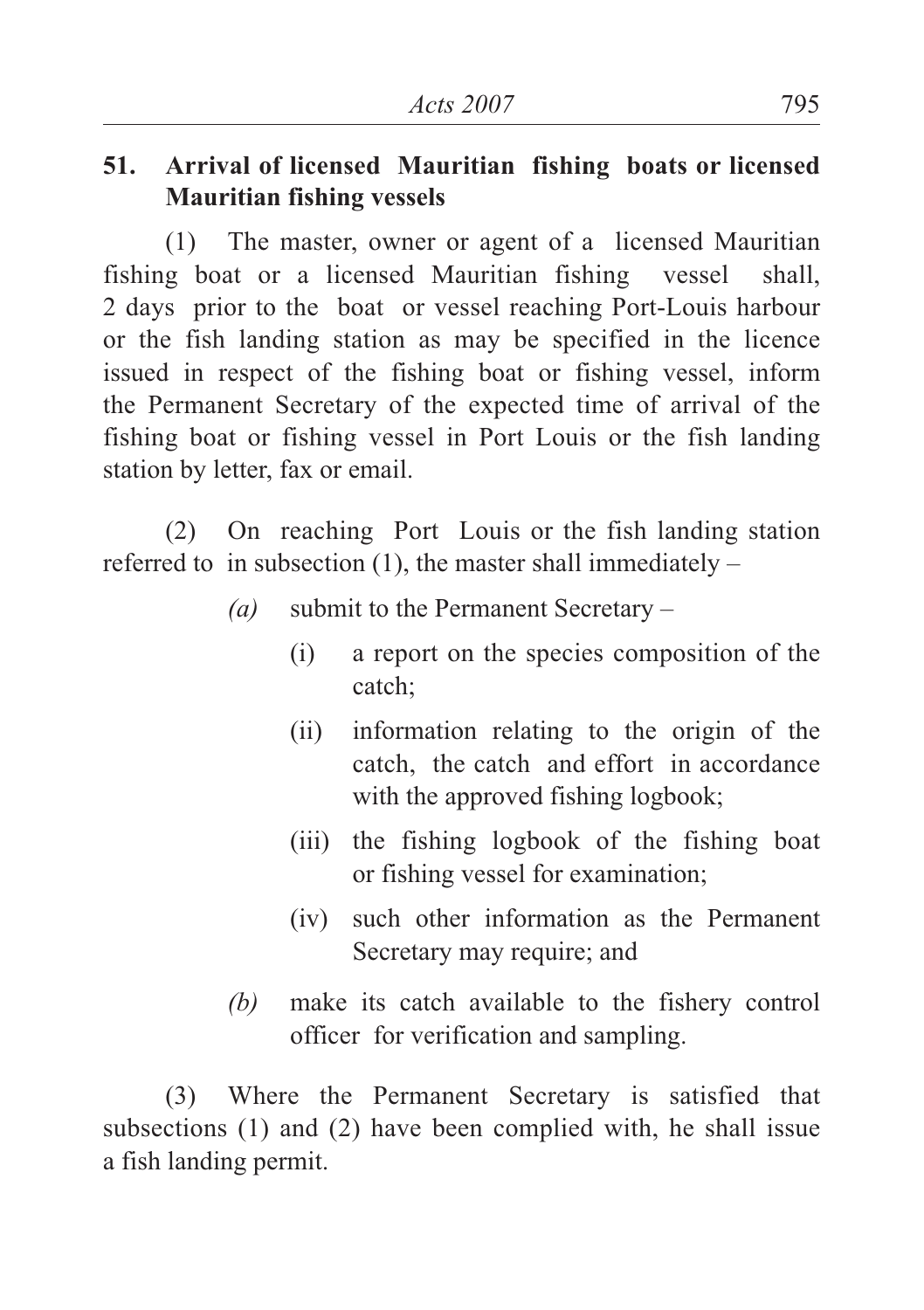# **Sub-Part C – Foreign fishing boats or foreign fishing vessels**

# **52. Stowage**

The master of a foreign fishing boat or a foreign fishing vessel shall keep its gear stowed –

- *(a)* while the boat or vessel is within the maritime zones and is not licensed under section 34;
- *(b)* while being in a place where the boat or vessel is not authorised to fish.

# **53. Entry into and exit from the maritime zones**

The master of any foreign fishing boat or foreign fishing vessel or his agent shall provide, by letter, fax or email, to the Permanent Secretary at least 24 hours before the boat or vessel enters into, or exits from, the maritime zones, its position at the time of entry into, or exit from, the zones and the quantity of fish on board by species.

# **54. Entry into a Mauritian port**

The master of any foreign fishing boat or foreign fishing vessel or his agent shall, by letter, fax or email*,* at least 72 hours before entry into port, notify the Permanent Secretary and inform him of the purpose of its call into port, submit to him a copy of the vessel, or boat's authorisation to fish, and information on the quantity of fish on board.

# **PART VIII – ENFORCEMENT**

# **55. Warrant to enter and search**

(1) A Magistrate shall, where he is satisfied by information upon oath that there is reasonable ground to believe that an offence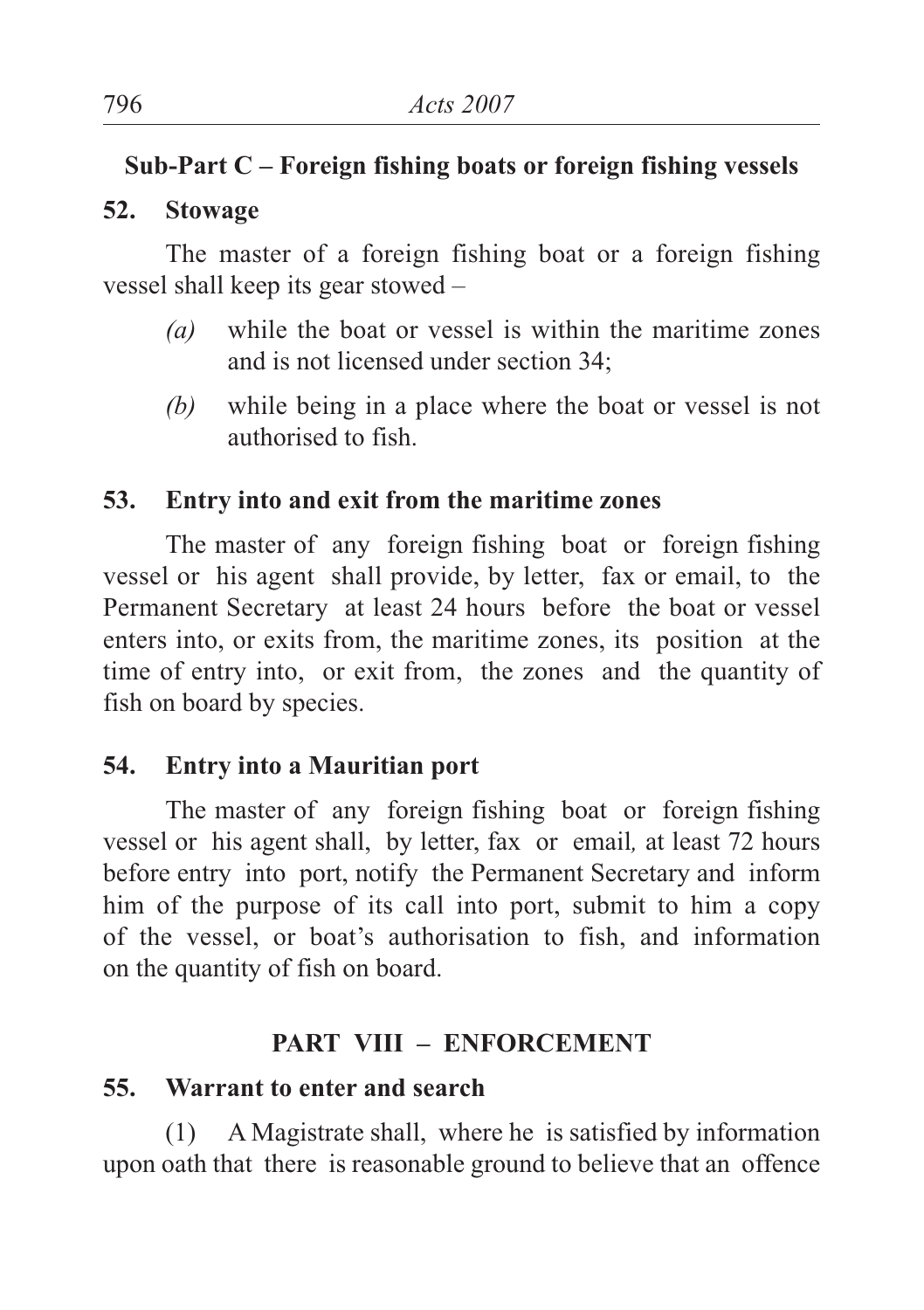against this Act has been, is being or is about to be committed, issue a warrant authorising a fishery control officer to enter and search any boat, vessel, premises or dwelling house.

(2) Where the Permanent Secretary is satisfied by information upon oath that –

- *(a)* there is reasonable ground to believe that an offence against this Act has been, is being or is about to be committed; and
- *(b)* communication with a Magistrate for the purpose of securing a search warrant may cause delay,

he may issue a search warrant authorising a fishery control officer to enter and search any boat, vessel, or premises, except a dwelling house.

# **56. Liability of owners of gears used in commission of offences**

(1) Where a vehicle, gear or any other article is used in the commission of an offence under this Act, the owner shall be deemed to have committed the offence unless he proves –

- *(a)* that he was not a party or privy to the commission of the offence; and
- *(b)* that he took all reasonable steps to prevent the use of the vehicle, gear or any other article for the commission of the offence.

(2) Where a boat or vessel is used in the commission of an offence under this Act, the owner, in addition to the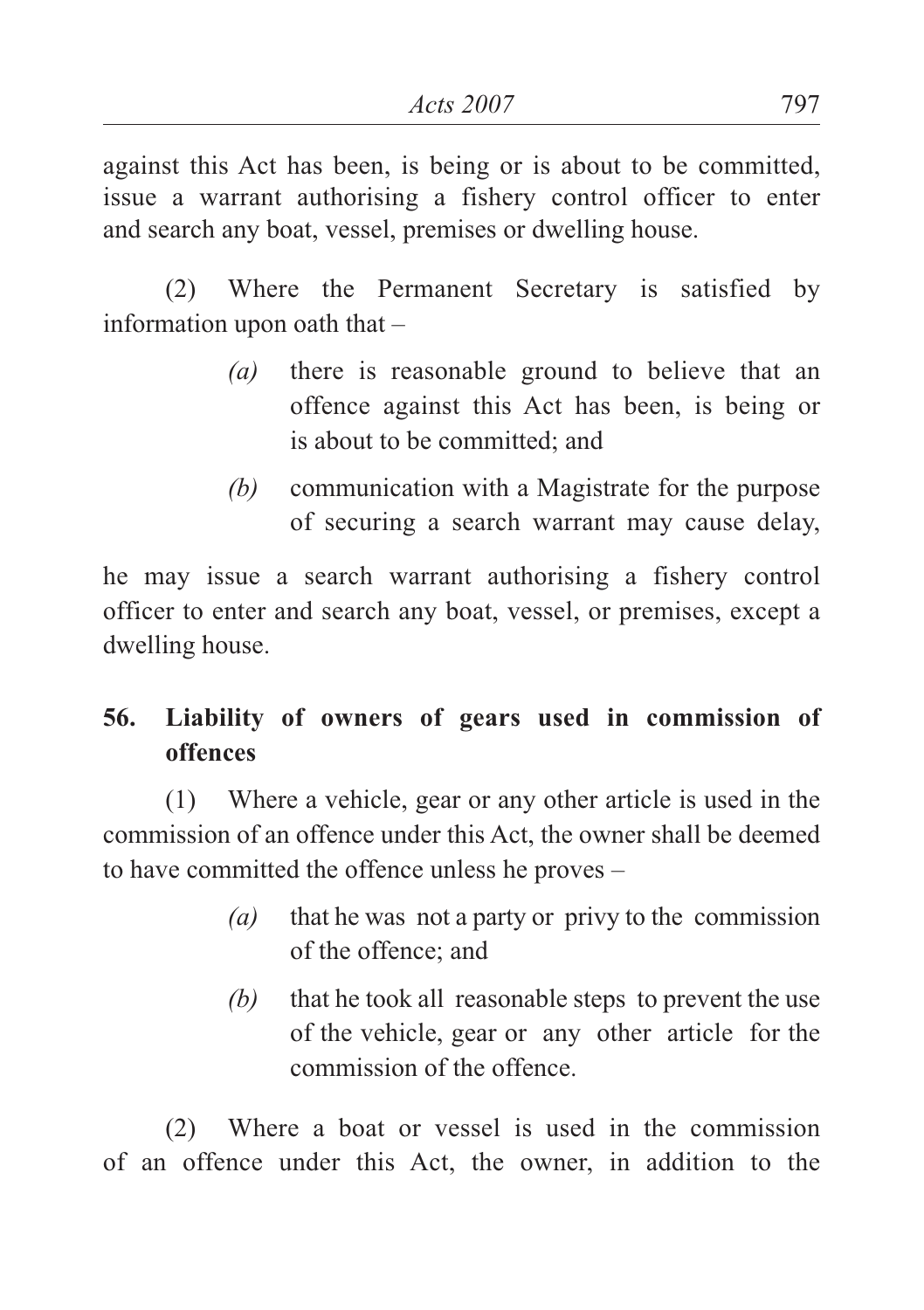master, shall be deemed to have committed the offence unless he proves –

- *(a)* that he was not a party or privy to the commission of the offence;
- *(b)* that he took all reasonable steps to prevent the use of the vessel or boat for the commission of the offence.

# **57. Implementation of international fishery conservation and management measures**

(1) Subject to sections 17(2) and 39, the master or owner of a foreign fishing boat or foreign fishing vessel shall not land or tranship fish or fish products, except –

- *(a)* in a port or at an offshore terminal of Mauritius; and
- *(b)* upon obtaining a written clearance from the Permanent Secretary.

(2) For the purposes of subsection  $(1)(b)$ , the fishery control officer may board and inspect a foreign fishing boat or foreign fishing vessel, and may –

- *(a)* examine and take copies of the certificate of registry, the fishing licence and any other relevant documents, including fishing logbooks;
- *(b)* inspect the fishing gear;
- *(c)* examine any navigational, position fixing, observation or communication equipment, or other device on board;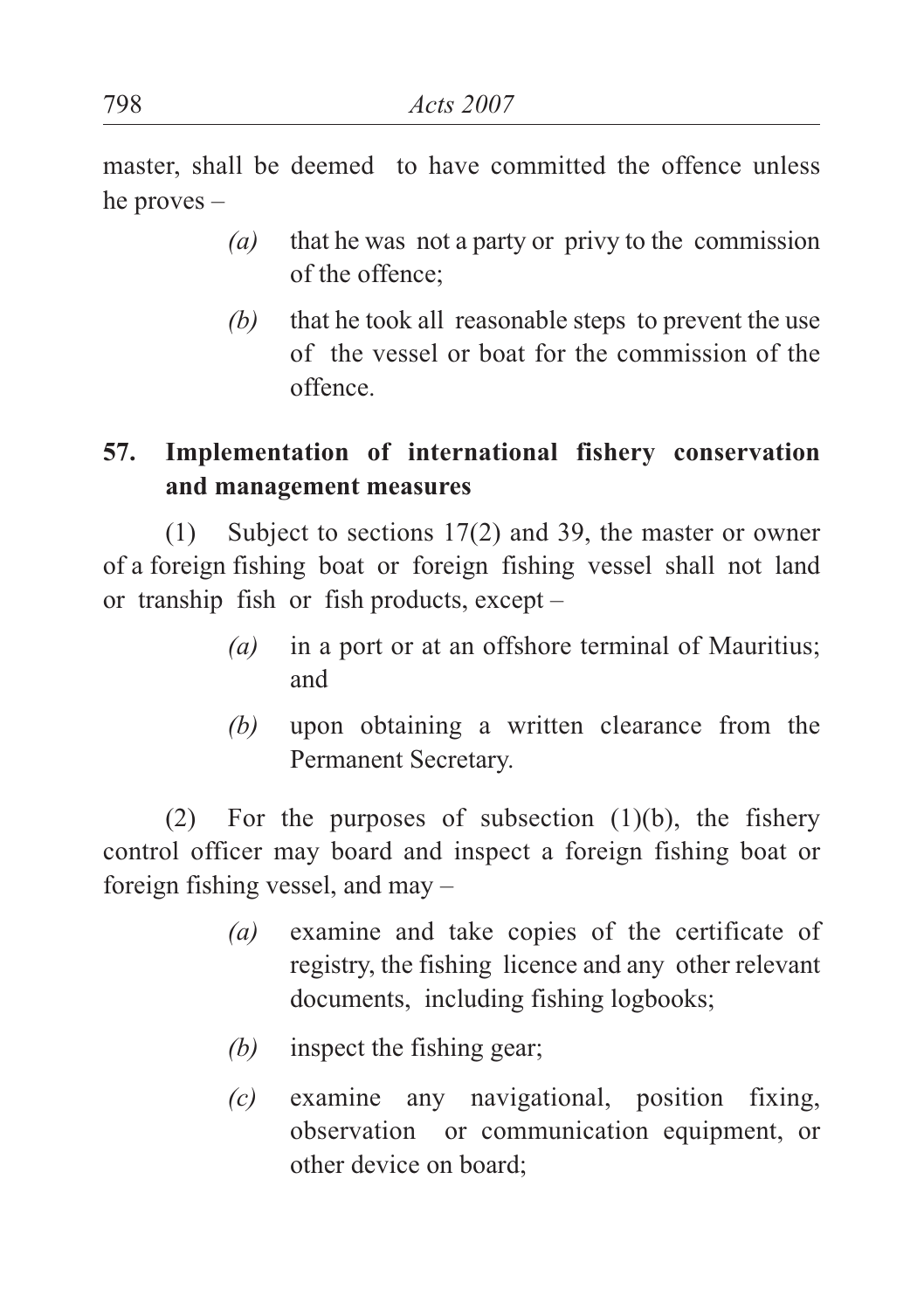- *(d)* examine any fish or fish product on board; and
- *(e)* ascertain the origin, species, form and quantity of fish and fish products.

(3) Where pursuant to an inspection under subsection (2), the Permanent Secretary has reason to believe that a foreign fishing boat or foreign fishing vessel was involved in any fishing activity in contravention of any international fishery conservation and management measure, he may –

- *(a)* prohibit the boat or vessel to land or tranship its fish in a Mauritian port or at an offshore terminal;
- *(b)* promptly notify the appropriate authorities of the flag state of the foreign fishing boat or foreign fishing vessel; and
- *(c)* provide to the appropriate authorities of the flag state of the foreign fishing boat or foreign fishing vessel, such information, including evidentiary material, relating to that contravention.

# **58. Power of search and seizure**

(1) Where a fishery control officer has reason to believe that an offence under this Act has been, is being or is about to be committed, and considers that it would be impracticable to apply for a warrant, the fishery control officer may, without a warrant –

- *(a)* stop, board, search and inspect
	- (i) in Mauritius or in its maritime zones, any boat or vessel;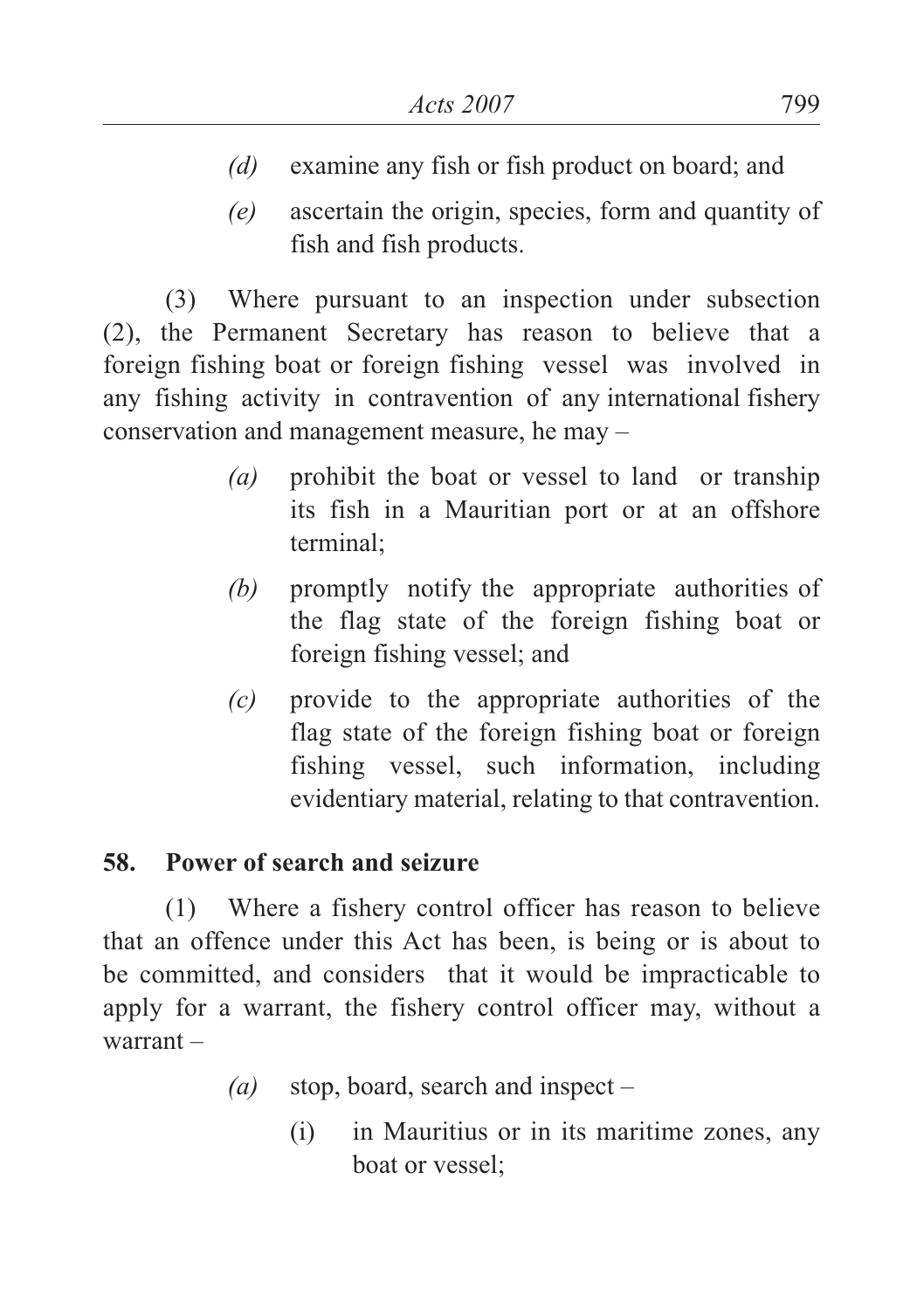- (ii) on the high seas, any Mauritian fishing boat or Mauritian fishing vessel or any fishing boat or fishing vessel flying the flag of a State party to an international agreement to which Mauritius is also a party and which provides for such stopping, boarding and searching;
- *(b)* stop and search any vehicle;
- *(c)* in the maritime zones or in Mauritius, seize
	- (i) any vehicle, boat, vessel or structure;
	- (ii) any logbook, record, document or equipment, including any computer or any other electronic device, that may be used as evidence in any proceedings under this Act;
	- (iii) any gear;
	- (iv) any article.

(2) In the course of a search and inspection under subsection  $(1)$ , the fishery control officer may –

- *(a)* examine and take copies of any certificate of registry, licence, logbook or any other document relating to the boat or vessel and its fishing activities;
- *(b)* examine any fishing gear, fish or fish product;
- *(c)* examine any navigational, position fixing, observation or communication equipment or other device on board;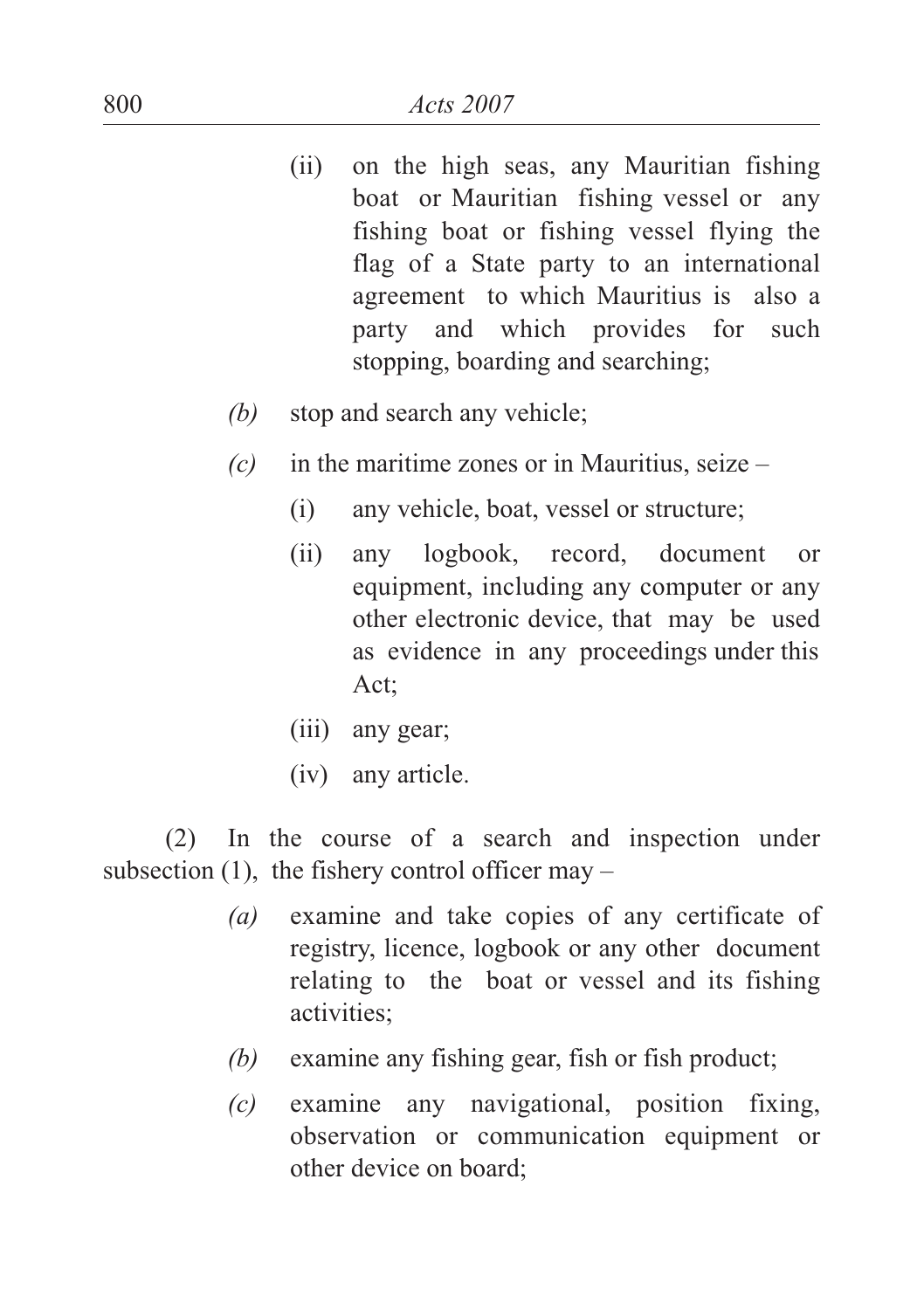- *(d)* take samples of any fish or fish product found on board;
- *(e)* where the weather or technical conditions do not allow the carrying out of the inspection, require the master of the boat or vessel to take the boat or vessel to any place, port or harbour for the purpose of performing or completing his inspection.

(3) Where a fishery control officer has reason to believe that a violation of a fisheries management measure under an international agreement to which Mauritius is a party has been committed on the high seas, and considers that it would be impracticable to apply for a warrant, the fishery control officer may, without a warrant –

- *(a)* seize and detain any Mauritian boat or vessel;
- *(b)* where authorised by an international agreement to which Mauritius is a party, seize and detain a foreign boat or foreign vessel,

together with its gear, store and cargo, fish, or other article which he has reason to believe has been used in the commission of the violation.

(4) Any boat, vessel or other articles seized under subsection (3) shall be dealt with in accordance with sections 63 and 71.

(5) Any boat or vessel seized under subsection  $(1)(c)$ shall be taken to Port Louis, or to other suitable port in Mauritius together with such persons employed on the fishing boat or vessel as he reasonably believes he would require for the purposes of investigating the offence.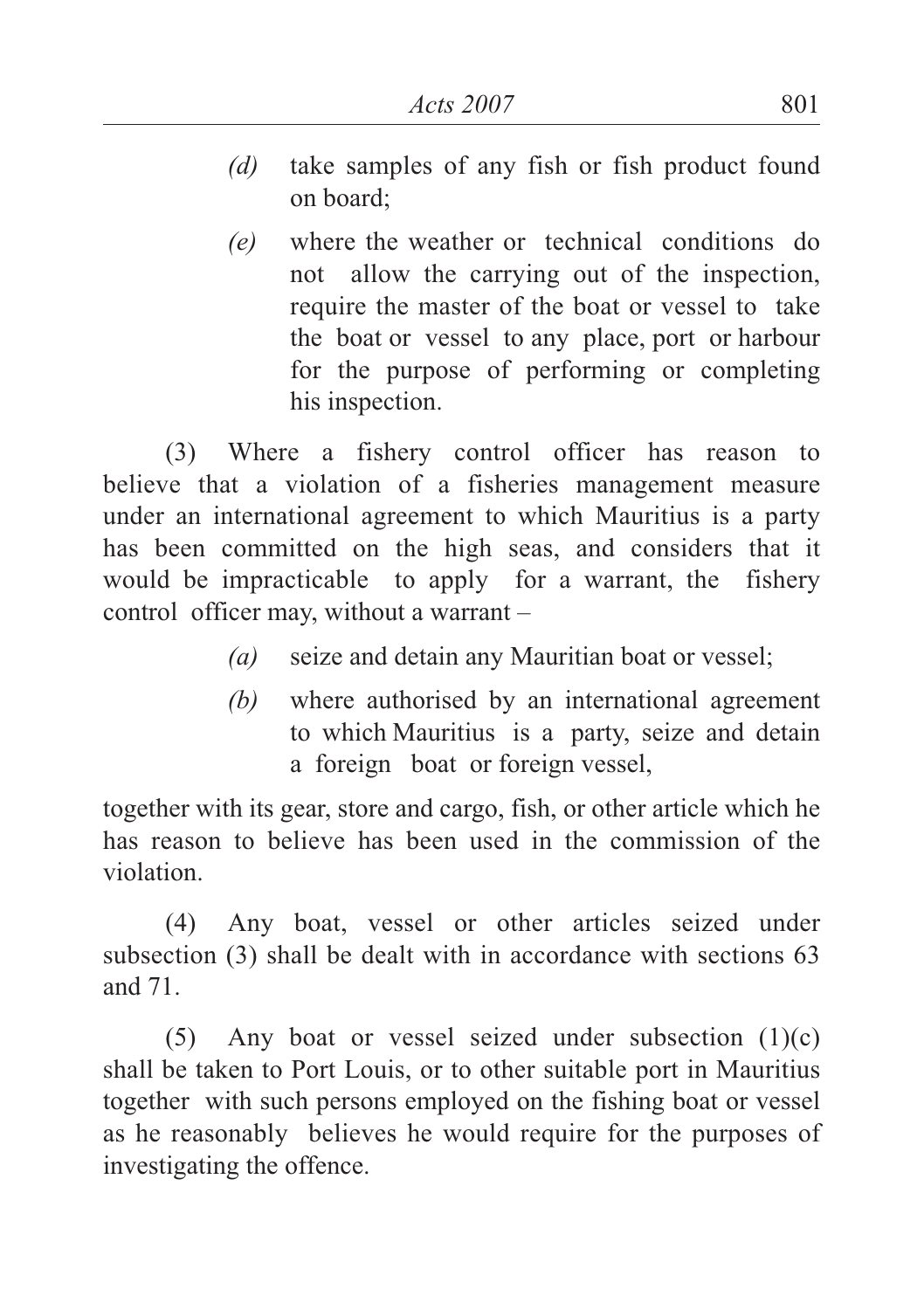#### **59. Power to arrest and detain**

Where a fishery control officer finds a person fishing or conducting any related activity, or in possession of any fish or gear, or selling fish caught, in breach of this Act, he may, without a warrant –

- *(a)* stop that person; and
- *(b)* require that person to give
	- (i) his name and address;
	- (ii) the name and address of the owner of any boat or vessel used in the commission of the suspected breach of the Act.

## **60. Seizure of fish**

A fishery control officer may seize any fish or fish product caught, landed, sold or stored, in breach of this Act.

#### **61. Duties of fishery control officers**

A fishery control officer shall, while in the exercise of his powers under this Act, produce on request such means of identification as determined by the Permanent Secretary for the purposes of enforcing this Act.

## **62. Pursuit beyond the maritime zones**

(1) A fishery control officer may, without a warrant, following hot pursuit in accordance with international law as reflected in article 111 of the United Nations Convention on the Law of the Sea –

> *(a)* stop, board and search outside the maritime zones, any foreign fishing boat or foreign fishing vessel which he has reason to believe has been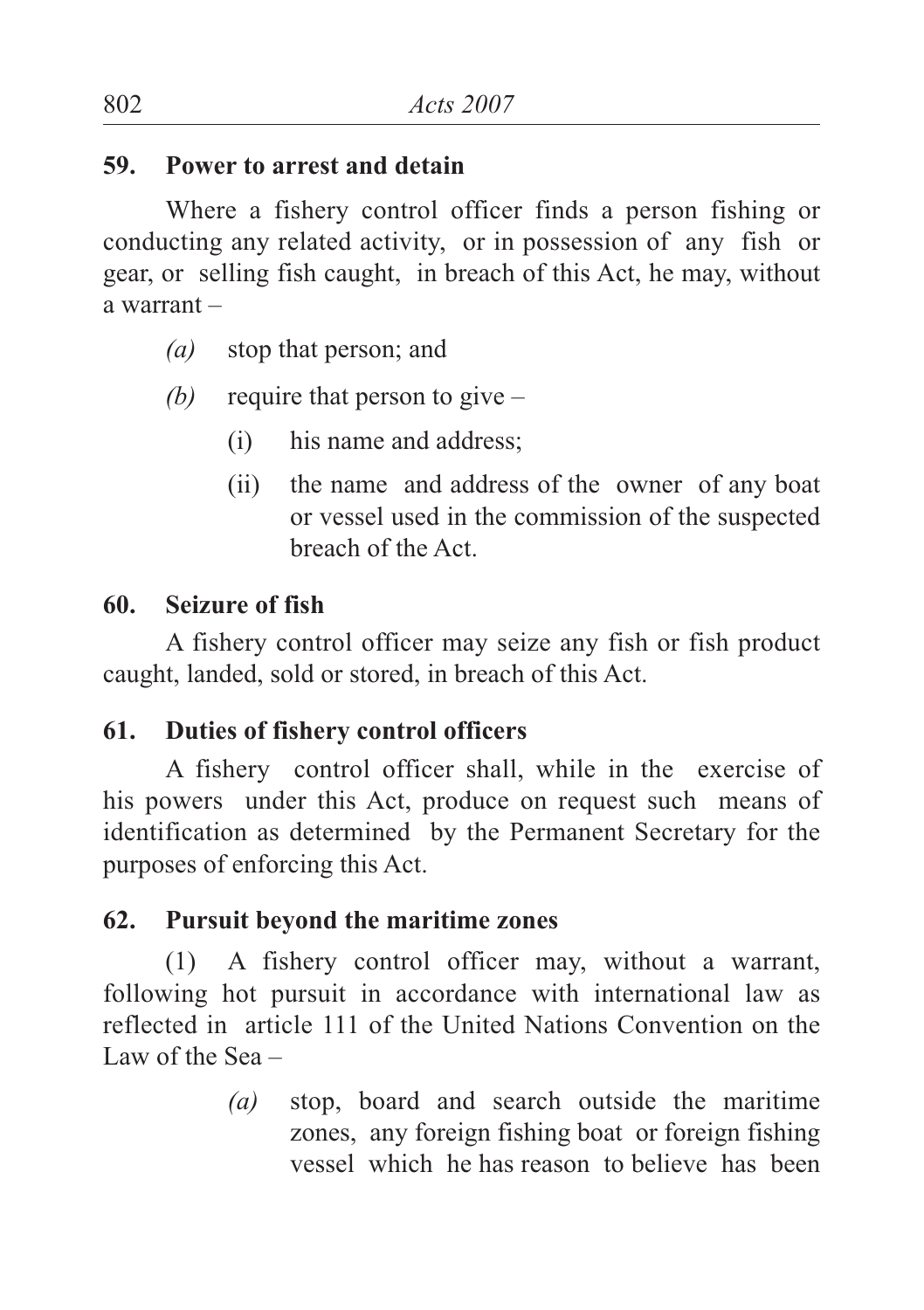used in the commission of an offence under this Act and bring such boat or vessel and all persons and things on board to any place, port or harbour in Mauritius;

*(b)* exercise beyond the maritime zones all the powers conferred to a fishery control officer under this Act.

(2) The powers conferred upon a fishery control officer under this Act shall cease when the foreign fishing boat or vessel enters the territorial sea of another State.

# **63. Custody of seized items**

(1) Pending judicial proceedings or compounding, an item referred to in –

- *(a)* section 58(1)(c)(i) shall be entrusted to the custody of its owner, subject to such terms and conditions as may be imposed in writing by the Permanent Secretary;
- (b) section  $58(1)(c)(ii)$ , (iii) and (iv) shall be kept in the custody of the Permanent Secretary.

(2) Any person who attempts to destroy, destroys or purloins any item seized under section  $58(1)(c)(i)$  shall commit an offence and shall, on conviction, be liable to a fine not exceeding 1,000,000 rupees or the US dollar equivalent.

# **64. Custody and disposal of found items**

(1) Subject to section 49, any fish, gear or article found by a fishery control officer shall be placed under the custody of the Permanent Secretary.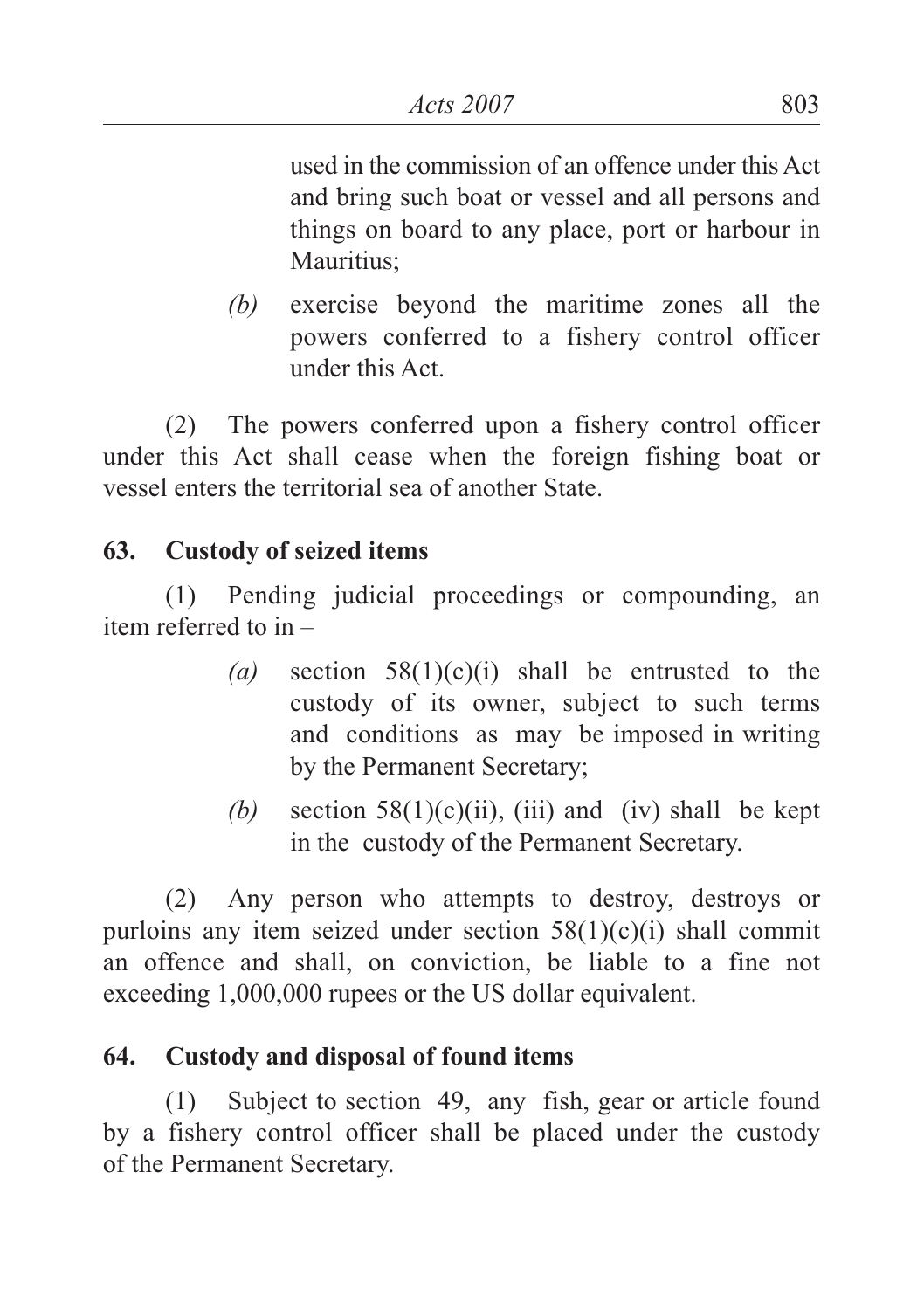(2) Where the owner of any fish, gear or article referred to under subsection (1) cannot be identified, the Permanent Secretary may cause the fish gear or article to be disposed of as the Permanent Secretary may deem appropriate including a sale at a reasonable price.

#### **65. Security for release of seized items**

(1) The owner or the person from whom an item was seized under section 58 (1)(c) may apply to the Judge in Chambers for the release of the seized item.

- (2) The Judge in Chambers shall not release an item
	- *(a)* which is prohibited for use;
	- *(b)* for which a licence has not been issued where such licence is necessary for its operation;
	- *(c)* unless the applicant furnishes a security or other guarantee determined by the Judge in Chambers.

(3) In fixing the security or other guarantee, the Judge in Chambers shall have regard to –

- *(a)* the value of the seized item;
- *(b)* the maximum fine for the alleged offence ; and
- *(c)* any costs or expenses incurred or reasonably foreseen to be incurred by the State and recoverable under this Act.

(4) Any security or other guarantee granted under subsection (2) shall be of no effect where the applicant produces the item when called upon to do so by any court hearing his case.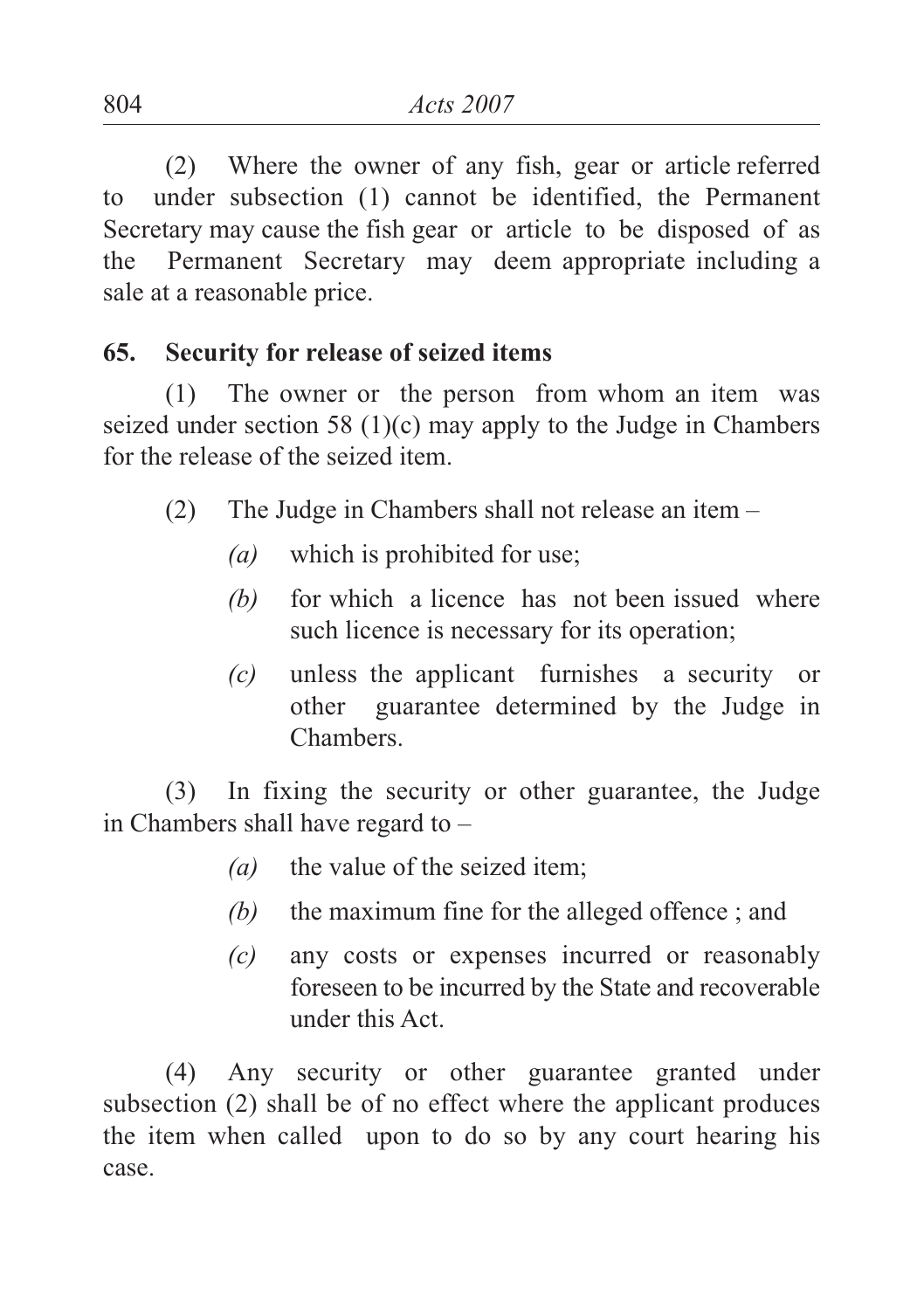#### **66. Disposal of fish**

(1) Where any fish or fish product is seized under section 60, the Permanent Secretary may return the fish or fish product to the person from whom it was seized on provision of adequate security equivalent to the value of the fish or fish product, or cause the fish or fish product, to be sold at a reasonable price.

(2) The Permanent Secretary shall deposit the proceeds of the sale with the Accountant General.

(3) The security furnished under subsection (1) or sum deposited under subsection (2) shall –

- *(a)* be applied towards the payment of any fine and costs imposed on the person referred to in subsection (1); or
- *(b)* be refunded to that person
	- (i) if he pays the fine and costs; or
	- (ii) judicial proceedings are not undertaken against him.

#### **67. Application of the Public Officers Protection Act**

The Public Officers Protection Act shall apply to any fact, act or omission under this Act notwithstanding the fact that the fact, act or omission took place outside the maritime zones in accordance with sections 58 or 62.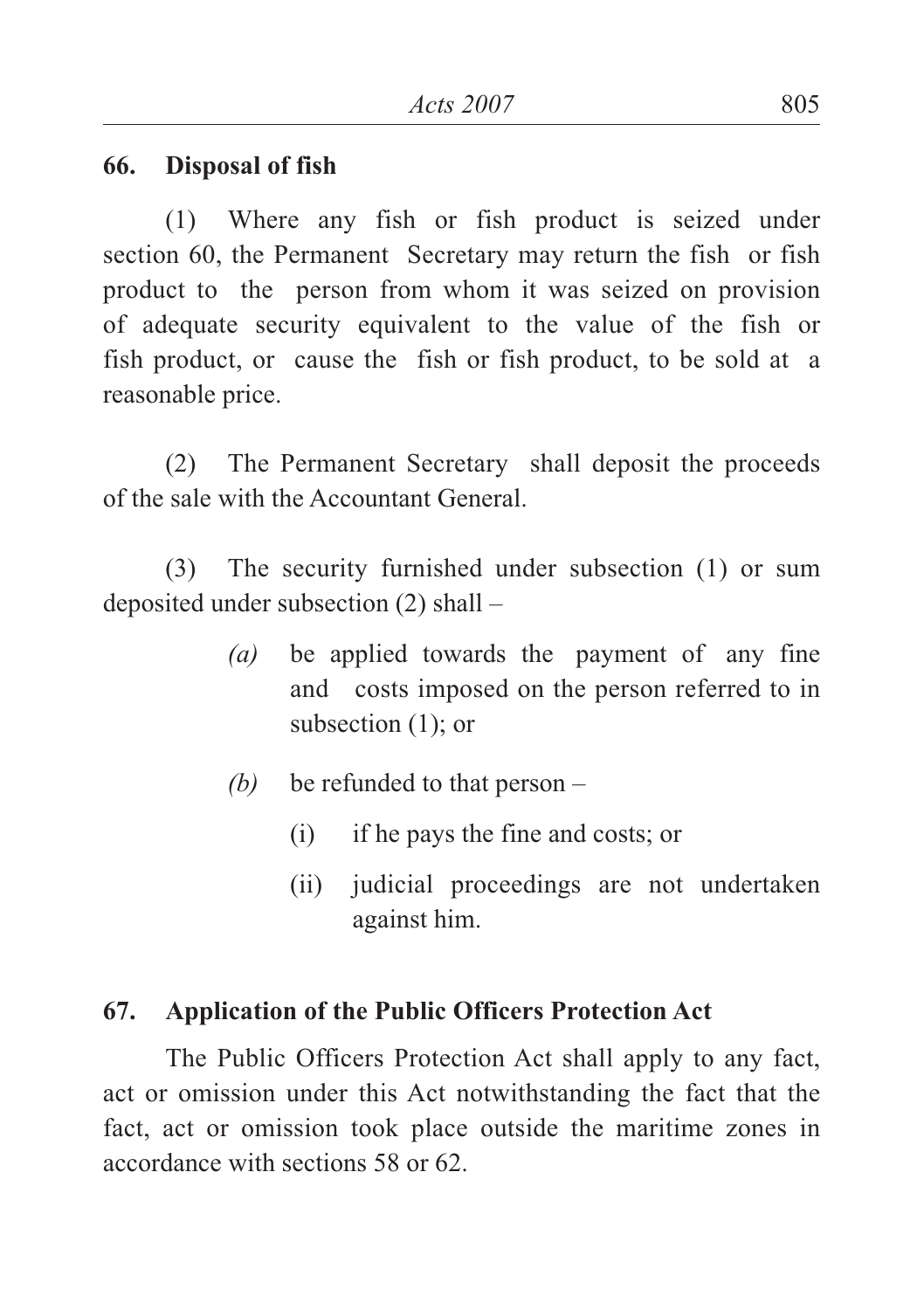#### **68. Suspension and cancellation**

(1) Subject to subsection (3), the Minister or the Permanent Secretary may suspend or cancel any licence issued by him under this Act where –

- *(a)* the fishing boat, fishing vessel or gear in respect of which the licence was issued, is used in contravention of, or the licensee is engaged in any activity in contravention of –
	- (i) this Act;
	- (ii) any fisheries agreement referred to in this Act;
	- (iii) any regulations made under this Act;
	- (iv) any relevant law in force in Mauritius; or
	- (v) any condition of the licence;
- *(b)* the licence is in respect of fishing for any species of fish, the stock of which is threatened.

(2) Where a licence is suspended or cancelled under subsection (1) (b), the Minister or the Permanent Secretary shall refund to the licensee the portion of the licence fee equivalent to the number of days remaining until the expiry of the licence.

(3) Before a suspension or cancellation of a licence under subsection (1)(a), the Minister or Permanent Secretary shall afford the licensee the opportunity to make representations to him as to why the licence should not be suspended or cancelled.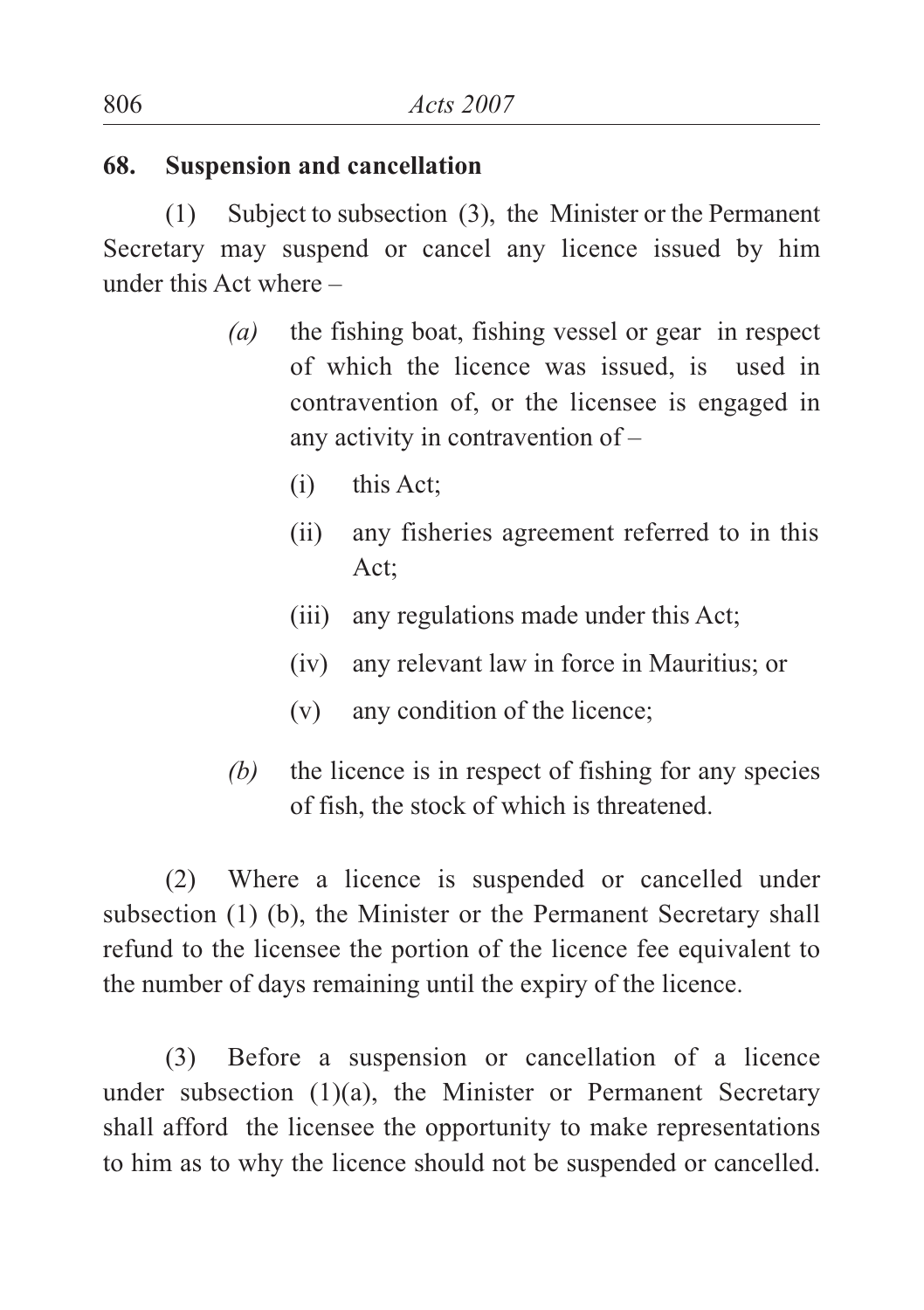## **PART IX – OFFENCES AND PENALTIES**

#### **69. Protection of the aquatic ecosystem**

(1) No person shall place, throw, discharge or cause to be placed, thrown or discharged into the maritime zones or into a river, lake, pond, canal, stream, tributary or wetland any poisonous substance.

- (2) No person shall
	- *(a)* except with the written approval of the Permanent Secretary, cut, take or remove;
	- *(b)* damage,

a mangrove plant.

- (3) *(a)* No person shall place, construct or cause to be placed or constructed any structure within the territorial sea or internal waters, as defined in the Maritime Zones Act 2005, except with the written authorisation of the Permanent Secretary.
	- *(b)* The Permanent Secretary may, on granting an approval under paragraph (a) impose such terms and conditions as he may deem fit.

# **70. Offences and penalties**

- (1) Any person who
	- *(a)* contravenes section 8(1), 8(9), 9(1), 9(2), 10(1),  $12(1)(a)$ , (b), (e) to (g), 13(1), 14(3), 16(1), 18(1), 18(3), 19, 20(2), 20(3), 21(1), 21(2)(a), 21(4), 21(5), 26(3), 28(1), 32, 33(1), 33(2), 36(2), 41(1),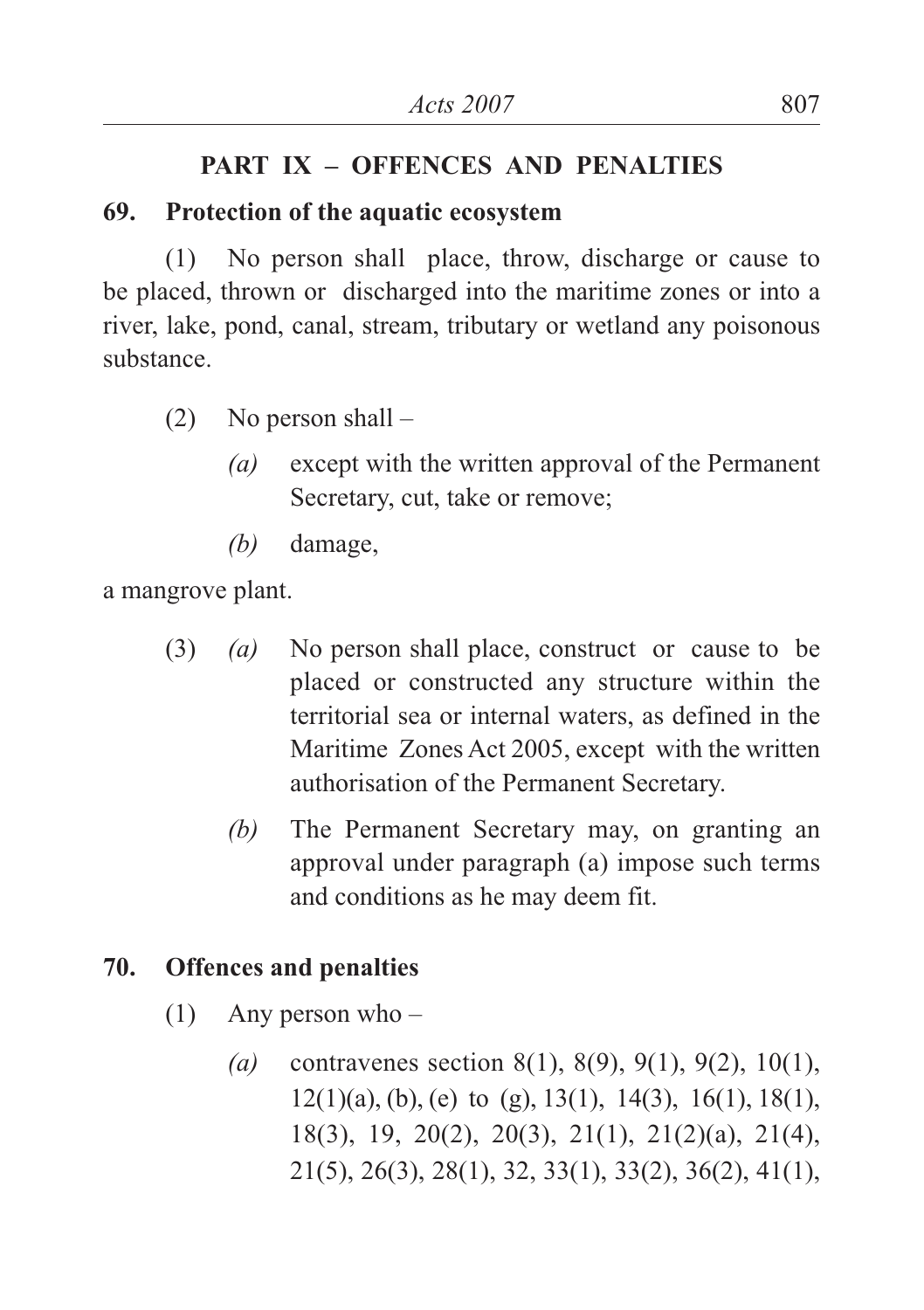41(2), 42(1), 46(1), 46(2), 46(3), 47(1), 48(1), 50(1), 51(1), 51(2), 69(2) shall, on conviction, be liable to a fine not exceeding 100,000 rupees;

- *(b)* contravenes section 14(1), 14(2), 15(1), 17(1),  $22(1)(a)$ ,  $22(2)(a)$ ,  $23(1)(a)$ ,  $23(2)$ ,  $25(2)$ ,  $26(1)$ , 27(1), 69(1), 69(3)(a) shall, on conviction, be liable to a fine not exceeding 500,000 rupees;
- *(c)* contravenes section 17(2), 24, 25(1), 36(1), 39(1), 57(1), shall, on conviction, be liable to a fine not exceeding 3,000,000 rupees;
- *(d)* contravenes section 12(1)(d), 40(2), 52, 53, 54, shall, on conviction, be liable to a fine not exceeding 20,000 US dollars;
- *(e)* fails to comply with any terms or conditions imposed under section 8(5)(b), 9(3), 13(2), 16(2), 17(3), 18(2)(b), 21(2)(b), 22(1)(b), 22(2)(b),  $23(1)(b)$ ,  $29(4)(b)$ ,  $36(5)(a)$ ,  $44(3)$ ,  $47(2)$ ,  $50(3)$ , 69(3)(b) shall, on conviction, be liable to a fine not exceeding 50,000 rupees;
- *(f)* fails to take the action directed under section 10(2) shall, on conviction, be liable to a fine not exceeding 100,000 rupees;
- *(g)* contravenes section 34(1), 34(2), 40(3) shall, on conviction, be liable to a fine, payable in the currency of the licence fee, not exceeding 100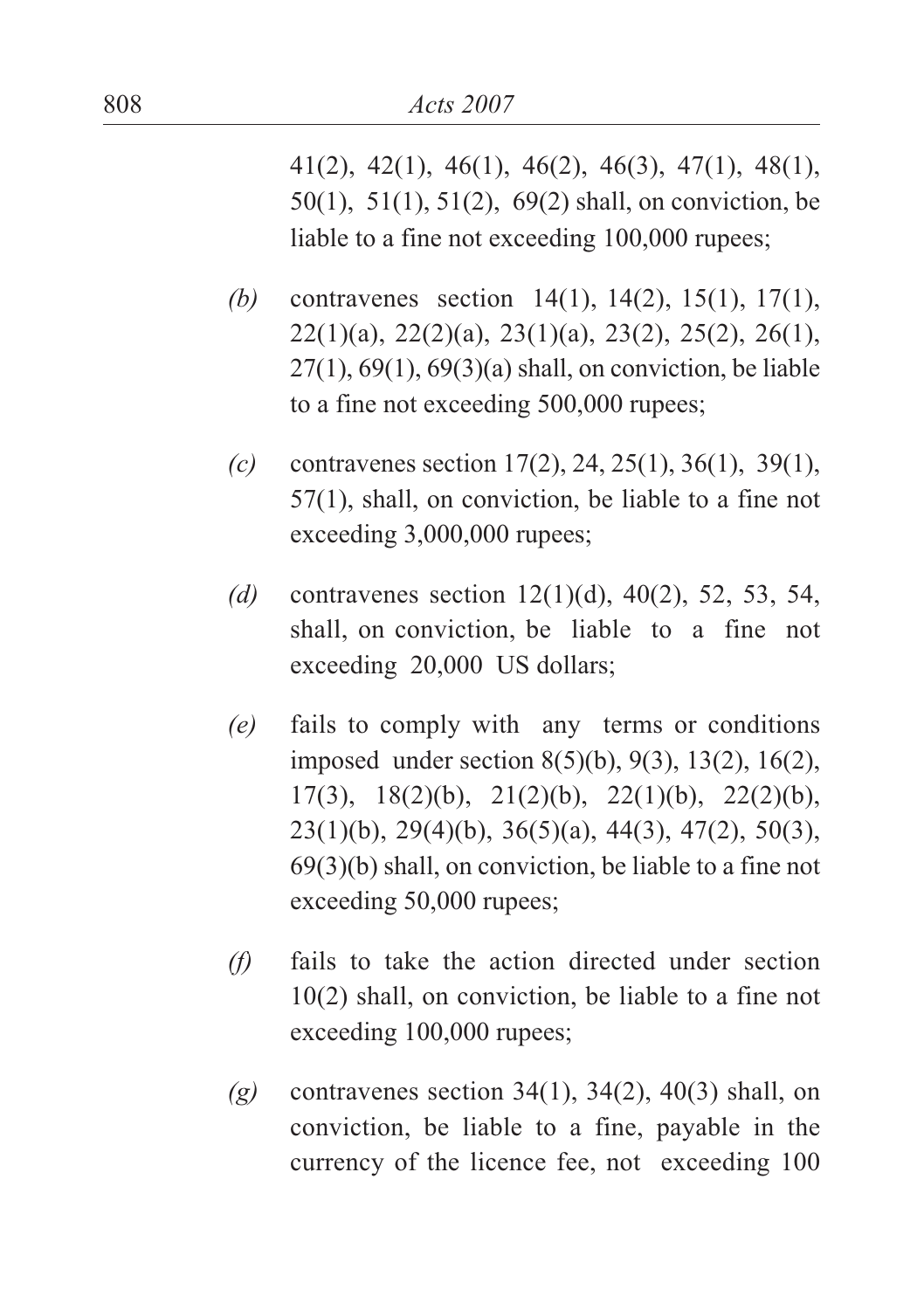times the amount payable as licence fee for a period of 30 days or 1,000,000 US dollars whichever is higher;

*(h)* contravenes section 12(1)(c) shall, on conviction, be liable to a fine not exceeding 500,000 rupees and to imprisonment for a term not exceeding 5 years.

# **71. Forfeiture**

Where a person is convicted of an offence under this Act, the court may, in addition to any other penalty –

- *(a)* order the forfeiture of any vehicle, boat, vessel, gear, article, or structure, used in the commission of the offence under this Act;
- *(b)* order the forfeiture of any fish caught in breach of this Act.

# **72. Giving false information and tampering with evidence**

A person who –

- *(a)* is required to supply any information under this Act and knowingly fails to supply such information or provides false, incorrect or misleading information;
- *(b)* falsifies, conceals, destroys or tampers with evidence which can be used in the course of inquiries or judicial proceedings,

shall commit an offence and shall, on conviction, be liable to a fine not exceeding 500,000 rupees.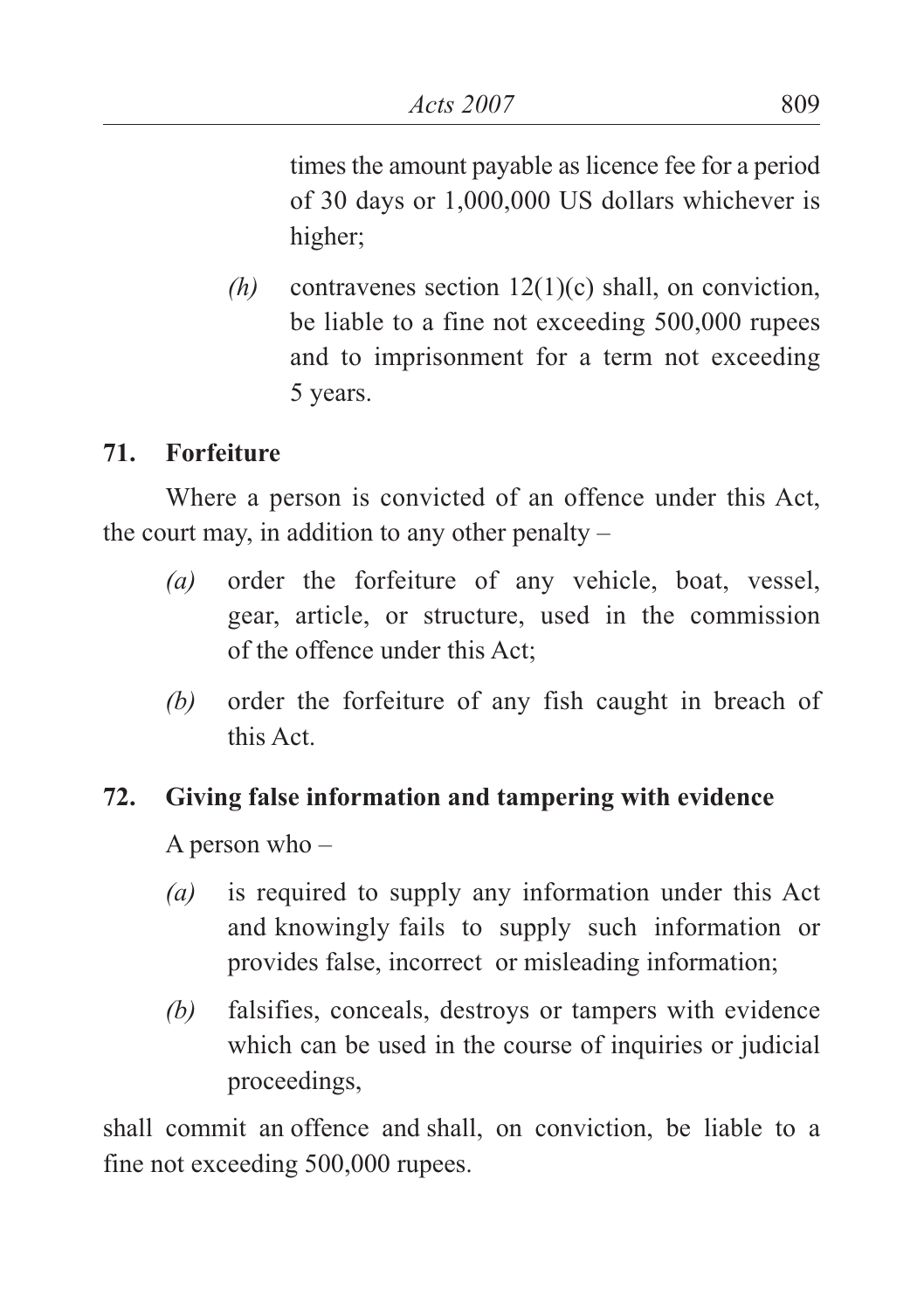#### **PART X – MISCELLANEOUS**

## **73. Jurisdiction**

(1) Notwithstanding section 114 of the Courts Act and section 72 of the District and Intermediate Courts (Criminal Jurisdiction) Act, a Magistrate –

- *(a)* shall have jurisdiction to try an offence referred to in section  $70(a)$ , (b), (d), (e), (f) and (h) and regulations made under this Act; and
- *(b)* may impose any penalty provided for those sections or regulations.

(2) The Intermediate Court shall have jurisdiction to try any offence under this Act and impose any penalty provided therefor.

## **74. Regulations**

(1) The Minister may make regulations for the purposes of this Act, and in particular for the purpose of –

- *(a)* prescribing measures and conditions
	- (i) under which fish farming and fish ranching are to be carried out; and
	- (ii) for the control of diseases in fish farms;
- *(b)* delimiting areas within the maritime zones which shall be reserved for fishing by Mauritian fishing boats or Mauritian fishing vessels;
- *(c)* prescribing measures for the registration of fishermen;
- *(d)* prescribing the conditions for licensing of fishing boats and fishing vessels, format and content of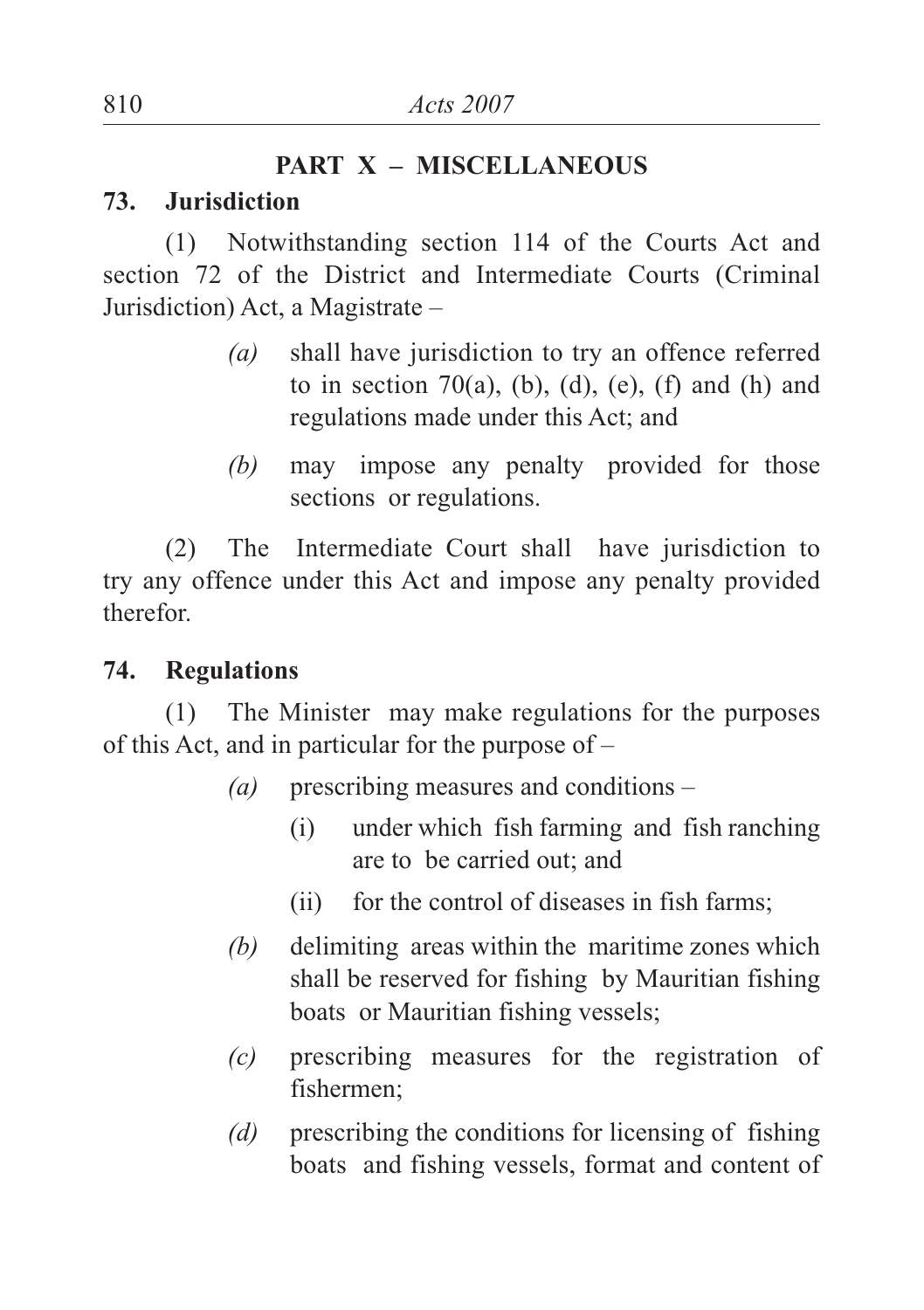licences and the procedure for their issuance, cancellation and revocation;

- *(e)* requiring a fishing boat or a fishing vessel to be equipped with specified communications, position fixing instrument, and other equipment;
- *(f)* prescribing fisheries management and conservation measures, including mesh size, gear specifications, minimum sizes of species of fish, closed seasons, closed areas, prohibited methods of fishing or gear, schemes for limiting entry into all or any specified fisheries and schemes for setting and allocating quotas;
- *(g)* prescribing measures for the protection of corals and shells;
- *(h)* prescribing measures for the protection, conservation and management of marine protected areas and artificial reefs;
- *(i)* prohibiting the fishing of any toxic fish;
- *(j)* prohibiting the fishing of certain species, size or gender of fish;
- *(k)* providing for the levying of fees and charges;
- *(l)* prescribing measures to ensure the safety and security of fishermen at sea;
- *(m)* prescribing measures to ensure the safety and security of fishing boats;
- *(n)* prescribing rules governing the use of fish aggregating devices and regulating fishing activities in their vicinity;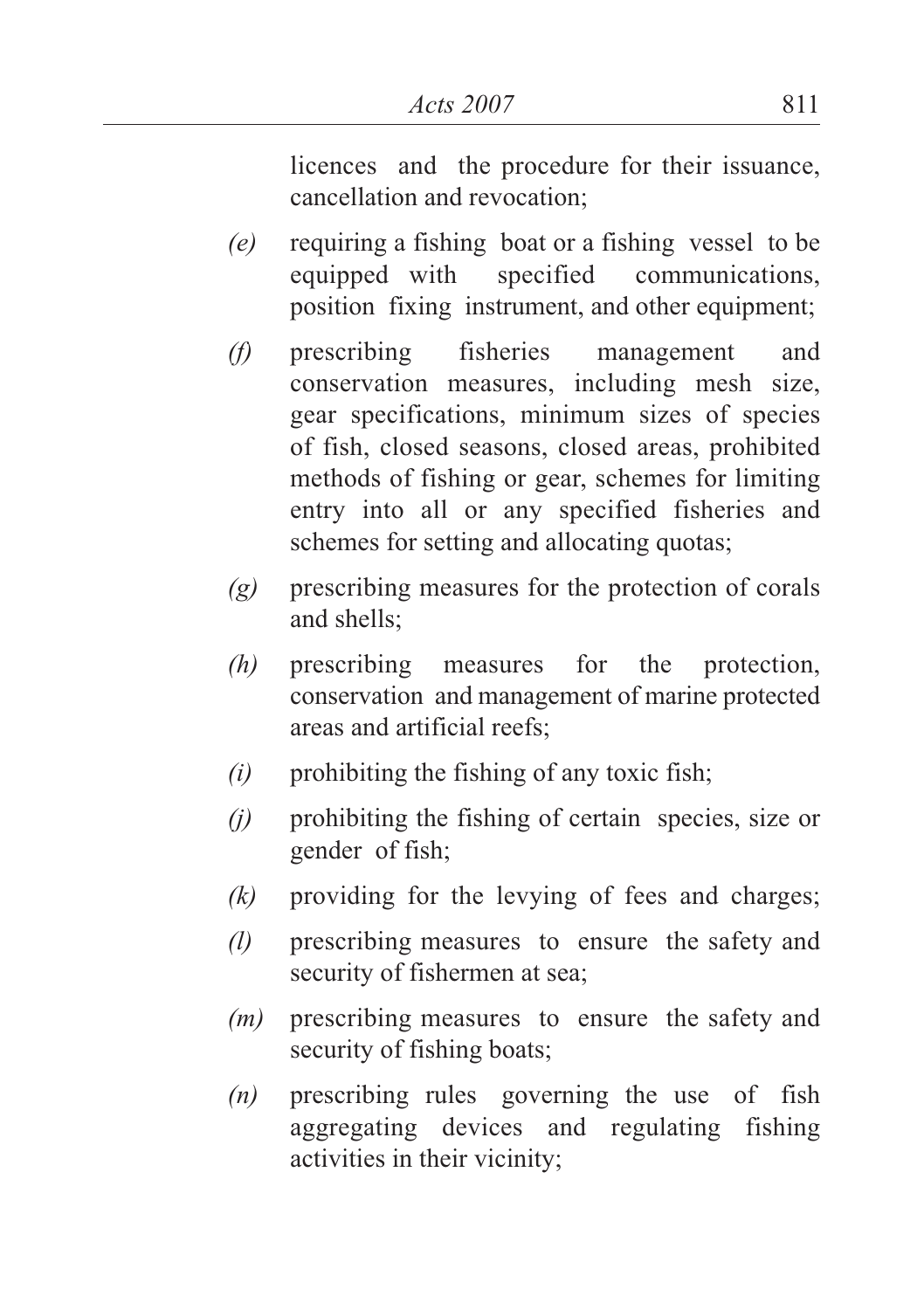- *(o)* prescribing the operation of, and conditions and procedures, to be observed by any foreign fishing boat or foreign fishing vessel entering the maritime zones and while in such zones;
- *(p)* regulating the management of fishery resources and fishing activities in relation to sports and recreational fishing;
- *(q)* regulating the handling, storing, processing, transporting, transhipping and exporting of fish or fish products and the operation of a one-stop-shop for those purposes;
- *(r)* prescribing measures for operating a fishing base for fishing within the maritime zones;
- *(s)* providing for the placing of observers on board any fishing boat or fishing vessel licensed under this Act to fish or carry out any related activity in the maritime zones or beyond as the case may be and prescribing rules relating to observers;
- *(t)* regulating the manufacturing, import and export of gear;
- *(u)* regulating import, trade in, distribution and marketing of fish and fish products and prescribing measures and conditions for the operation of a fish auction market;
- *(v)* manning of fishing boats, provision of training, the conduct of examinations, and the issue of certificates;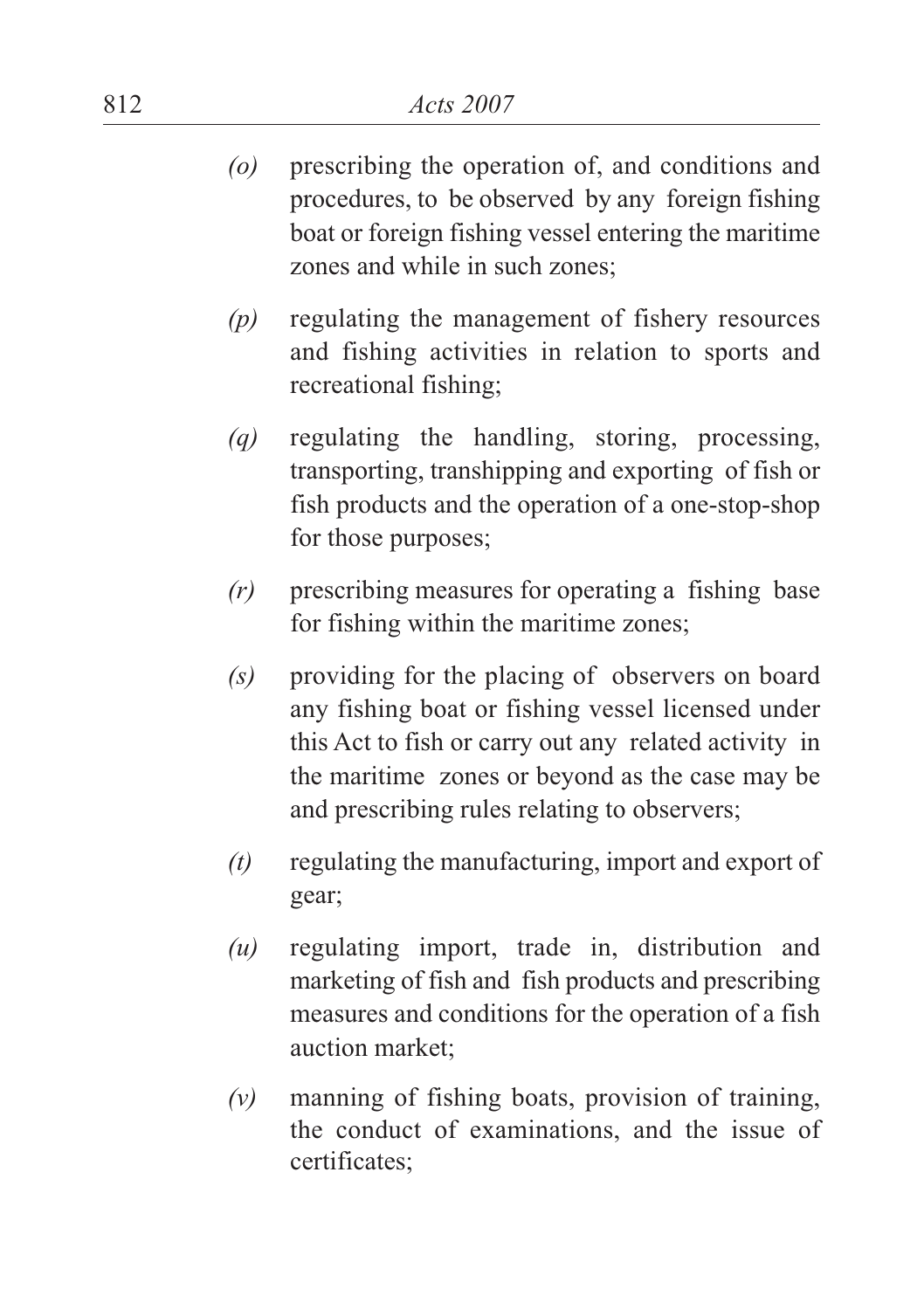- *(w)* prohibiting the use of any boat within such areas as may be prescribed;
- *(x)* surveying and certification of fishing boats;
- *(y)* accommodation on board fishing boats;
- *(z)* prescribing such other measures to combat illegal, unreported and unregulated fishing activities;
- *(aa)* prescribing any other matter relating to fisheries for the purposes of this Act; and
- *(ab)* prescribing the measures for the operation of laboratories responsible for carrying out analyses of fish and fish product for export, of sea water and tests for toxicity in fish.

(2) Regulations made under this Act may provide that any person who contravenes them shall commit an offence and shall, on conviction, be liable to a fine not exceeding 500,000 rupees, or the US dollar equivalent.

(3) Notwithstanding subsection (2), regulations made under subsections  $(1)(b)$ ,  $(e)$ ,  $(0)$ ,  $(w)$  and  $(z)$  may provide that any person who contravenes them shall commit an offence and shall, on conviction, be liable to a fine not exceeding 1,000,000 rupees, or the US dollar equivalent.

# **75. Compounding**

(1) The Permanent Secretary may, where an offence has been committed whilst using a boat or vessel –

> *(a)* compound the offence, except an offence under section  $12(1)(b)$  and (c), if the owner or master of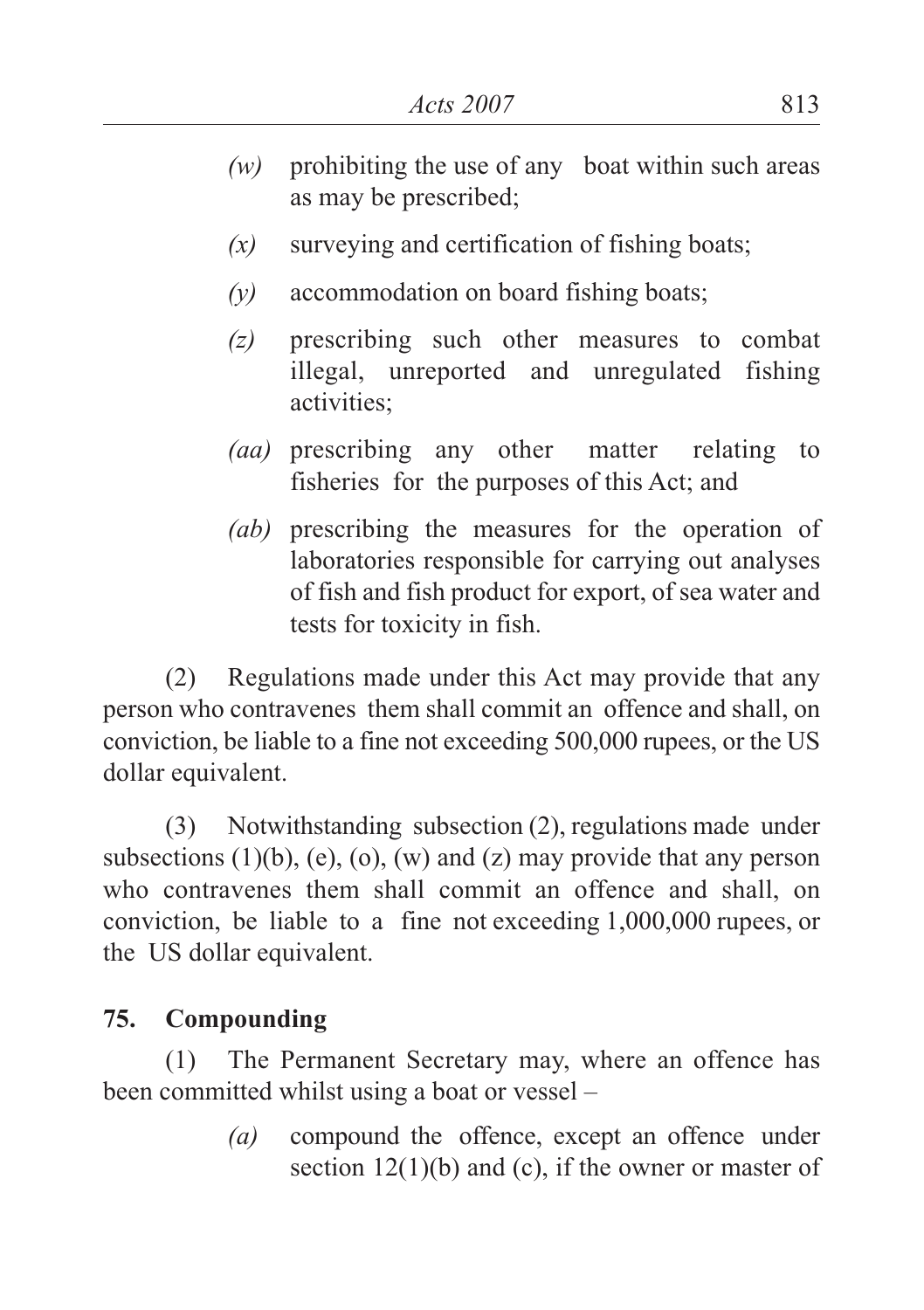the boat or vessel admits the commission of the offence and agrees in writing to pay such amount of money which shall not exceed the maximum fine specified for the offence in the Act;

*(b)* order the release of any item seized under section 58 of this Act on payment of a sum of money not exceeding the estimated value of the seized item as may be agreed in writing by the owner or master of the boat or vessel.

(2) A Compounding Commission shall be established to assist the Permanent Secretary in determining the amount of money to be paid by the offender under subsection (1), having due regard, *inter alia*, to the circumstances of the case and the past behaviour of the offender.

(3) The Compounding Commission shall be appointed on a part-time basis and shall consist of –

- *(a)* a Chairperson, who shall be a law officer of at least 10 years standing, appointed by the Minister;
- *(b)* 2 senior officers from the Ministry responsible for the subject of fisheries, designated by the Permanent Secretary.

(4) The Chairperson and the members shall be paid such fees as shall be determined by the Minister.

(5) Every agreement to compound shall be final and conclusive.

(6) Where the amount agreed upon under this section is not paid in accordance with the compounding agreement, the Permanent Secretary shall send a certified copy of the agreement to the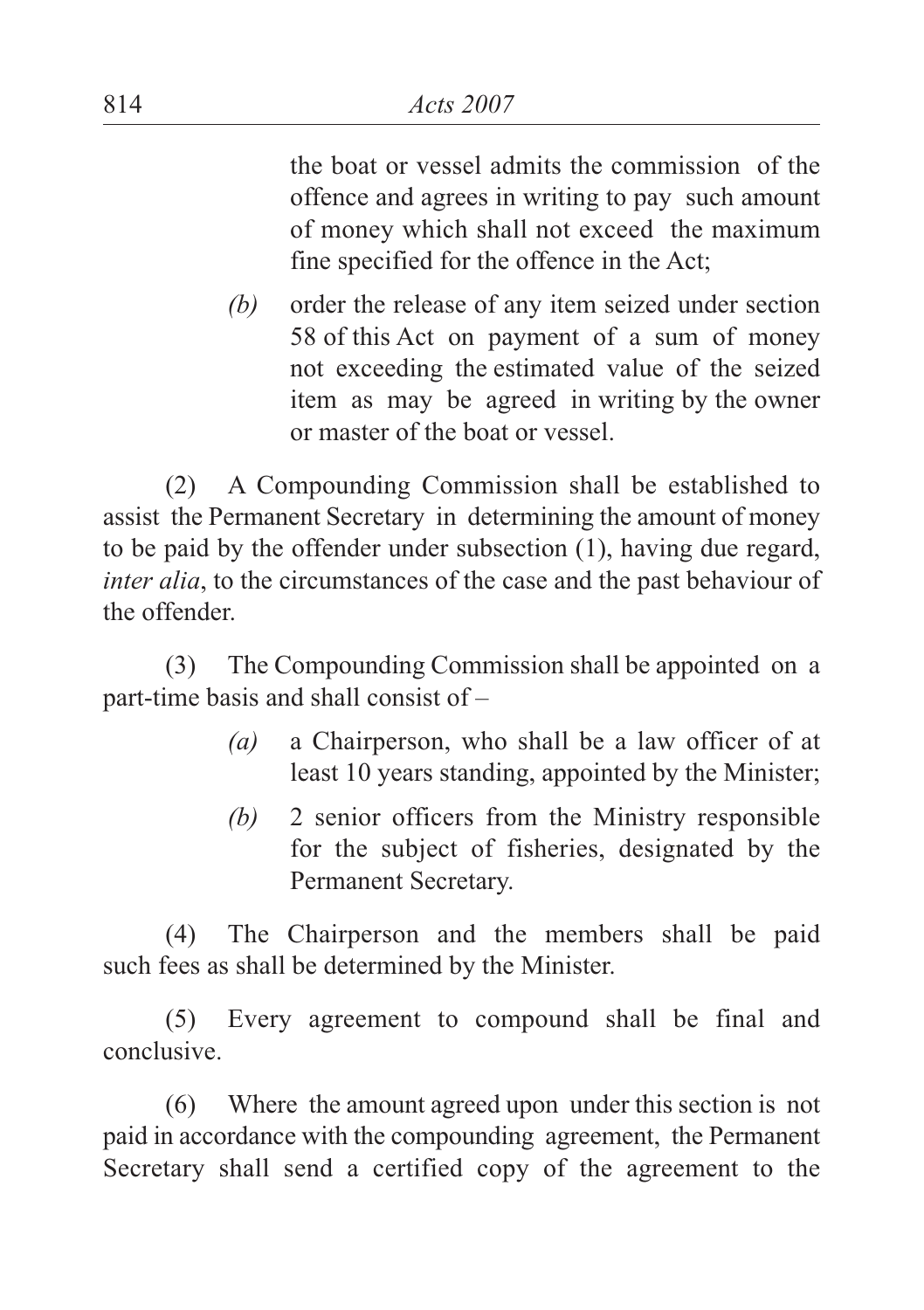competent court which shall thereupon proceed to enforce such agreement in the same manner as if it had imposed such agreed amount by way of a fine.

(7) On payment of the agreed amount in accordance with the compounding agreement, no further proceedings in regard to such particular offence shall be taken against the person who has so agreed to the compounding.

## **76. Rewards**

(1) The Minister may, on the seizure of any fish, boat or vessel, or on the recovery of any penalties under this Act or regulations made under this Act, direct that a reward shall be given or paid to any person through whose information or means the seizure had been made or the penalty recovered, and whom he deems to be entitled to a reward.

(2) No reward shall be given or paid under subsection (1) unless the Minister is satisfied that there has been no collusive activity planned to secure the reward.

## **77. Photographic evidence**

(1) Where a photograph is taken of any fishing or related activity and simultaneously the date and time and position from which the photograph is taken are superimposed upon the photograph, it shall be *prima facie* evidence that the photograph was taken on the date, at the time and in the position so appearing.

- (2) The provisions of subsection (1) shall apply only when  $-$ 
	- *(a)* the camera taking the photograph is connected directly to the instruments which provided the date, time and position concerned;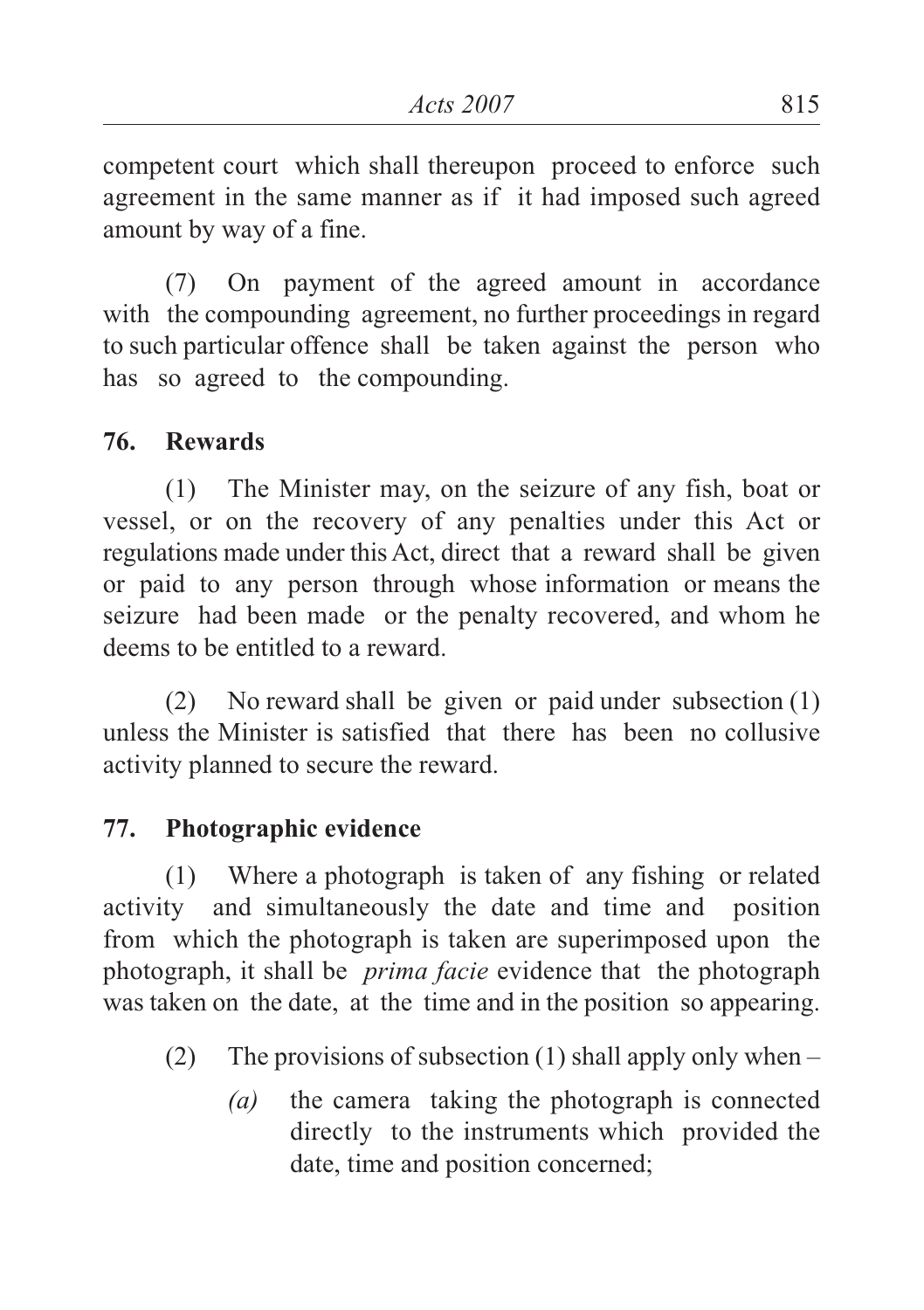- *(b)* the instruments which provide the date, time and position are recognized as being accurate and were checked by the fishery control officer, as soon as possible after the taking of the photograph against such instruments; and
- *(c)* the photograph was taken by a fishery control officer.

(3) Any fishery control officer who takes a photograph of the kind described in subsection (1) may give a certificate appending the photograph stating –

- *(a)* his name, address, official position and place of appointment;
- *(b)* the name and call sign, if known, of any fishing boat or fishing vessel appearing in the photograph;
- *(c)* the type of camera and other devices supplying the date and time and of the position fixing instrument;
- *(d)* that he checked those devices and instruments a reasonable time before and after the taking of the photograph and that they all appeared to be working correctly; and
- *(e)* the accuracy of the position fixing instrument used within specified limits.

## **78. Position fixing instrument**

(1) Any information or data transmitted automatically by a position fixing instrument shall be *prima facie* evidence that such information or data –

> *(a)* came from the fishing boat or fishing vessel so identified;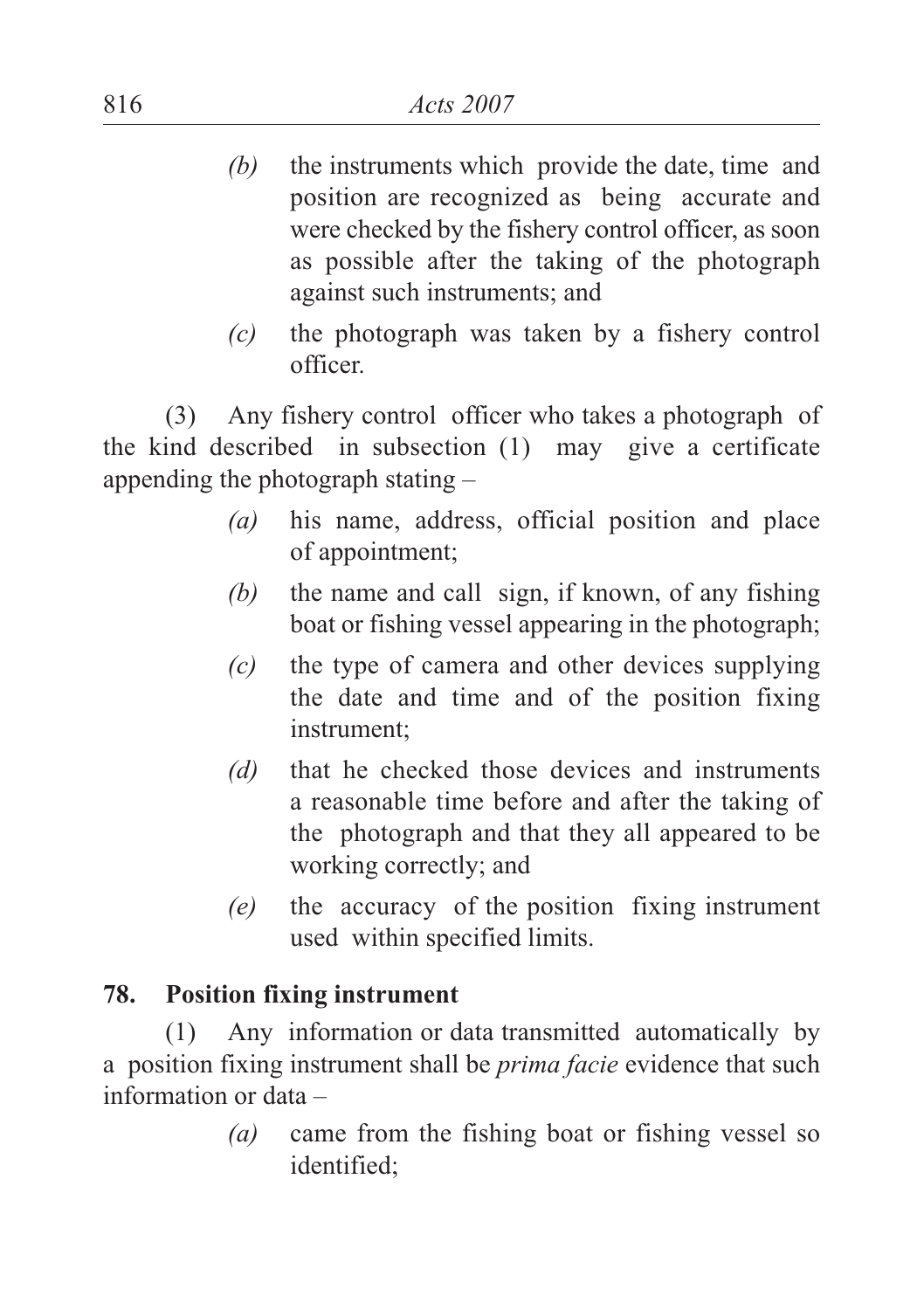- *(b)* was accurately relayed or transferred; and
- *(c)* was given by the master or owner of the fishing boat or fishing vessel,

and evidence may be given of information and data so transmitted whether from a printout or visual display unit.

(2) Subsection (1) applies irrespective of whether or not the information or data was stored before or after any transmission or transfer.

(3) Any fishery control officer may issue a certificate stating –

- *(a)* his name, address, official position and place of appointment;
- *(b)* that he is competent to read the printout or visual display unit of any machine capable of obtaining or ascertaining information or data transmitted by a position fixing instrument;
- *(c)* the date and time the information or data was obtained or ascertained from the position fixing instrument as well as the position of the fishing boat or fishing vessel at such date and time;
- *(d)* the name and call sign of the fishing boat or fishing vessel on which the position fixing instrument is or was installed; and
- *(e)* that there appeared to be no malfunction in the position fixing instrument, its transmissions or any other machines used in obtaining or ascertaining the information or data transmitted by the position fixing instrument.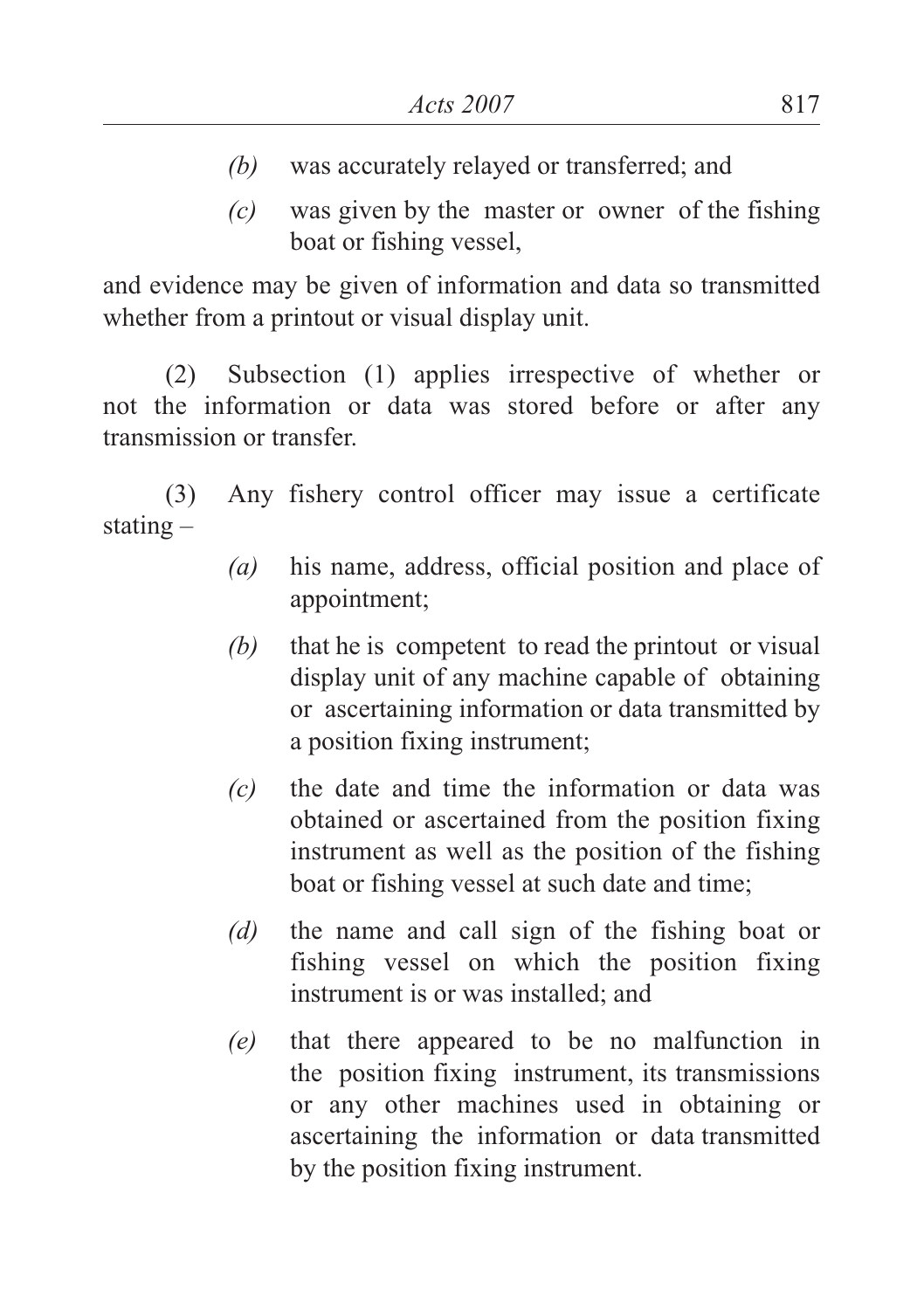(4) Any person who destroys, damages, renders inoperative or otherwise interferes with a position fixing instrument aboard a fishing boat or fishing vessel shall commit an offence and shall, on conviction, be liable to a fine not exceeding 1,000,000 rupees or the US dollar equivalent.

#### **79. Repeal**

The Fisheries and Marine Resources Act is repealed.

#### **80. Transitional provisions**

(1) A permit or licence issued, or registration made, under the Fisheries and Marine Resources Act 1998 and Fisheries Act 1980 shall be deemed to have been issued or made under this Act.

(2) Notwithstanding subsection (1), the Minister may make necessary regulations for the transition from the repealed Act to this Act.

#### **81. Consequential amendment**

The National Coast Guard Act is amended –

*(a)* by adding immediately after section 12 the following new section –

# **12A. Departure and arrival of Mauritian fishing boats and vessels**

(1) The master or owner of a Mauritian fishing boat or Mauritian fishing vessel or his agent shall by letter, fax or email –

> *(a)* at least 24 hours prior to leaving port for a fishing trip, inform the National Coast Guard of the intended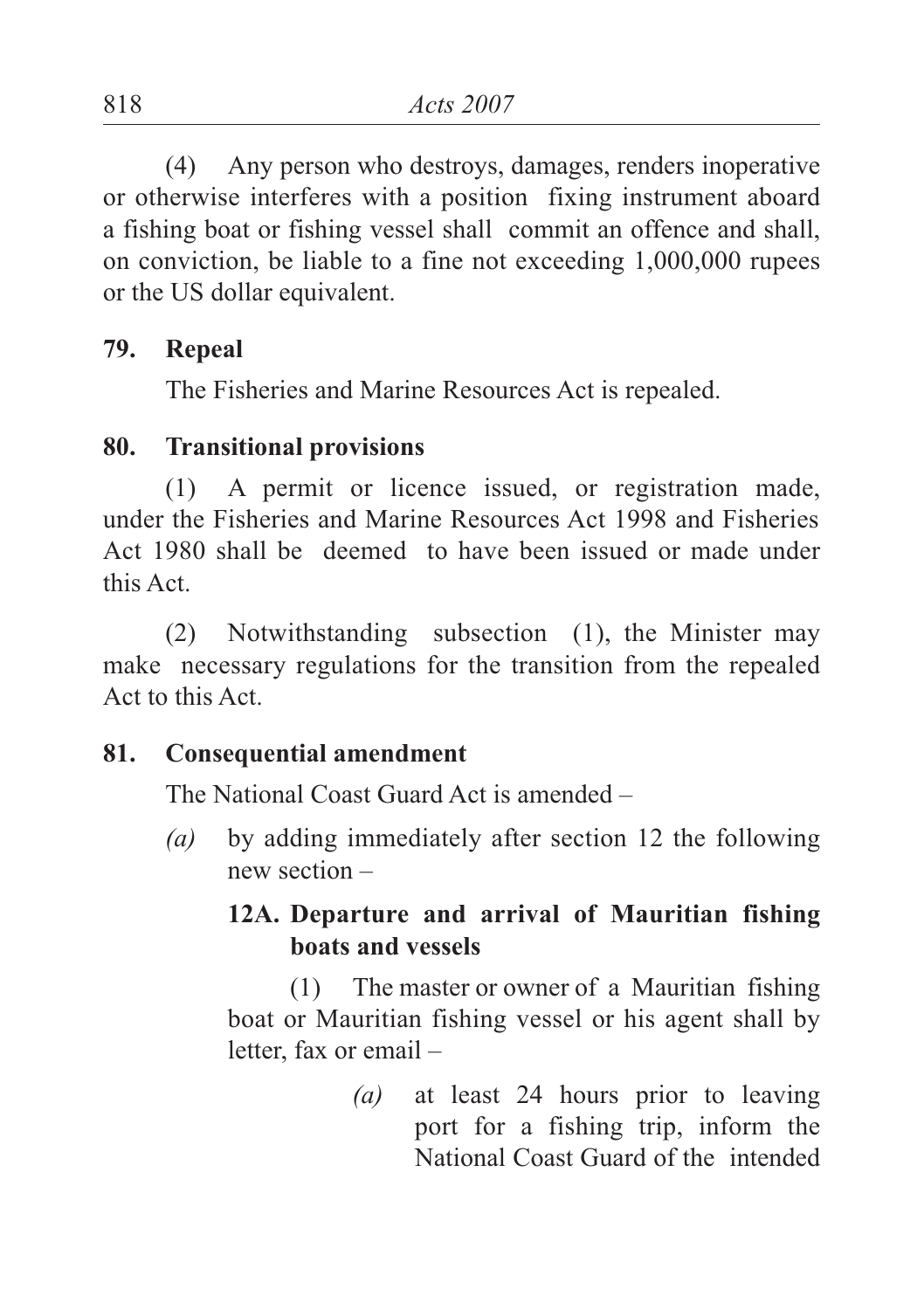date and time of departure of the boat or vessel;

*(b)* at least 2 days prior to reaching Port Louis harbour or a fish landing station specified in the fishing licence issued in respect of the fishing boat or fishing vessel, inform the National Coast Guard of the expected time of arrival of the fishing boat or fishing vessel in Port Louis or at the fishing landing station.

(2) The master or owner of any foreign fishing boat or foreign fishing vessel or his agent shall, by letter, fax or email –

- *(a)* at least 24 hours before entry into, or exit from, the maritime zones, inform the National Coast Guard of its position at time of entry into, or exit from, such zone and the quantity of fish on board by species.
- *(b)* at least 72 hours before entering a port, inform the National Coast Guard of its entry and furnish a copy of the boat's or vessel authorisation to fish, the quantity of fish on board and the purpose of call in the port.
- *(b)* in section 15 by deleting the words "section 11(3) or 13" and replacing them by the words "section 11(3), 12A or 13".